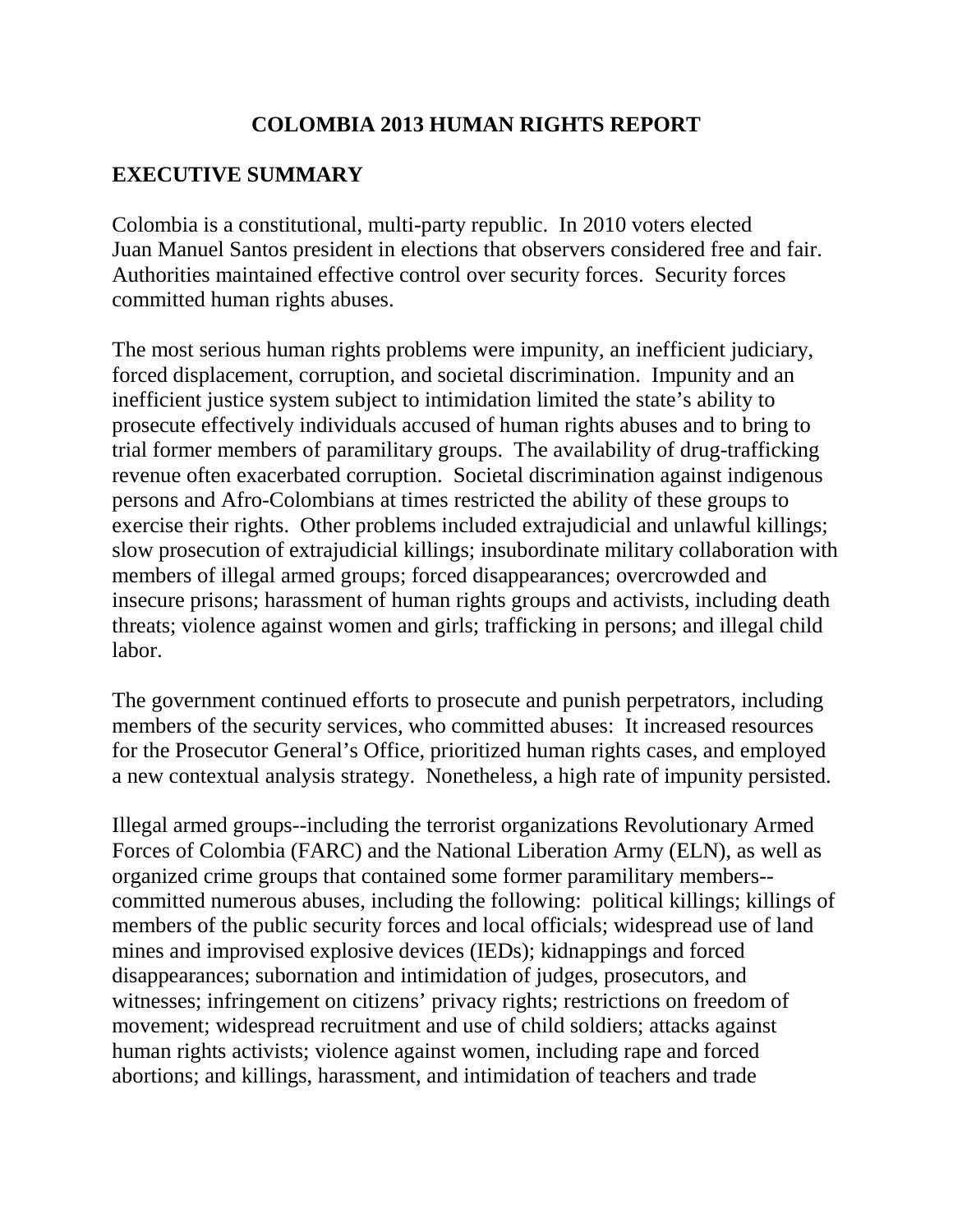unionists. Illegal armed groups continued to be responsible for most instances of forced displacement in the country.

# **Section 1. Respect for the Integrity of the Person, Including Freedom from:**

# **a. Arbitrary or Unlawful Deprivation of Life**

Political and unlawful killings remained a very serious problem, and there were several reports that members of the security forces committed extrajudicial killings in connection with the internal armed conflict during the year (see section 1.g.). There continued to be fewer reports of military officials presenting civilians as killed in combat than in 2007 and 2008, when several hundred such fatalities occurred. The Prosecutor General's Office is principally responsible for investigating human rights abuses committed by security forces.

Through September the Prosecutor General's Office registered three new cases of alleged aggravated homicides by agents of the state. Through October authorities accused 216 members of the security forces and arrested 72 of them for the crimes of aggravated homicide or homicide of a civilian, all but three of which occurred prior to 2013.

Coordination Colombia, Europe, United States (CCEEU), a local human rights nongovernmental organization (NGO), reported at least seven incidents of extrajudicial executions by state security forces and 25 additional deaths due to use of force or illegal use of force through September. Most victims were caught in the cross fire during confrontations between the army or police and illegal armed groups. In several cases military officials stated that they believed an individual was fighting on behalf of the FARC, while community members claimed the victim had not been a combatant. The CCEEU and other NGOs considered organized criminal gangs to be a continuation of paramilitary groups and in some cases accused the government of collaborating with those groups to commit human rights violations. The government acknowledged that some former paramilitary members were active in organized criminal gangs but noted that the gangs lacked the unified command structure and ideological agenda that defined the former United Self-Defense Forces of Colombia (AUC). The NGOs also included killings by these groups in their definition of "unlawful killings" (see section 1.g.).

According to a CCEEU report, on February 6 army officers killed a civilian, Jon Favver Diaz, and falsely presented him as a FARC guerrilla killed in combat. The report alleged that army troops manipulated the crime scene and forced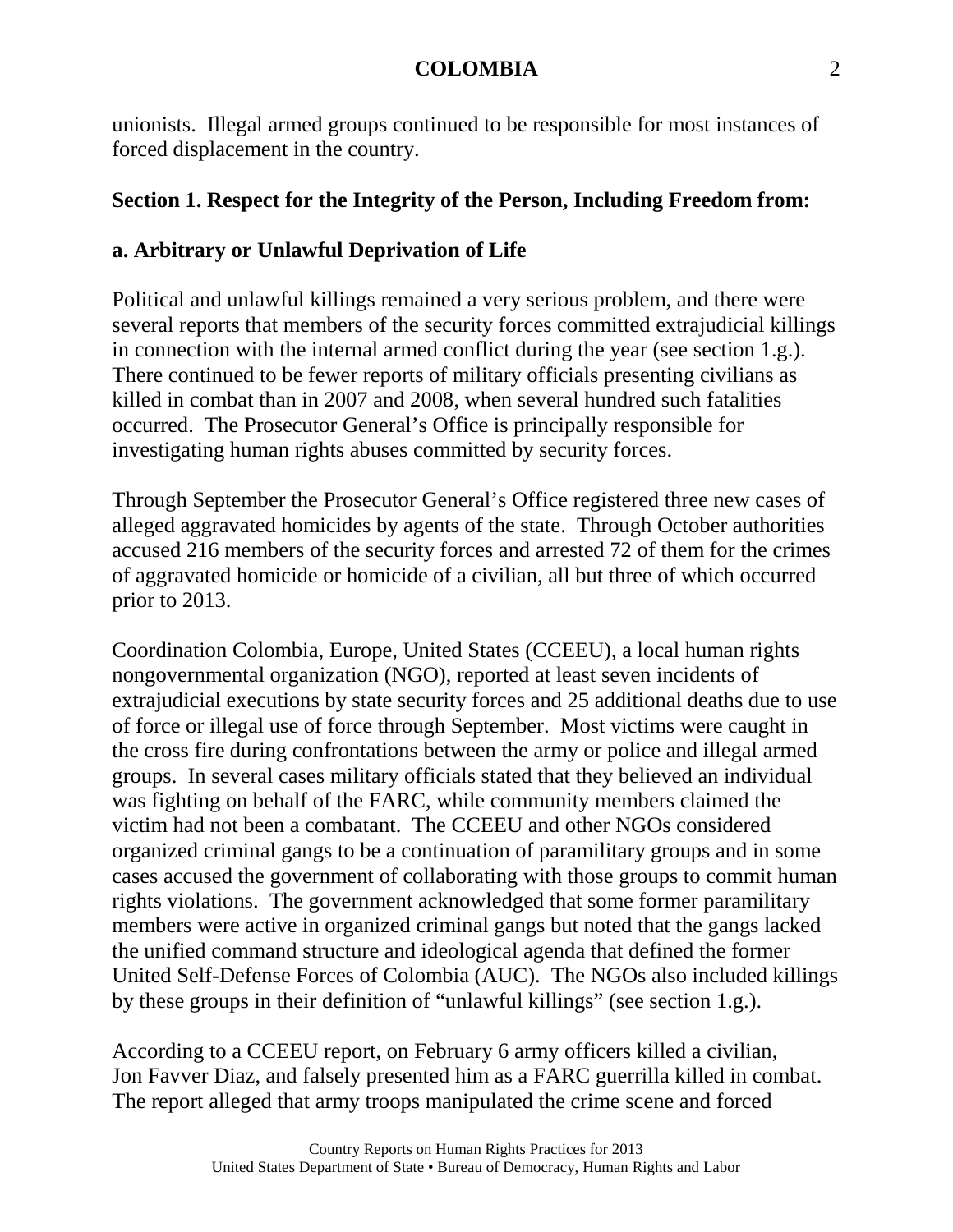witnesses to delete photographs and videos that could have served as evidence of the extrajudicial execution.

Human rights organizations, victims, and government investigators accused some members of government security forces, including enlisted personnel, noncommissioned officers, and senior officials, of collaborating with or tolerating the activities of organized criminal gangs, which included some former paramilitary members. Such collaboration, in violation of orders from the president and military high command, may have facilitated unlawful killings or other crimes.

On September 9, the Sixth Specialized Court sentenced Colonel Publio Hernan Mejia, former commander of the La Popa Battalion based in Valledupar; Colonel Pastor Ruiz Mahecha; and sergeants Aureliano Quejada and Efrain Andrade to 19 years in prison for having collaborated in 2002 with paramilitary commanders "Jorge 40" and Hernan Giraldo Serna.

The Corps of Technical Investigators, which are civilian authorities under the Prosecutor General's Office, typically investigated deaths committed by security forces when there were allegations of foul play. In some cases the first responders were members of the national police, who then investigated the death. Through September authorities arrested 146 members of the military in connection with cases of "questionable conduct," all of which occurred prior to 2013.

Investigations of past killings proceeded, albeit slowly. The Prosecutor General's Office reported that through September, it obtained 42 new convictions of security force members in cases involving homicide of a "protected person" (i.e., civilian), 17 new convictions in cases involving aggravated homicide, and one new conviction in cases involving "simple homicide." The convictions corresponded to cases opened prior to 2013.

Some high-profile cases against military personnel resulted in convictions or were reopened in large part due to testimony obtained through the Justice and Peace process. On September 6, based on information provided by several demobilized paramilitary leaders, including alias "Don Berna," the Superior Tribunal of Justice and Peace of Medellin ordered the Prosecutor General's Office to investigate army general Mario Montoya Uribe and police general Leonardo Gallego Castrillon for their past alleged support to paramilitary groups and their joint actions in operations, such as "Orion" carried out in slum areas around Medellin. The tribunal also ordered an investigation into generals Oscar Botero Restrepo, Carlos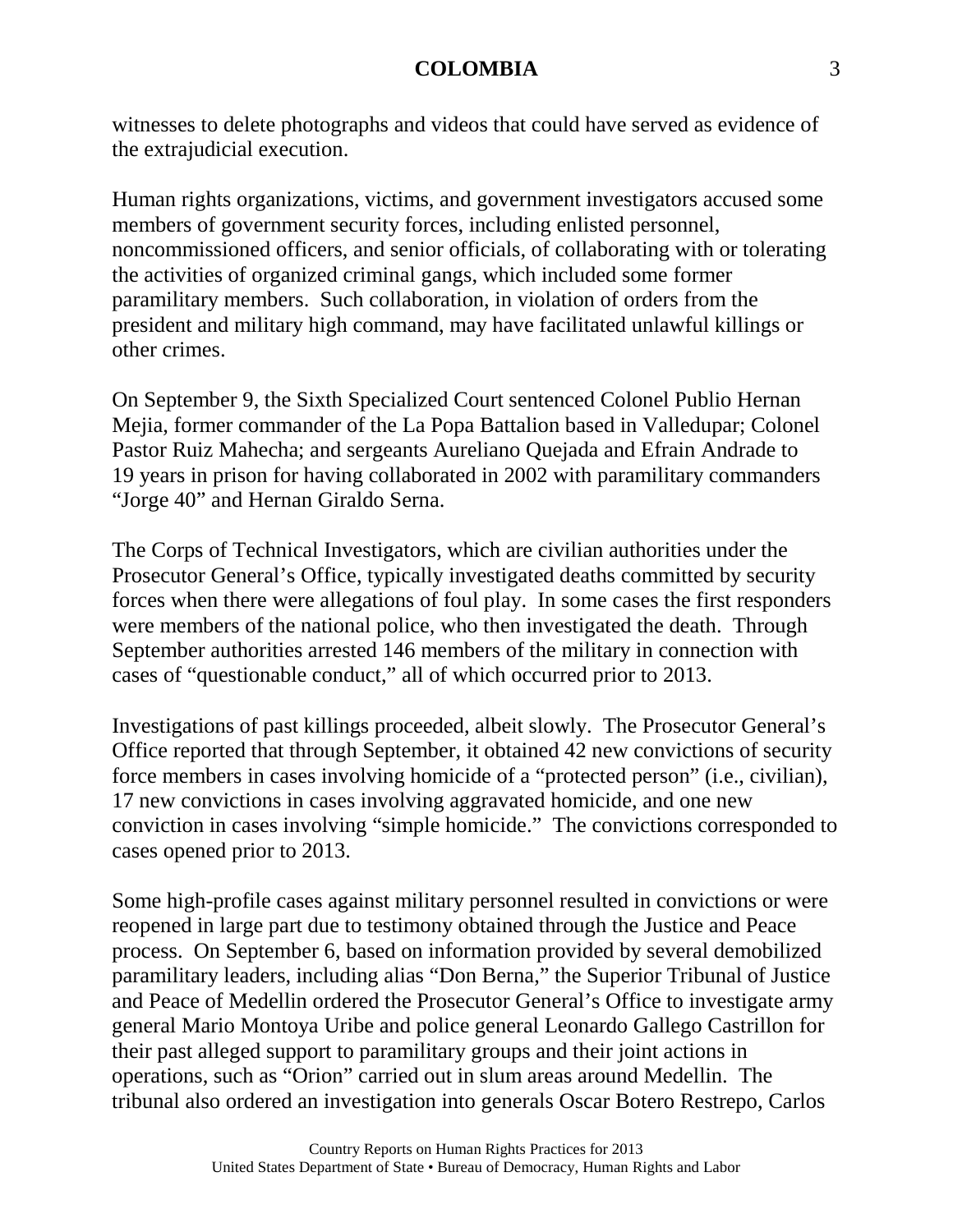Alberto Ospina, and Ivan Ramirez, as well as colonels John Jairo Cardona Chaparro and German Morantes Hernandez, for their alleged support of paramilitary groups.

The penal investigation of army captain Mauricio Zambrano Castro, retired army general Francisco Rene Pedraza, and retired colonel Tony Alberto Vargas Petecua, for the 2001 killings of 24 persons, forced disappearance of 10 others, and forced displacement of almost 1,900 persons in an incident known as the El Naya massacre, continued at year's end. The Inspector General's Office declined to open a disciplinary investigation in this case.

According to the NGO Landmine Monitor, nongovernmental actors, particularly the FARC and ELN, planted IEDs and land mines (see section 1.g.).

Guerrillas, notably the FARC and ELN, committed unlawful killings. Organized criminal groups that included some former members of paramilitary groups committed numerous political and unlawful killings, primarily in areas under dispute with guerrillas or without a strong government presence (see section 1.g.).

At year's end the investigation into the March 2012 killing of land restitution leader Manuel Ruiz and his son Samir continued under the direction of the prosecutor general's national unit for displacement and forced disappearance.

# **b. Disappearance**

Forced disappearances, many of them politically motivated, continued to occur. Through September the National Search Commission had documented more than 85,000 disappearances since the decades-long internal conflict began, including 21,098 that were registered as forced disappearances, with 17,631 found alive and 3,467 found dead. According to the commission, between January 1 and September 12, 8,347 individuals were registered as disappeared, including 1,213 registered as alleged forced disappearances. Not all disappearances registered during the year occurred in 2013, since some were registered years after the actual disappearance.

From January 1 through September, the Prosecutor General's Office obtained 22 convictions of members of the military for the crime of forced disappearance. Through September the Displaced and Disappeared Persons Unit in the office recovered 110 missing persons – 97 were recovered alive and 13 were found dead. The unit continued to charge individuals engaged in forced disappearances.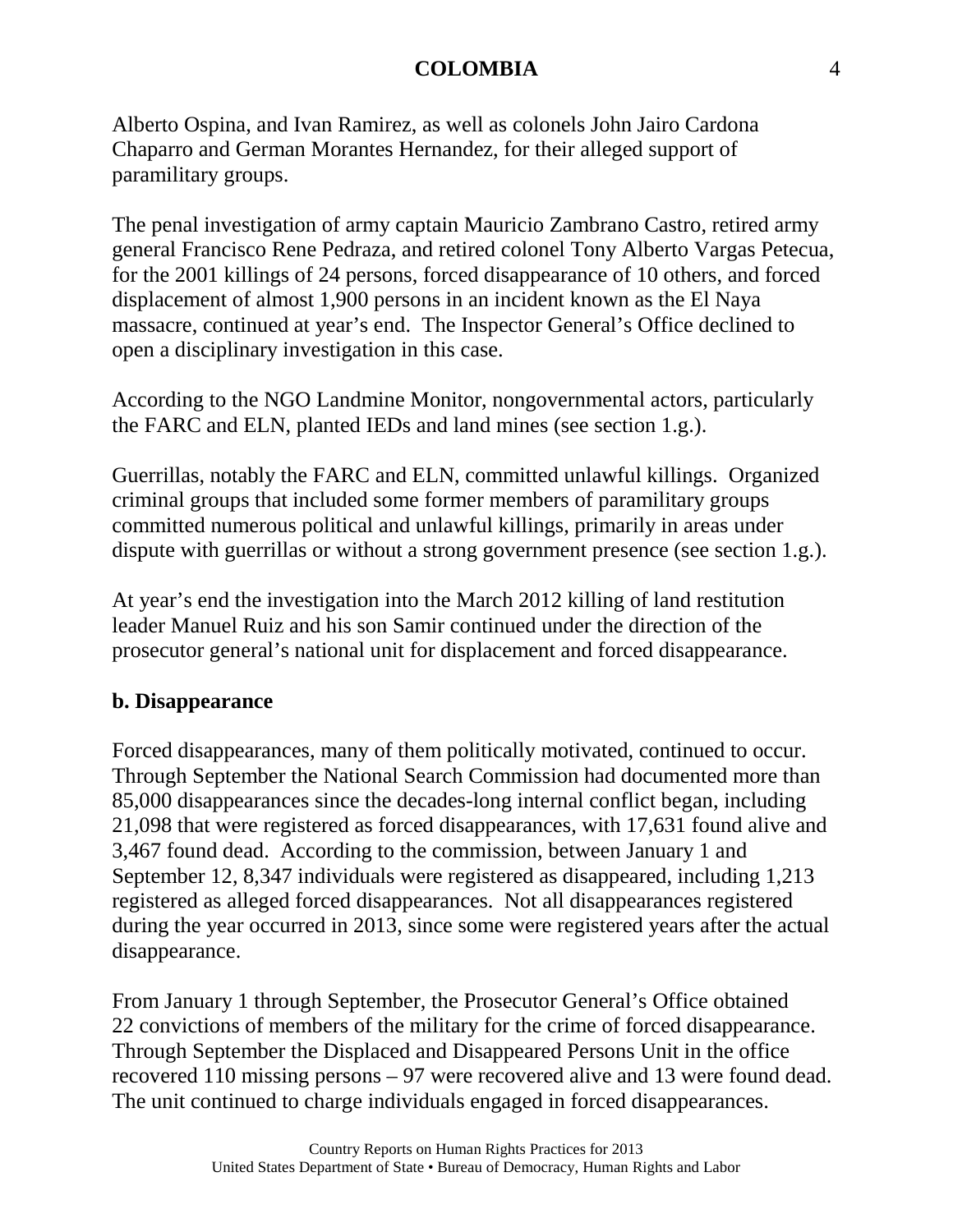The FARC, ELN, organized criminal gangs, and common criminals continued to kidnap persons, both for ransom and for political reasons (see section 1.g.).

The Unified Action Groups for Personal Liberty – military and police entities formed to combat kidnapping and extortion – and other security force elements freed more than 79 hostages during the year. The government reported that at least two kidnapping victims died in captivity in the first nine months of the year, compared with nine between January and October 2012. During that period 12 kidnapping victims escaped from their captors, eight were released due to pressure from the military, and 86 were released by their captors.

## **c. Torture and Other Cruel, Inhuman, or Degrading Treatment or Punishment**

Although the law prohibits such practices, there were reports that police, military personnel, and prison guards sometimes mistreated and tortured detainees. Members of the military and police accused of torture generally were tried in civilian rather than military courts. The NGO Center for Popular Research and Education (CINEP) asserted that through June government security forces were involved in six incidents of torture (one by the national police and five by the army), compared with eight in the first 10 months of 2012. According to CINEP, on January 28, in El Tarra, Norte de Santander, troops of the army's 33rd brigade tortured Yovany Perez Bautista, Carmen Eli Perez Bautista, and Yurgen Antonio Ascanio Ascanio, farm workers at the Las Brisas ranch. CINEP reported the troops accused the farm workers of being guerrillas and tortured them as part of interviews to gather information related to "Megateo," a leader of the Popular Liberation Army.

Through October the Prosecutor General's Office charged 130 members of the security forces (72 police and 58 military members) with torture; most of the cases occurred prior to 2013. The Prosecutor General's Office reported one conviction of a member of the armed forces and no convictions of members of illegal armed groups in cases of torture through October.

CINEP reported criminal bands were responsible for at least eight cases of torture through June. In six other cases, CINEP was not able to identify the responsible party.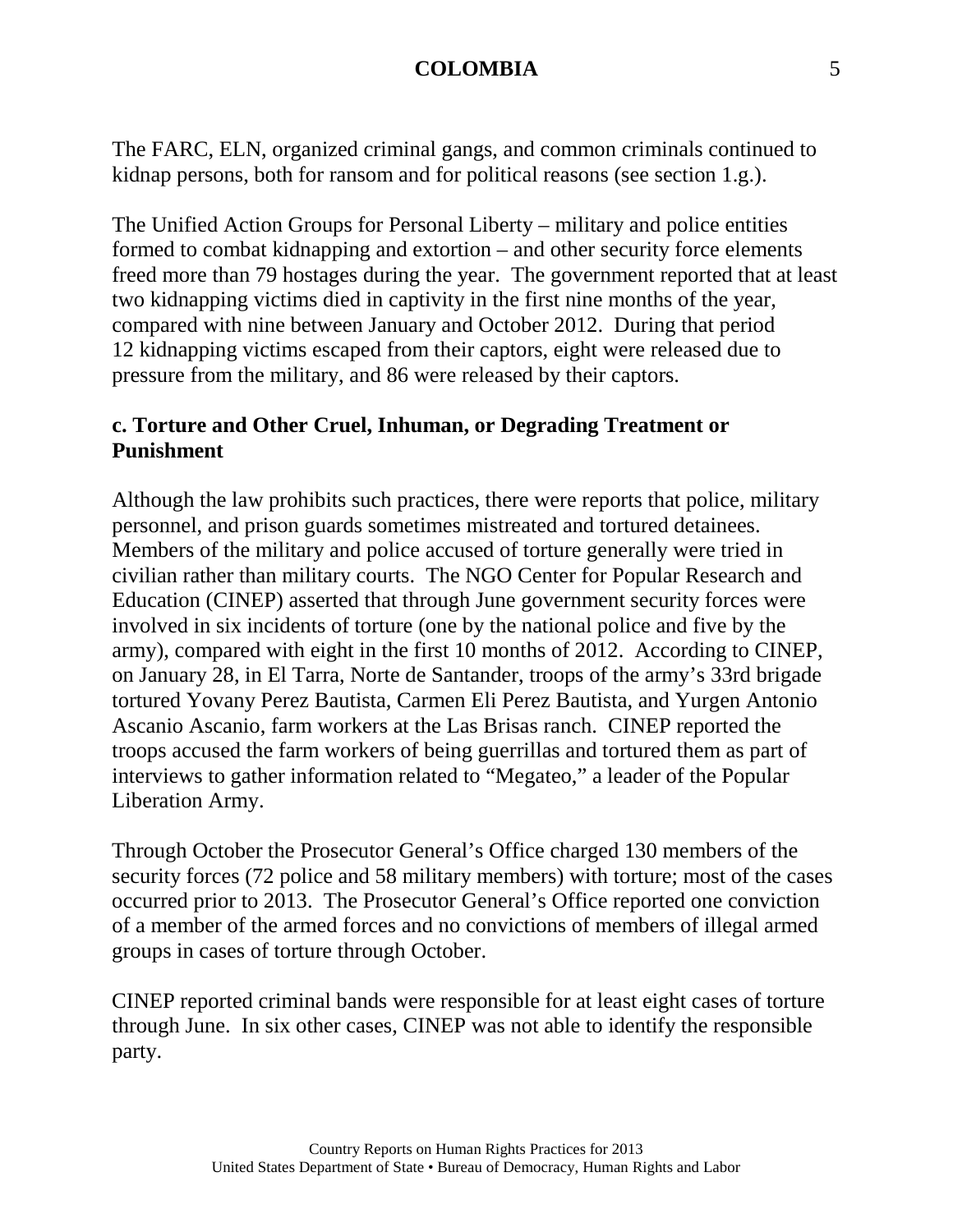The Prosecutor General's Office in Villavicencio continued its investigation into the January 2012 torture and killing allegedly committed by army soldiers of Victor Manuel Hilarion Palacios, a well-known peasant leader. As of October the investigation remained in the preliminary stage. The Inspector General's Office also continued a disciplinary investigation into the matter.

On April 19, the 33rd Circuit criminal judge sentenced police officers Carlos Augusto Diaz and Carlos Danilo Posada, both of the Metropolitan Police of Bogota, to four years and three months of prison and a fine of approximately 20 million pesos (COP) (\$10,300) for having set fire to a 15-year-old boy who was sleeping under a bridge in 2012, causing him injuries that ultimately resulted in his death.

# **Prison and Detention Center Conditions**

With the exception of new facilities, prisons and detention centers were overcrowded, lacked reasonable sanitation, and provided poor health care and nutrition to detainees. Poor training of officials remained a problem throughout the prison system.

Physical Conditions: The municipal jails and 138 national prisons had a designed capacity of 75,726 individuals but were 56 percent over capacity. As of August 31, there were 118,478 prisoners and detainees – 109,392 men and 9,086 women. Overcrowding existed in men's as well as women's prisons. The government recognized that women's prisons lacked gynecologists and that prisons where children stayed with their parents did not have pediatricians on staff. The National Prison Institute (INPEC) operates the national prisons and oversees the jails.

The law prohibits holding pretrial detainees with convicted prisoners, although this sometimes occurred. Authorities did not hold juvenile detainees and prisoners with adults but permitted children younger than three years of age to stay in prisons with their mothers. As of September 17, INPEC registered 87 children living with their incarcerated mothers.

The Inspector General's Office continued to investigate allegations that some prison guards routinely used excessive force and treated inmates brutally. It reported that through October it registered 89 investigations (both active and inactive) implicating 159 guards. It reached one disciplinary verdict during the year. In addition INPEC's Internal Affairs Office investigated 47 reports of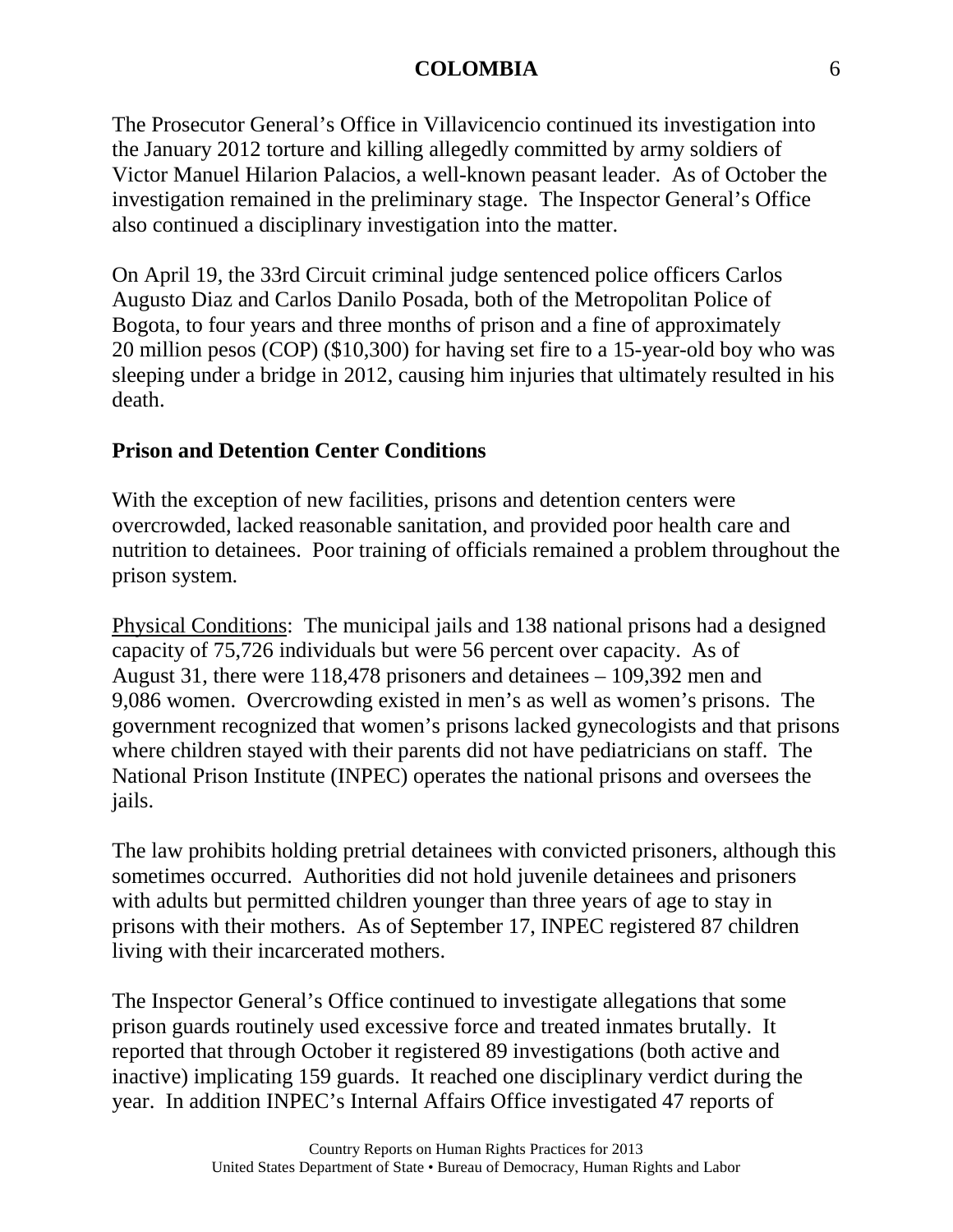physical abuse and one case of sexual abuse. Between January and October, there were 88 prison deaths: 67 attributed to natural causes, 11 attributed to suicide, seven to fighting among inmates, two to accidents, and one to intoxication. INPEC registered 997 violent prison disturbances through August.

Many prisoners continued to face difficulties receiving adequate medical care. Nutrition and water quality were deficient and contributed to the overall poor health of many inmates. On May 31, in accordance with the Ministry of Justice, INPEC declared a state of emergency in the country's prisons due to overcrowding, problems with infrastructure, and poor sanitary conditions that threatened the health of the inmate population.

INPEC's physical plant was in poor repair. The Inspector General's Office noted that some facilities had poor ventilation and overtaxed sanitary systems. Prisoners in some high-altitude facilities complained of inadequate blankets and clothing, while prisoners in tropical facilities complained that overcrowding and insufficient ventilation caused high temperatures in prison cells. Many prisoners slept without mattresses on floors, while others shared cots in overcrowded cells.

Administration: INPEC used a centrally managed electronic database with regular updates, and each prison also had its own local database. Foreign diplomatic observers, however, often found that the information in both systems was not well coordinated, resulting in delays in locating foreign detainees. Authorities regularly used alternative sentencing such as house arrest for nonviolent offenders to alleviate overcrowding.

Authorities permitted prisoners religious observance. Some vegetarian and Muslim inmates reported difficulty receiving meals according to their needs. Prisoners had reasonable access to visitors and generally could submit complaints to judicial authorities and request investigations of inhumane conditions. Prisoners also were able to request that third parties from local NGOs or government entities, such as the Ombudsman's Office, represent them in legal matters and aid them in seeking an investigation of prison conditions. Although authorities investigated complaints, some prisoners asserted the investigations were slow and the results not accessible to the public.

Independent Monitoring: The government permitted independent monitoring of prison conditions by local and international human rights groups. INPEC required a three-day notice before granting consular access. Some NGOs complained that authorities without adequate explanation denied them access to visit prisoners.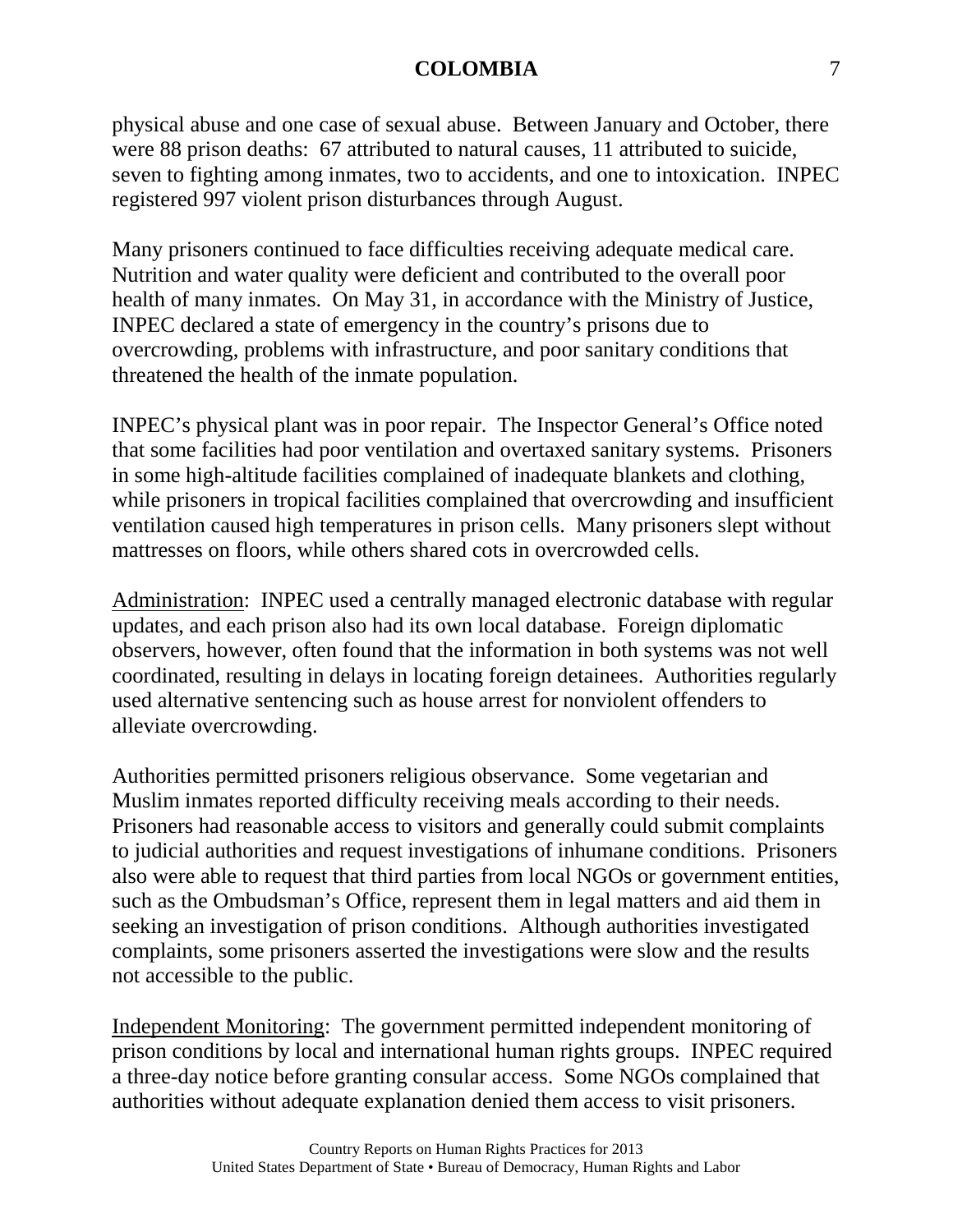Improvements: In January INPEC funded programs to fumigate prisons (to control the insect and rodent populations) and improve water quality in all of its centers. In May it implemented new sanitary protocols to identify and correct sanitary deficiencies and increased the amount of resources for solid waste removal.

During the year the government implemented an "emergency process" to address what it called the "prison crisis." Included in this process was the development of 24 specialized action plans, such as activities oriented towards attacking corruption, promoting respect for human rights among inmates and guards, reducing overcrowding, ensuring the fiscal health of the institution, improving security, and improving access to basic health services. INPEC worked with private health provider CAPRECOM to set up immediate action teams to provide general medical, dental, optometric, and pharmaceutical services and improve the quality and coverage of health-care services provided to inmates. In August INPEC made a formal request to the National Civil Service Commission to increase the number of in-house employees assigned to provide health services to inmates. Although a 2012 decree allowed health-care providers other than CAPRECOM to provide health services to the incarcerated population, the Ministry of Health did not establish formal mechanisms for other health-care providers to do so by year's end.

The government continued a pilot program with local universities and other organizations to provide distance-learning programs with major universities in the country. A total of 877 legal students and interns provided legal advice to prisoners through August. INPEC dedicated COP 500 million (\$258,000) to its educational plan for the year and offered human rights training to its employees as well as specialized training for prison guards. Through October, 3,873 INPEC employees participated in the specialized training.

# **d. Arbitrary Arrest or Detention**

Although the law prohibits arbitrary arrest and detention, there were allegations that authorities detained citizens arbitrarily. According to CINEP there were 39 cases of such arbitrary detentions in the first half of the year.

On August 29, according to Corporacion Sembrar, a human rights NGO based in Bogota, antiriot police in Soacha, Cundinamarca, arbitrarily detained 10 men after what the men described as their participation in a "peaceful protest." Corporacion Sembrar further alleged that during the detention police subjected the men to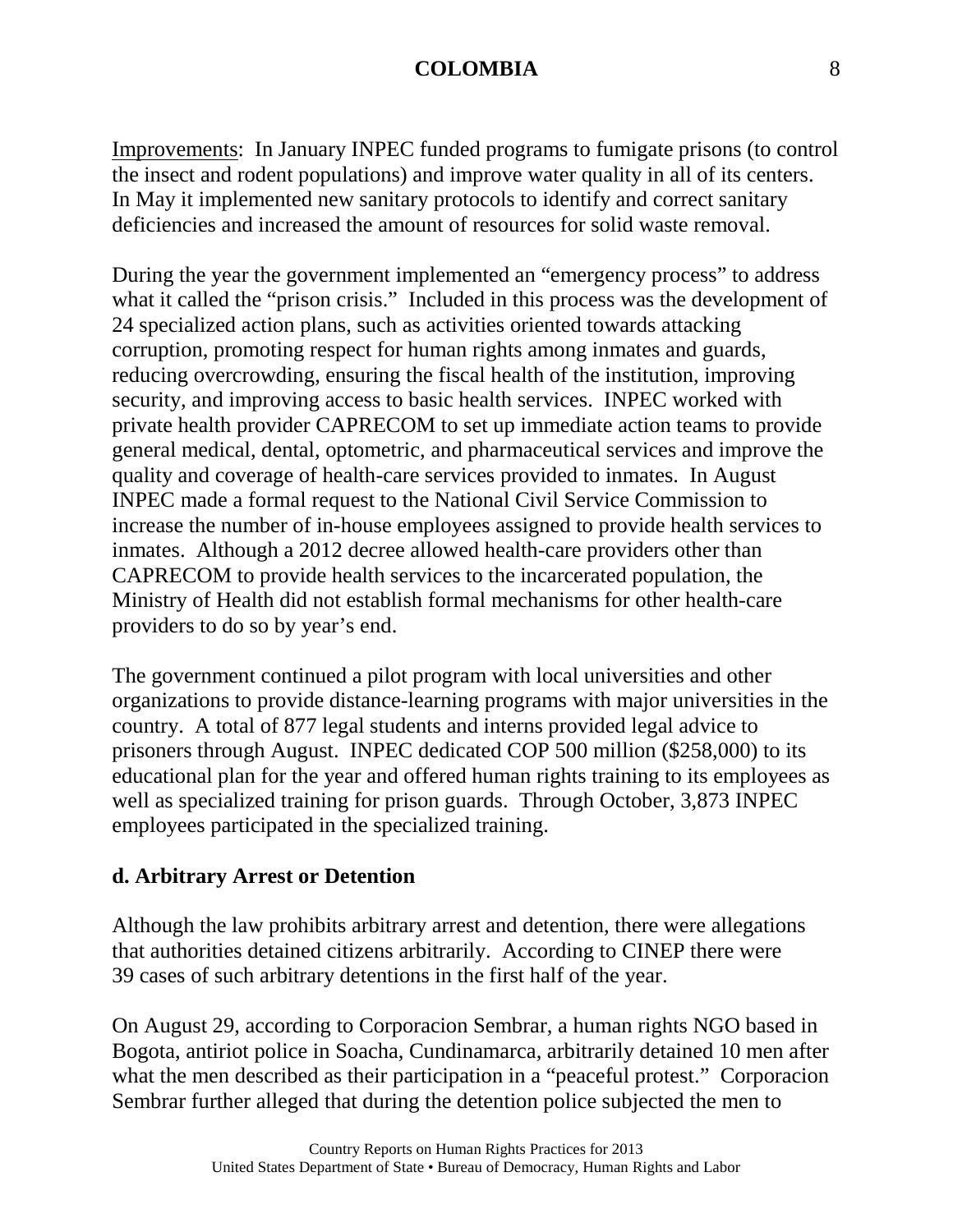different forms of torture, including electric shock. According to press reports, a judge ordered their release September 25, citing the lack of evidence against them.

#### **Role of the Police and Security Apparatus**

The Colombian National Police (CNP) is responsible for internal law enforcement and is under the jurisdiction of the Ministry of Defense. The CNP shares law enforcement duties with the Prosecutor General's Corps of Technical Investigators (CTI). In addition to its responsibility to defend the country against external threats, the army shares limited responsibility for law enforcement and maintenance of order within the country. For example, military units sometimes provided logistical support and security for criminal investigators to collect evidence in high-conflict or remote areas. The government continued to expand education and training of the armed forces in human rights and international humanitarian law.

The Prosecutor General's Office is the main entity responsible for investigating human rights abuses that security forces committed during the year and in previous years. Of these abuses, extrajudicial killings were the highest profile and most controversial. From January 1 through October, the 30 sectional offices of the Prosecutor General's Office accused 211 members of the security forces of aggravated homicide or homicide of a protected person. Of these, 195 were members of the armed forces and 16 were members of the national police. In addition the Human Rights Unit of the Prosecutor General's office accused 171 members of the military of these crimes during the year, all for acts committed before 2013. Through October the regional offices of the Prosecutor General's Office reported obtaining convictions against three members of the armed forces.

The government made considerable improvements in investigating and trying abuses, but claims of impunity for security force members continued to be widespread. This was due in some cases to obstruction of justice, a lack of resources for investigations and adequate protection for witnesses and investigators, delay tactics by defense attorneys, the judiciary's failure to exert appropriate controls over dockets and case progress, and inadequate coordination among government entities that sometimes allowed periods of incarceration to expire, resulting in a defendant's release from jail before trial.

Although many human rights groups continued to criticize the Prosecutor General's Office for indicting low-ranking military personnel while avoiding investigations of higher-ranking commanders, the office opened a judicial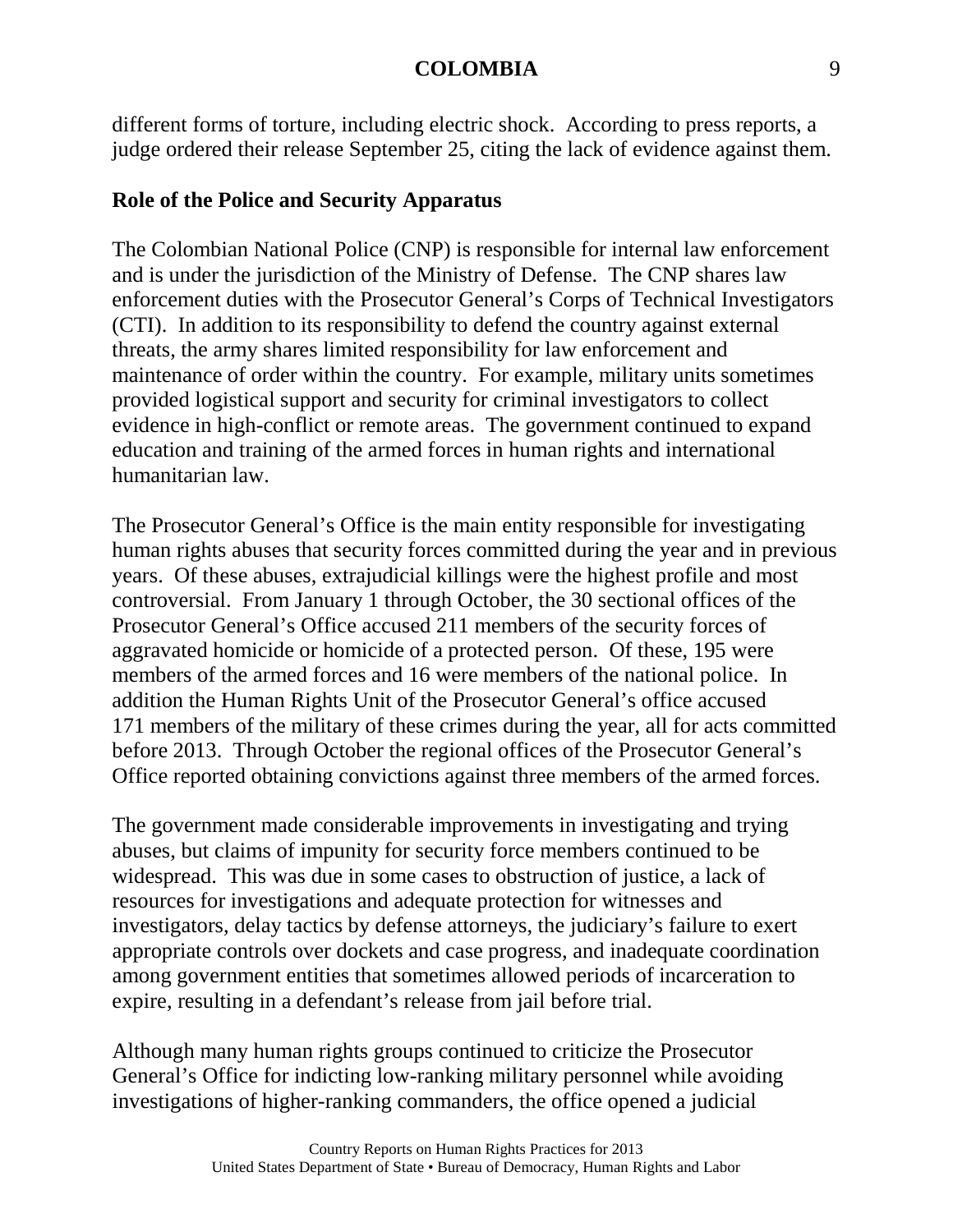investigation of army generals Luis Alfonso Zapata Uribe and Hector Jaime Fandino Rincon for their alleged complicity in the 2005 massacre in San Jose de Apartado, based on testimony provided by an army captain and at least 10 former members of paramilitary groups.

# **Arrest Procedures and Treatment of Detainees**

Police apprehended suspects with warrants issued by prosecutors based on probable cause, but a warrant is not required to arrest criminals caught in the act or fleeing the scene of a crime. Members of the armed forces detained members of illegal armed groups captured in combat but were not authorized to execute arrest warrants. CTI members who accompanied military units could issue such warrants. Authorities must bring detained persons before a judge within 36 hours to determine the validity of the detention, bring formal charges within 30 days, and start a trial within 90 days of the initial detention. Bail is available for all except serious crimes such as murder, rebellion, or narcotics trafficking. Public defenders contracted by the Office of the Ombudsman assisted indigent defendants. Authorities granted detainees prompt access to legal counsel and family members as provided for by law. In general authorities respected these rights.

Arbitrary Arrest: While the government characterized detentions as based on compliance with legal requirements, NGOs characterized as "arbitrary detention" arrests based on tips from informants about persons linked to guerrilla activities, detentions by members of the security forces without a judicial order, detentions based on administrative authority, detentions during military operations or at roadblocks, large-scale detentions, and detentions of persons while they were "exercising their fundamental rights." Prominent human rights NGOs complained that the government arbitrarily detained dozens of persons, particularly community leaders, labor activists, and human rights defenders. CINEP reported security forces arbitrarily detained 39 persons through September.

Pretrial Detention: The Superior Judicial Council reported that the civilian judicial system suffered from a significant backlog of cases, which led to large numbers of pretrial detainees. Implementation of the oral accusatory system, enacted throughout the criminal justice system in 2008, significantly lessened the delays and eliminated the lack of transparency that encumbered the previous system. Nevertheless, a large backlog of cases from the previous system remained. The failure of many local military commanders and jail supervisors to keep mandatory detention records or follow notification procedures made accounting for all detainees difficult. No information was available on the percentage of detainees in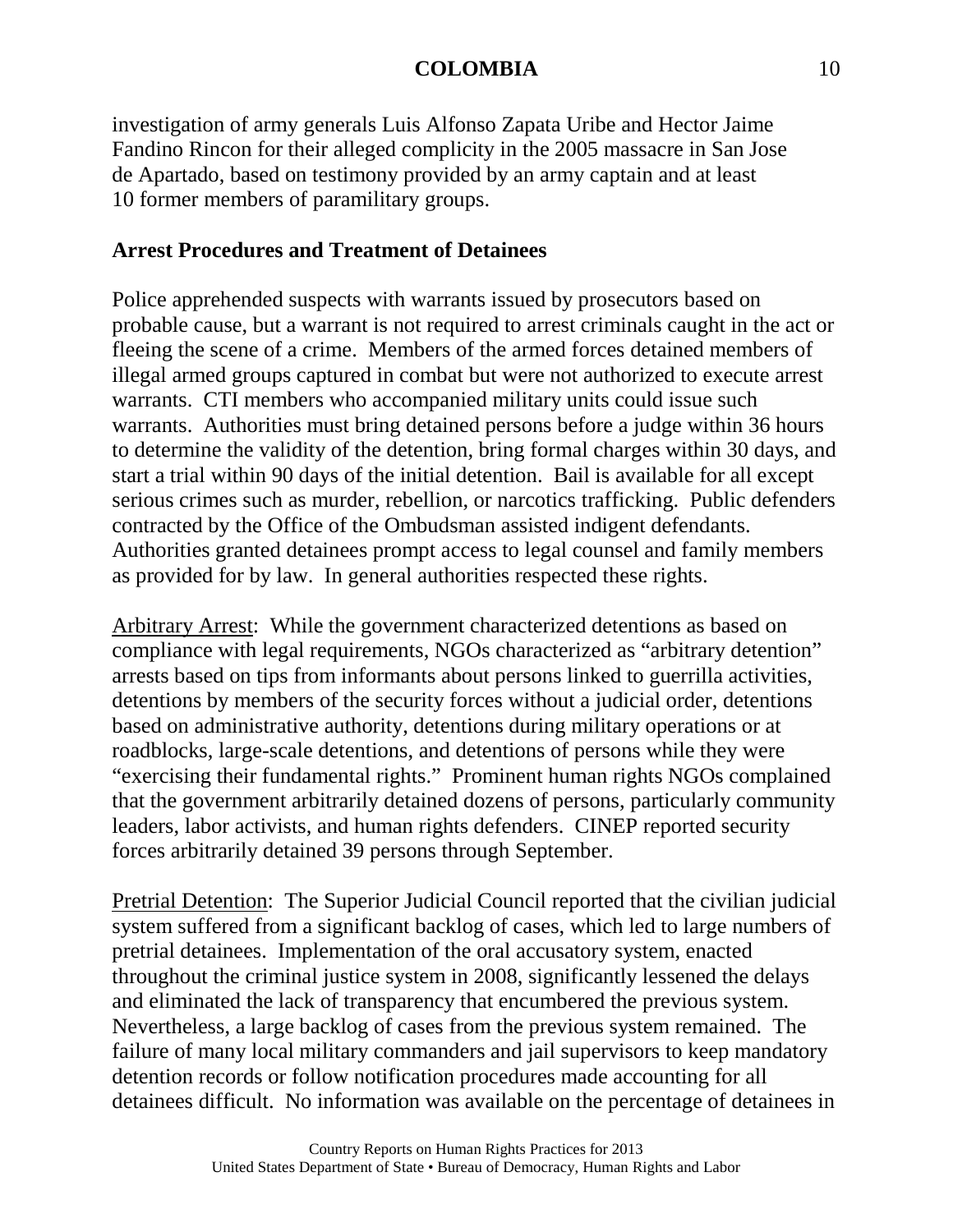pretrial detention or average length of time detainees spent in pretrial detention. In some cases detainees were released without a trial because they had already served more than one-third of the maximum sentence that corresponded to their charges.

Civil society groups complained that authorities subjected some community leaders to extended pretrial detention.

# **e. Denial of Fair Public Trial**

The law provides for an independent judiciary, and the government generally respected judicial independence. Much of the judicial system was overburdened and inefficient, and subornation and intimidation of judges, prosecutors, and witnesses hindered judicial independence. Although the Prosecutor General's Office had a witness protection program for criminal cases, those who did not enter the program remained vulnerable to intimidation, and many refused to testify.

The military justice system may investigate and prosecute active-duty military and police personnel for crimes "related to acts of military service." The military penal code specifically excludes civilians from military jurisdiction, and civilian courts must try retired military and police personnel, although military courts are responsible for service-related acts committed prior to their retirement.

In October the Constitutional Court overturned a constitutional reform enacted in late 2012 and implementing legislation passed in June, citing the violation of a procedural rule as the cause for disapproving the legislation. The new laws would have further defined the jurisdiction of military and civilian courts for crimes allegedly committed by military and police personnel by listing seven human rights violations that must be tried exclusively in civilian courts: torture, extrajudicial killings, forced displacement, sexual violence, crimes against humanity, genocide, and forced disappearance. The legislation stipulated that all other violations of international humanitarian law (war crimes) were to be tried in military courts and required the military and civilian justice systems to decide on the proper jurisdiction of pending cases within one year of the amendment's enactment.

Through July authorities transferred 76 homicide cases from the military to the civilian justice system. During the same period they transferred 33 cases from the civilian justice system to the military justice system. Many cases were transferred as part of a plan in which officials from the military justice system and the Prosecutor General's Office met regularly to analyze cases to agree on those to be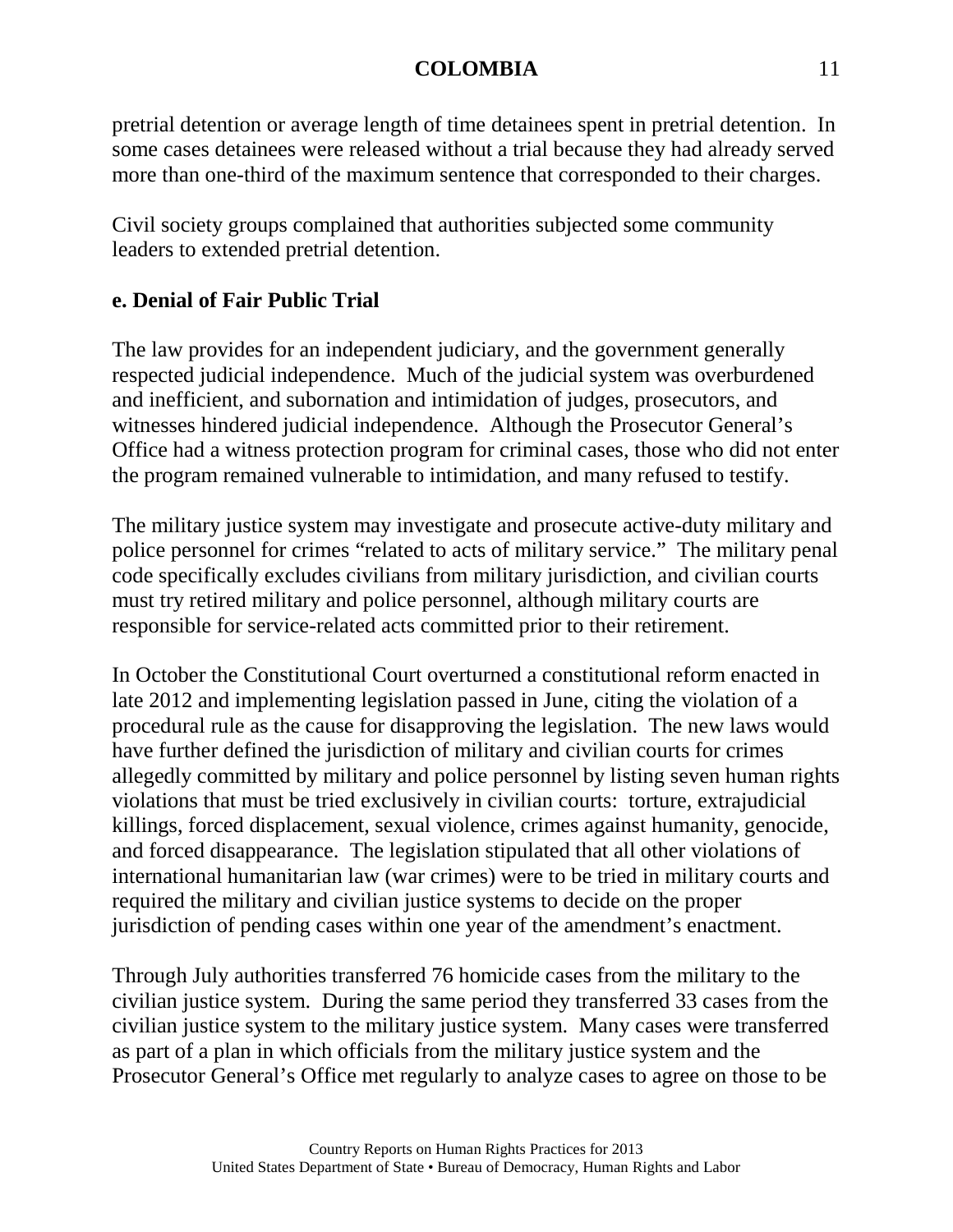transferred without being referred to a lengthy, higher-level review by the Superior Judicial Council.

The military penal code denies commanders the power to impose military justice discipline on, and extends legal protection to, service members who refuse to obey orders to commit human rights abuses. The army has discretionary authority to dismiss personnel implicated in human rights abuses.

The Prosecutor General's Office is responsible for investigations and prosecutions of criminal offenses. Its Human Rights Unit, which includes 12 satellite offices, specializes in investigating human rights crimes, and its 114 specialized prosecutors were handling 6,661 active cases as of November 15.

The Inspector General's Office investigates allegations of misconduct by public employees, including members of the state security forces. The Inspector General's Office referred all cases of human rights violations it received to the Prosecutor General Office's Human Rights Unit for additional criminal proceedings. As of September 15, the Inspector General's Office opened 256 disciplinary processes against members of the armed forces and police for human rights offenses.

# **Trial Procedures**

Under the accusatorial criminal procedure code implemented in 2008, the prosecutor presents an accusation and evidence before an impartial judge at an oral, public trial. The defendant is presumed innocent until proven guilty beyond a reasonable doubt and has the right to confront the evidence against him at trial, present his own evidence, and communicate with an attorney of choice (or have one provided at public expense). Defendants have adequate time and facilities to prepare their defense. No juries are involved. Crimes committed before 2008 are processed under the prior written inquisitorial system in which the prosecutor is an investigating magistrate who investigates, determines evidence, and makes a finding of guilt or innocence. The trial consists of the presentation of evidence and finding of guilt or innocence to a judge for ratification or rejection.

In the military justice system, military judges preside over courts-martial without juries. Counsel may represent the accused and call witnesses, but most fact finding takes place during the investigative stage. Military trial judges issue rulings within eight days of a court-martial hearing. Representatives of the civilian Inspector General's Office are required to be present at courts-martial.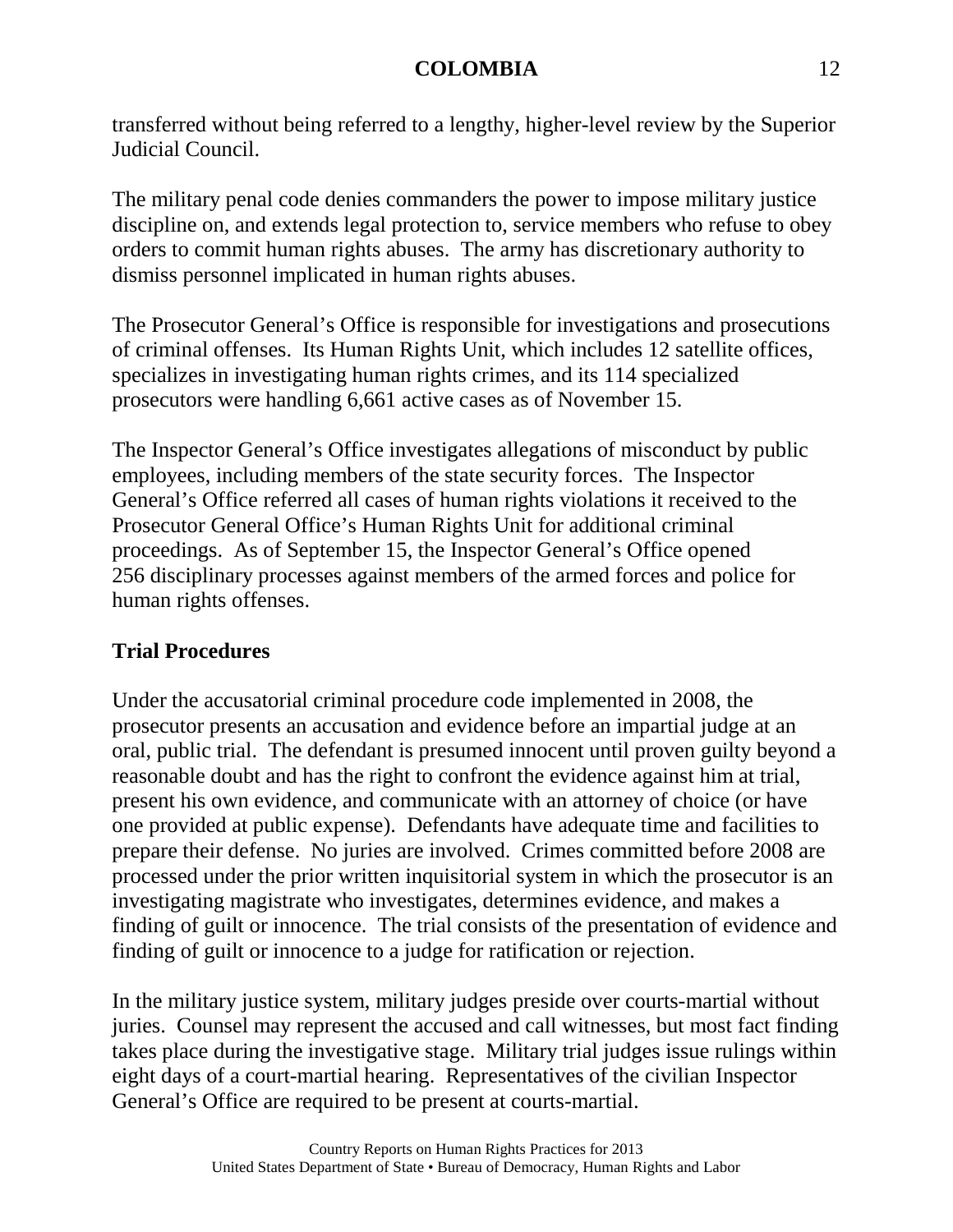Criminal procedure within the military justice system includes elements of the inquisitorial and accusatorial systems. Defendants are considered innocent until proven guilty and have the right to timely consultation with counsel. The law provides for the right to a fair trial, and an independent judiciary generally enforced this right.

## **Political Prisoners and Detainees**

The government declared that it did not hold political prisoners. Some members of human rights advocacy groups were held on charges of conspiracy, rebellion, or terrorism, which the groups described as harassment tactics by the government against human rights advocates. According to INPEC there were 2,440 detainees accused or convicted of rebellion or aiding and abetting the insurgency; 1,395 of them had been sentenced, and 1,042 were in pretrial detention either in prisons, under house arrest, or under surveillance with an electronic monitoring device pending sentencing. The rest were under provisional liberty pending judicial decisions. The government provided the International Committee of the Red Cross (ICRC) regular access to these prisoners.

## **Civil Judicial Procedures and Remedies**

Citizens can sue a state agent or entity in the Administrative Court of Litigation for damages resulting from a human rights violation. Although critics complained of delays in the process, the court generally was considered impartial and effective. Cases involving violations of an individual's human rights may be submitted through petitions by individuals or organizations to the Inter-American Commission of Human Rights, which in turn may submit the case to the Inter-American Court of Human Rights (IA Court). The court can order civil remedies, including fair compensation to the individual injured.

### **Regional Human Rights Court Decisions**

The country is subject to the jurisdiction of the IA Court. As of year's end, the court had issued two binding decisions against the government, with which the government had not fully complied but generally acknowledged its duty to do so.

# **Property Restitution**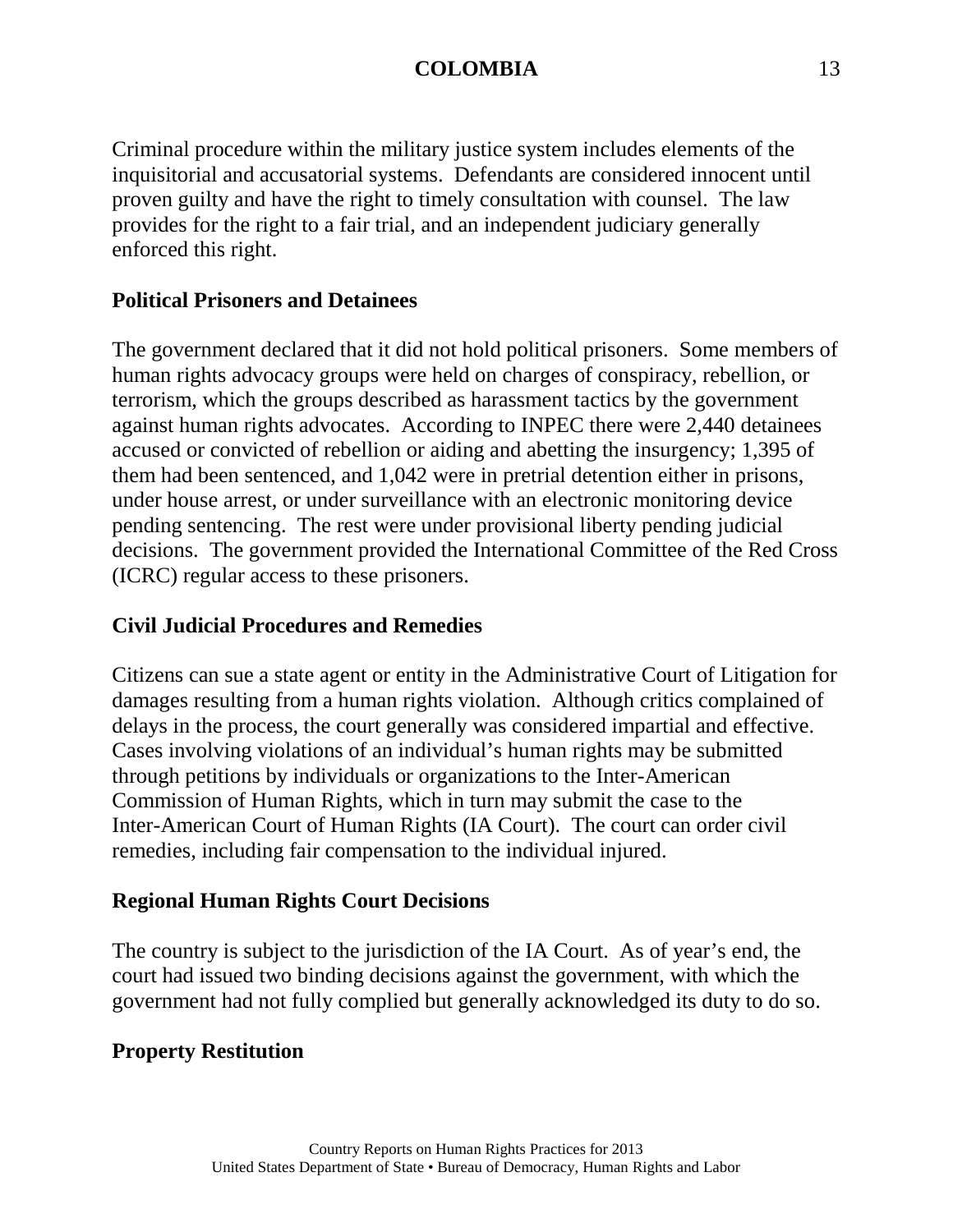The Victims' and Land Restitution Law (Victims' Law) continued to provide a legal basis for assistance and reparations to persons, including victims of the state, but the government admitted that the pace of restitution was slow. The Administrative Department for Social Prosperity (DPS) handled issues related to victims, poverty, consolidation, historical memory, and protection of children and adolescents. The Victims' Unit of the DPS has the governmental lead on attention to victims. The Restitution Unit, a semiautonomous entity in the Ministry of Agriculture, is responsible for returning land to displaced victims of conflict. As of October the government provided restitution to 373 of the target total of 360,000 families by 2022.

Through October more than 40,000 victims had come forward to reclaim land. More than 9,800 claims fell within the government's target areas for restitution and went into active review. As of the end of August, 2,538 claims moved forward to the judicial process. The Ministry of Foreign Affairs reported that as of the end of October, courts had handed down 614 decisions, while the Superior Judicial Council, the body in charge of the judicial portion of restitution, reported that courts had handed down 277 decisions. The Inspector General's Office intervened to support land claimants in 191 cases from January through July.

According to the Ethnic Affairs Office of the Special Administrative Unit for the Management and Restitution of Stripped Land, the unit had received 883 applications for restitution from people self-identified as Afro-Colombian and 590 applications from those self-identified as indigenous.

For many small landowners, formal land titling remained a daunting process. Without full and documented legal title, farmers are more vulnerable to displacement. Government agencies and human rights groups estimated that illegal groups, including guerrillas, seized between 2.7 and 9.9 million acres of land from small landowners during the decades-long conflict. Former paramilitary groups and the FARC stole nearly 80 percent of the land, only a small fraction of which the government reclaimed after the demobilization of the AUC in 2006.

# **f. Arbitrary Interference with Privacy, Family, Home, or Correspondence**

The law prohibits such actions, and the government generally respected the law, although there were some allegations of exceptions. Government authorities generally need a judicial order to intercept mail or monitor telephone conversations, including in prisons. Government intelligence agencies investigating terrorist organizations sometimes monitored telephone conversations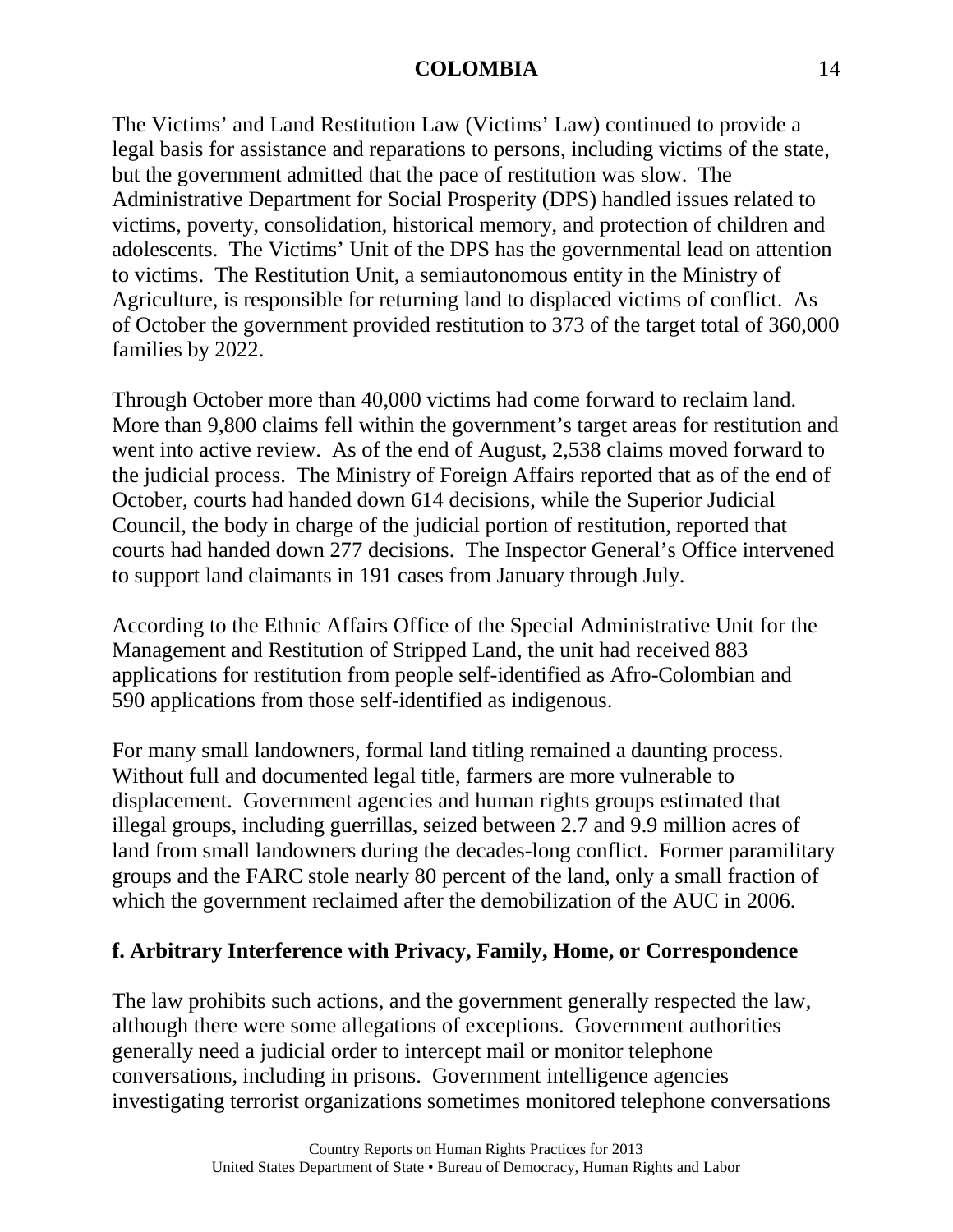without judicial authorization, although evidence obtained in such a manner could not be used in court.

Through October the Prosecutor General's Office initiated two criminal investigations of state agents for illegal monitoring activities. The accused were both members of the national police. In addition through September the Inspector General's Office had initiated three disciplinary investigations of public servants accused of illegal monitoring.

A CTI investigation continued into allegations that the dismantled Administrative Department of Security (DAS) had engaged in illegal surveillance of high-court magistrates, journalists, human rights organizations and activists, opposition leaders, and the vice presidency. As of November 15, at least 11 cases related to illegal surveillance by the DAS had resulted in convictions, while 52 other cases continued.

The investigation of former DAS director Jorge Aurelio Noguera Cotes for conspiracy, abuse of power, illicit violation of communications, and illicit use of equipment for his participation in the DAS illegal surveillance case continued at year's end. Noguera was already serving a prison sentence of 25 years for his former links with paramilitary groups.

An investigation by members of the accusations commission of the House of Representatives into former president Alvaro Uribe Velez for his involvement in the DAS illegal surveillance case was officially opened during the year but was suspended in May after the defense charged that the representatives serving as investigators should be recused.

The Supreme Court of Justice trial of Maria del Pilar Hurtado, former DAS director (2007-08), and Bernardo Moreno, private secretary to former president Uribe, for their involvement in the DAS illegal surveillance case continued as of October.

NGOs continued to accuse domestic intelligence or security entities of spying on lawyers or human rights defenders, threatening them, and breaking into their homes or offices to steal information. For example, Jimmy Alexander Moreno, a community leader in Floridablanca, Santander, reported that members of the investigative body of the army's Fifth Brigade illegally followed, harassed, and videotaped him in June. The NGO Movement for Victims of the State reported the Fifth Brigade's involvement, which police later confirmed.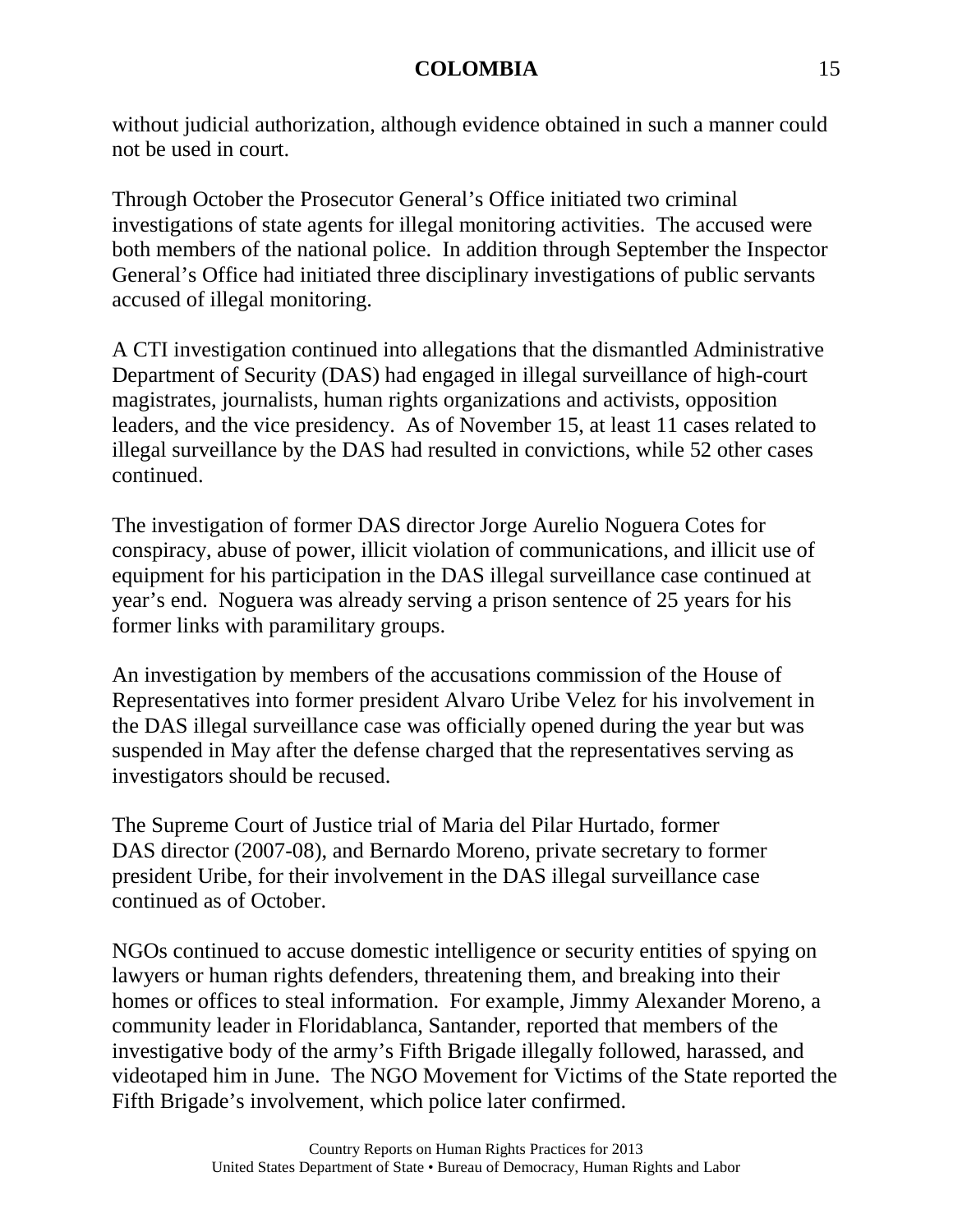The government continued to use voluntary civilian informants to identify terrorists, report terrorist activities, and gather information on criminal gangs. Some national and international human rights groups criticized this practice as subject to abuse and a threat to privacy and other civil liberties. The government maintained that the practice was in accordance with the "principle of solidarity" outlined in the constitution and that the payment to such informants was strictly regulated by the Comptroller General's Office.

## **g. Use of Excessive Force and Other Abuses in Internal Conflicts**

The country's decades-long internal armed conflict involving government forces and two terrorist guerrilla groups (FARC and ELN) continued. The government continued formal peace negotiations with the FARC throughout the year, and in August it announced plans to open formal peace negotiations with the ELN. Multiple abuses occurred in the context of the conflict and narcotics trafficking.

Guerrilla group members continued to demobilize. As of the end of August, according to the Ministry of Defense, 917 members of guerrilla groups had demobilized, compared with approximately 840 during the same period in 2012, an 8 percent increase in demobilizations. The Organization of American States (OAS) verified all stages of demobilization and reintegration into society of former combatants from the guerrilla and former paramilitary groups.

The Ministry of Defense continued to implement an agreement with the Office of the UN High Commissioner for Human Rights (OHCHR) to monitor seven of the ministry's 15 measures to improve adherence to human rights. The ministry conducted four human rights training sessions planned and executed by the military for 187 ministry personnel, and it trained 122 military justice and civilian personnel through Defense Institute of International Legal Studies training by year's end. The ministry participated in a nationwide series of human rights forums organized by the Presidential Program on Human Rights.

The government also passed the Legal Framework for Peace, a constitutional reform to serve as a framework for transitional justice should peace talks be successful. The framework allows the judiciary to prioritize cases involving those most responsible for genocide, crimes against humanity, and war crimes committed in a systematic manner and to provide suspended sentences or alternative sentences in exchange for demobilizing, acknowledging responsibility, clarifying the truth about crimes committed, providing reparations to victims, and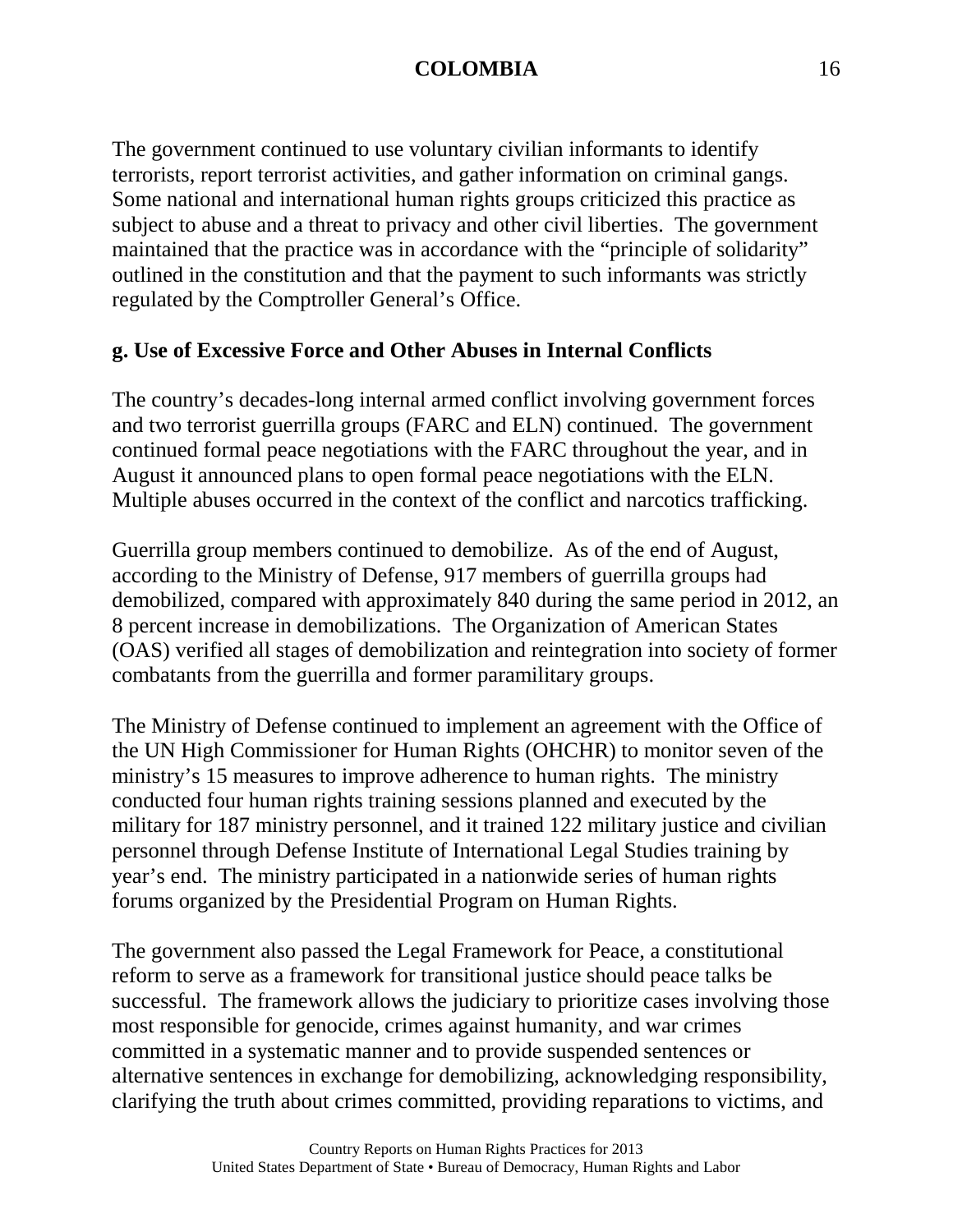releasing hostages and child soldiers. It also allows for waiving criminal prosecutions for all other cases and permits former combatants not convicted of crimes against humanity to serve as elected officials.

Some NGOs criticized the legislation, claiming that provisions for reduced or suspended sentences and stipulations that only those most responsible for the worst crimes must be prosecuted amounted to impunity. On August 28, the Constitutional Court rejected a challenge to the law by a human rights legal defense group. The court expressed, through two special communiques, the view that such a transitional justice system was a legitimate mechanism for achieving peace and that it was in accordance with the constitution. The court also stated that authorities would need to implement the framework in compliance with the country's international obligations. The court included parameters for interpretation and development of future implementing legislation, including that those deemed "most responsible" could not have their sentences suspended completely.

Implementation of the 2005 Justice and Peace Law (JPL) continued. The Justice and Peace Unit in the Prosecutor General's Office is responsible for the required investigation and prosecution of demobilized persons, and an interagency commission on justice and peace coordinates its implementation. Participants in the justice and peace process could receive reduced sentences if they complied with the terms of the JPL. Testimony from voluntary confessions also triggered investigations of politicians, military members, major agricultural producers, and government officials' past ties to paramilitary forces. Some of the investigations resulted in prosecutions and convictions.

As of July, 4,151 former paramilitary and guerrilla defendants (postulados) had participated in confession hearings (versiones libres). During these sessions the postulados confessed to 42,309 crimes, and information was obtained that resulted in the exhumation of 5,301 victims. As of May, 1,126 postulados had been initially charged, and 680 of these had been formally charged in presentations before the courts by the Prosecutor General's Office's Justice and Peace Unit. Postulados who do not fully comply by confessing crimes, turning over illegally acquired assets, and ceasing their criminal activity are moved for expulsion from the JPL process by the Prosecutor General's Justice and Peace Unit. As of July the Justice and Peace Unit prosecutors had filed for the expulsion of 88 postulados before the Justice and Peace courts.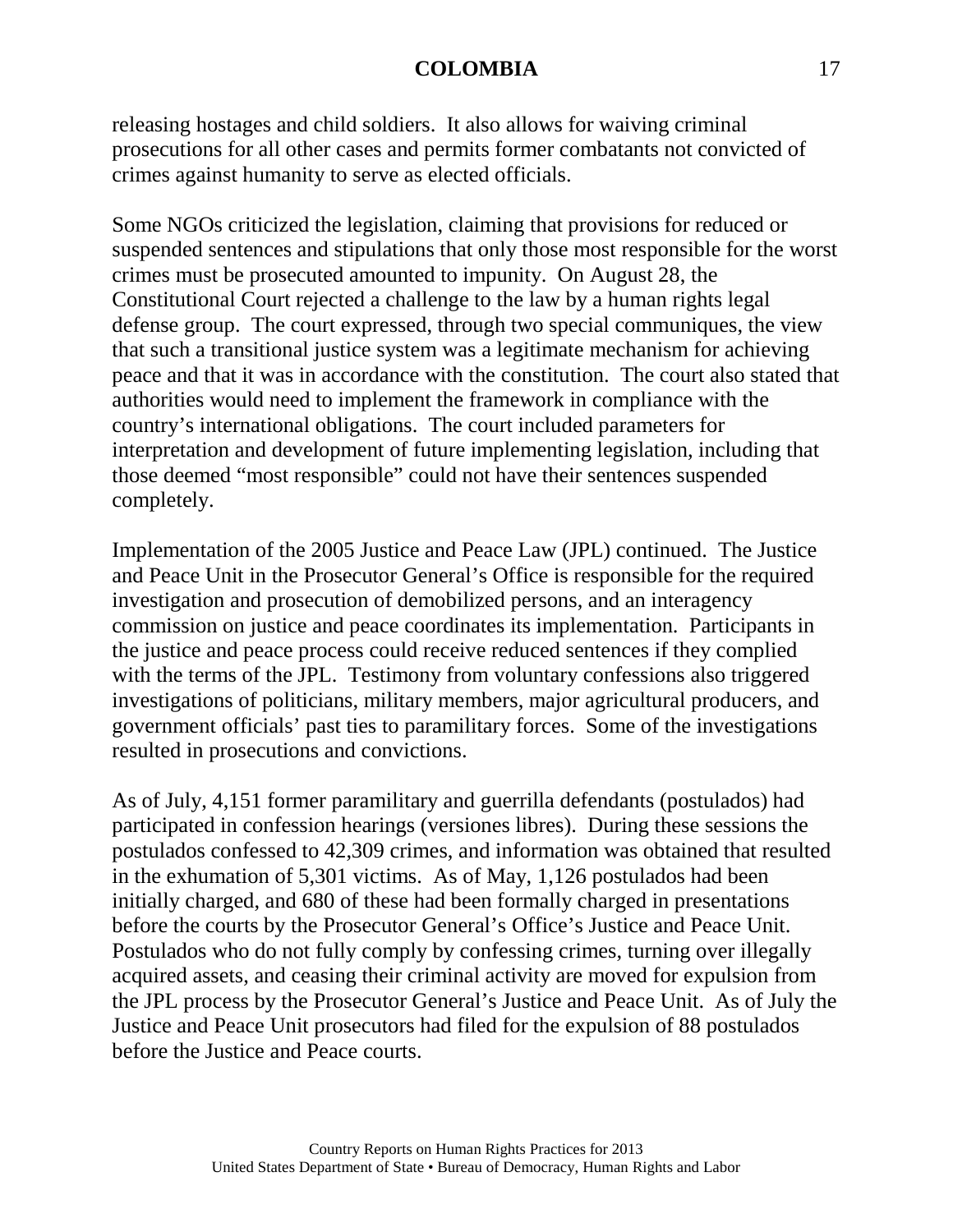Application of the JPL continued to face many challenges. Thousands of former paramilitary members remained in legal limbo due to resource and capacity constraints at the Prosecutor General's Office. There was little land or money confiscated from former paramilitary leaders. Nonetheless, leading daily newspaper *El Tiempo* reported that in a landmark decision on October 30, the Court of Justice and Peace sentenced former AUC commander Ever Veloza Garcia, alias HH, to seven years in prison, making him the highest-ranked commander of a former paramilitary group to be convicted under the JPL to date.

As provided by a 2010 law and as approved during the year by the Constitutional Court, the government worked to establish a limited version of a truth commission. The Victims' Law provides for the establishment and institutionalization of formal archives and a Center for Historical Memory for collecting oral testimony and material documentation concerning violations of international human rights norms and law and for directing construction of the National Museum of Memory in consultation with victims. The Center for Historical Memory issued a report July 23 that documented the killing of at least 220,000 Colombians in the context of the armed conflict since 1958.

Killings: Security forces were implicated in alleged unlawful killings. CINEP reported there were five such killings during the first six months of the year, compared with six in the same period in 2012.

According to the OHCHR and the Presidential Program for Human Rights, there continued to be fewer reports of military officials presenting civilians as killed in combat than in 2008 or 2009, when several hundred fatalities were reported. The Prosecutor General Office's Human Rights Unit reported that it opened three new cases on homicides alleged to have been committed by a security force member during the year. The CCEEU reported seven cases of alleged extrajudicial executions, including "false positives," and 25 additional deaths caused by excessive use of force, illegal use of force, or arbitrary use of force.

According to the CCEEU, on March 4, in the Paraiso village area of the Roberto Payan municipality in Narino Department, after combat between the armed forces and FARC guerrillas, members of the military arrested rural peasants Gumercindo Guerrero Preciado and John Freddy Garcia Bastidas and took them to military facilities for questioning. Their corpses were allegedly delivered two days later to their relatives with evident signs of torture and acid burns in their faces. Criminal military judge #89 opened a penal investigation. The army also opened a preliminary disciplinary investigation into members of Mobile Brigade 32.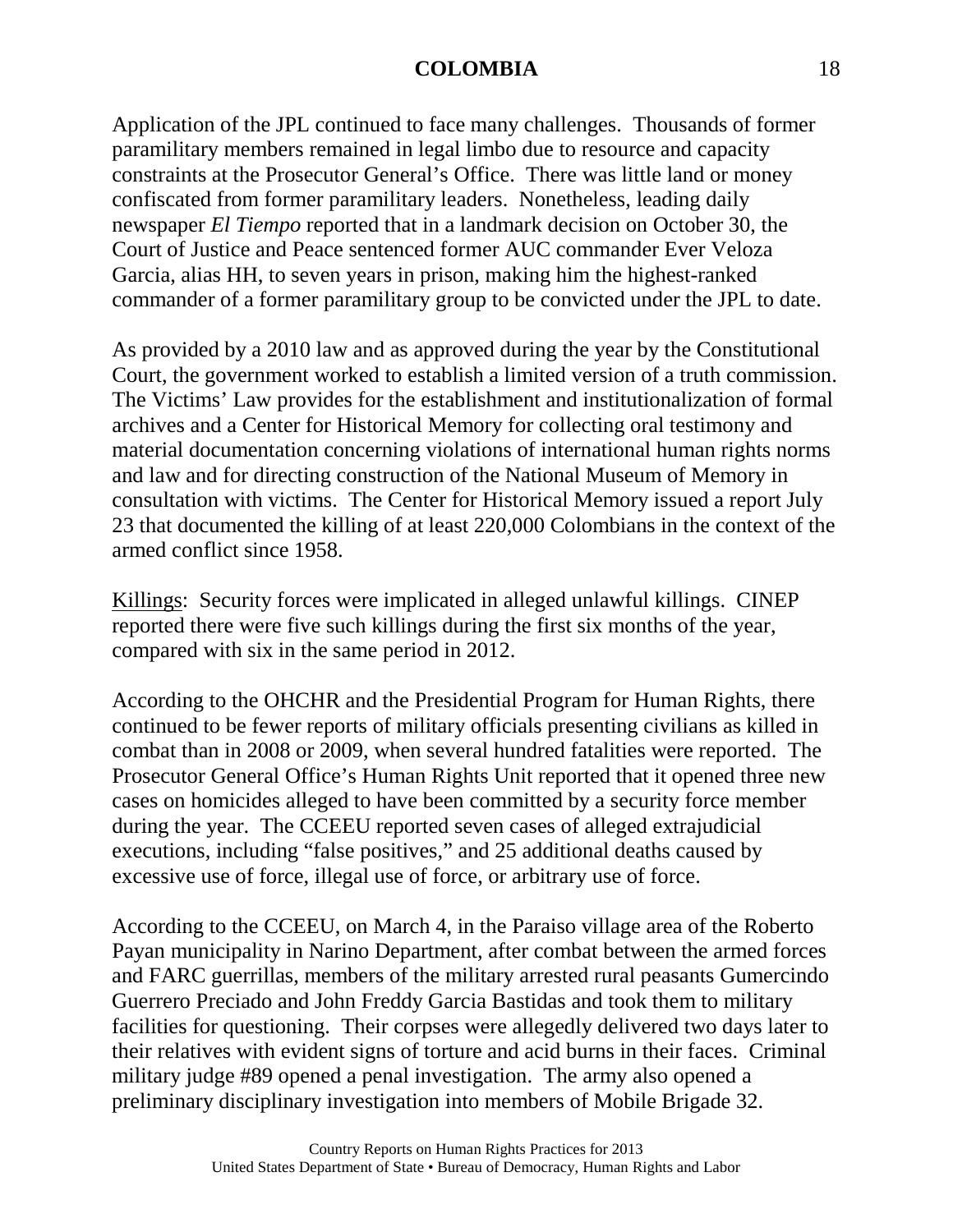According to the human rights advocacy NGO Minga, the legal cases involving five victims associated with the 2008 Soacha extrajudicial killings scandal were still in the initial investigation stage at the Prosecutor General's Office at year's end. The cases of three more victims were in evidence hearings, and the cases of three additional ones were in final allegations hearings. Defendants in the cases of three other victims received sentences during the year, and two of them were pending appeals. The criminal board of the Superior Tribunal of Cundinamarca declared the case related to the August 2 killing of Fair Leonardo Porrason a crime against humanity.

Guerrilla groups were also responsible for unlawful killings of government security forces and civilians. For example, on July 20, in Fortul, Arauca, a group of FARC rebels killed 15 army soldiers and wounded five as the soldiers were washing their clothes.

In many areas of the country, the FARC and ELN worked together to attack government forces or demobilized paramilitary members; in other areas they fought each other. Various courts convicted members of the FARC secretariat in absentia on charges that included aggravated homicide.

The FARC killed persons it suspected of collaborating with government authorities or rival drug-trafficking groups. For example, on April 28, in the Puerto Jordan area of Tame, Arauca, FARC rebels killed a three-year-old child and his father during an attack committed with an IED thrown into a house; 11 other persons, including two army soldiers, were wounded.

All guerrilla groups killed some kidnapping victims.

Abductions: According to NGO Fundacion Pais Libre, between January and June 123 persons were kidnapped; 55 percent of them were extortion kidnappings. Pais Libre also reported that authorities rescued 47 kidnapping victims, 42 were released by captors, 14 were presumed to remain in captivity, 10 were released due to pressure by authorities, six were able to escape, and no information was available about the number who died in captivity. FARC and ELN guerrillas continued to take hostages for ransom and for political reasons. The FARC also held prominent citizens and security force members to use as pawns in prisoner exchanges. The government reported that guerrillas kidnapped 40 persons (23 by the FARC and 17 by the ELN) from January 1 to September 19, compared with 15 from January to July 2012.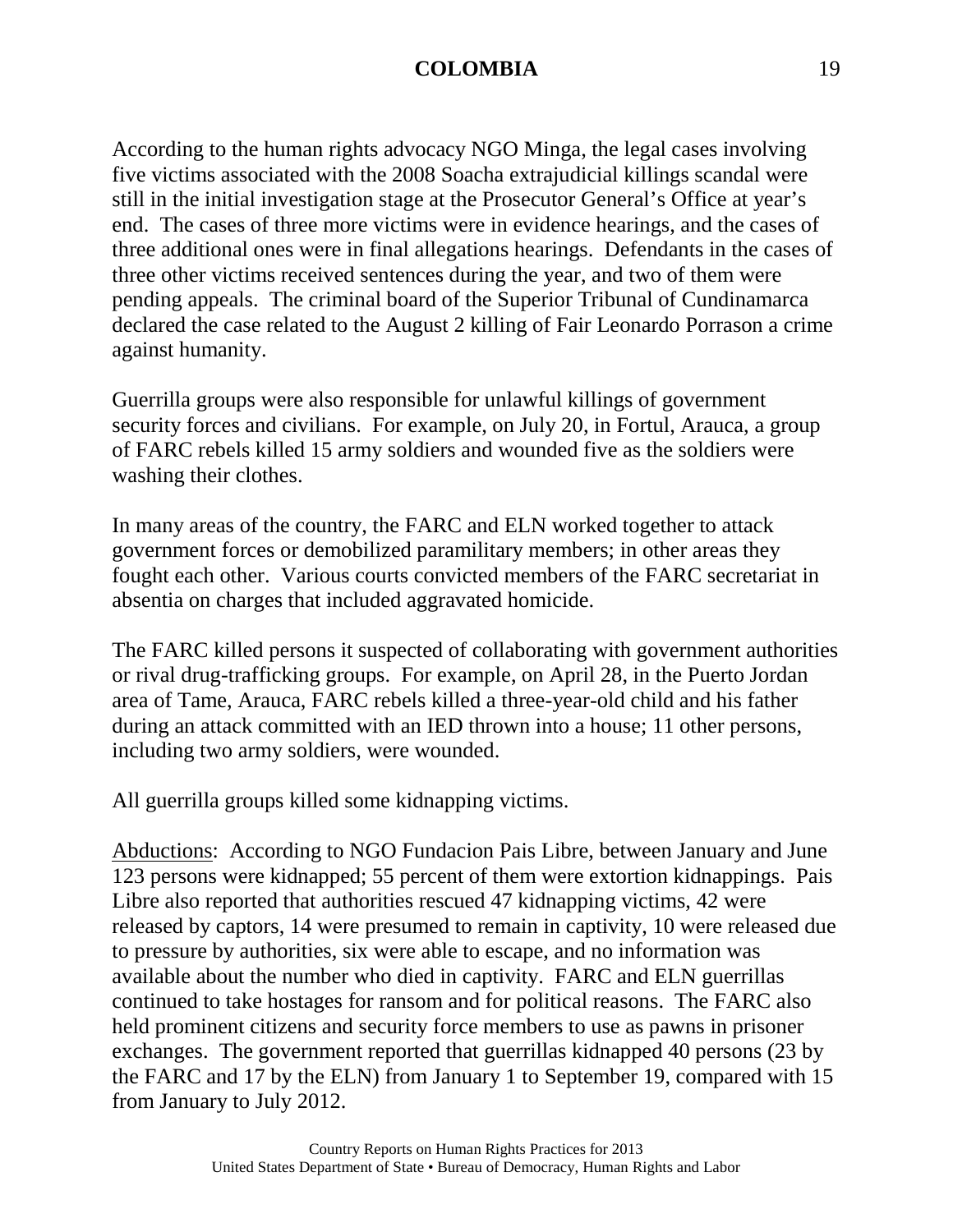The FARC and ELN released some kidnapping victims. For example, on August 27, ELN guerrillas released Canadian engineer Gernot Wober, an employee of a multi-national mining company, whom they had kidnapped and held since January 18.

Several victims' groups continued to demand that the FARC reveal the whereabouts of hundreds of police officials, soldiers, and civilians still considered missing. The Ministry of Defense reported that through September, it had registered 27 civilians and one member of the police who were presumed to still be in FARC captivity.

Courts convicted some FARC members for kidnappings. Through October the unit to combat kidnapping and extortion at the Prosecutor General's Office reported 13 convictions during the year for kidnappings committed by the FARC, while the Human Rights Unit reported 61 such convictions in the same period. For example, on March 21, the second specialized criminal judge of Antioquia sentenced Luis Norbey Caicedo Correa (alias Esneider or Manchas), head of the FARC mobile column Jacobo Arenas, to 51 years' imprisonment for the 2007 kidnappings of Juan David Arango Velez and Sergio Jaramillo Arriola.

Physical Abuse, Punishment, and Torture: The Presidential Program of Comprehensive Action against Antipersonnel Mines declared in a preliminary report that IEDs, deployed primarily by the FARC and ELN, caused 31 deaths and 254 injuries as of August. IEDs killed or injured at least 38 children or adolescents during the year. Several human rights NGOs stated that the FARC charged civilian families for the replacement cost of the land mines and IEDs when innocent family members accidentally set them off. The International Campaign to Ban Land Mines declared that the FARC continued to be the largest individual user of land mines and IEDs and that the ELN also continued to use land mines and IEDs. Government humanitarian demining brigades cleared more than 2.1 million square feet and destroyed 114 land mines, IEDs, and unexploded munitions by year's end. The government also concluded the accreditation process for a civilian organization to engage in demining activities. The certification process continued for two other civilian organizations at year's end.

There were numerous reports that FARC and ELN guerrillas mistreated civilians and prisoners, as well as injured and sick persons.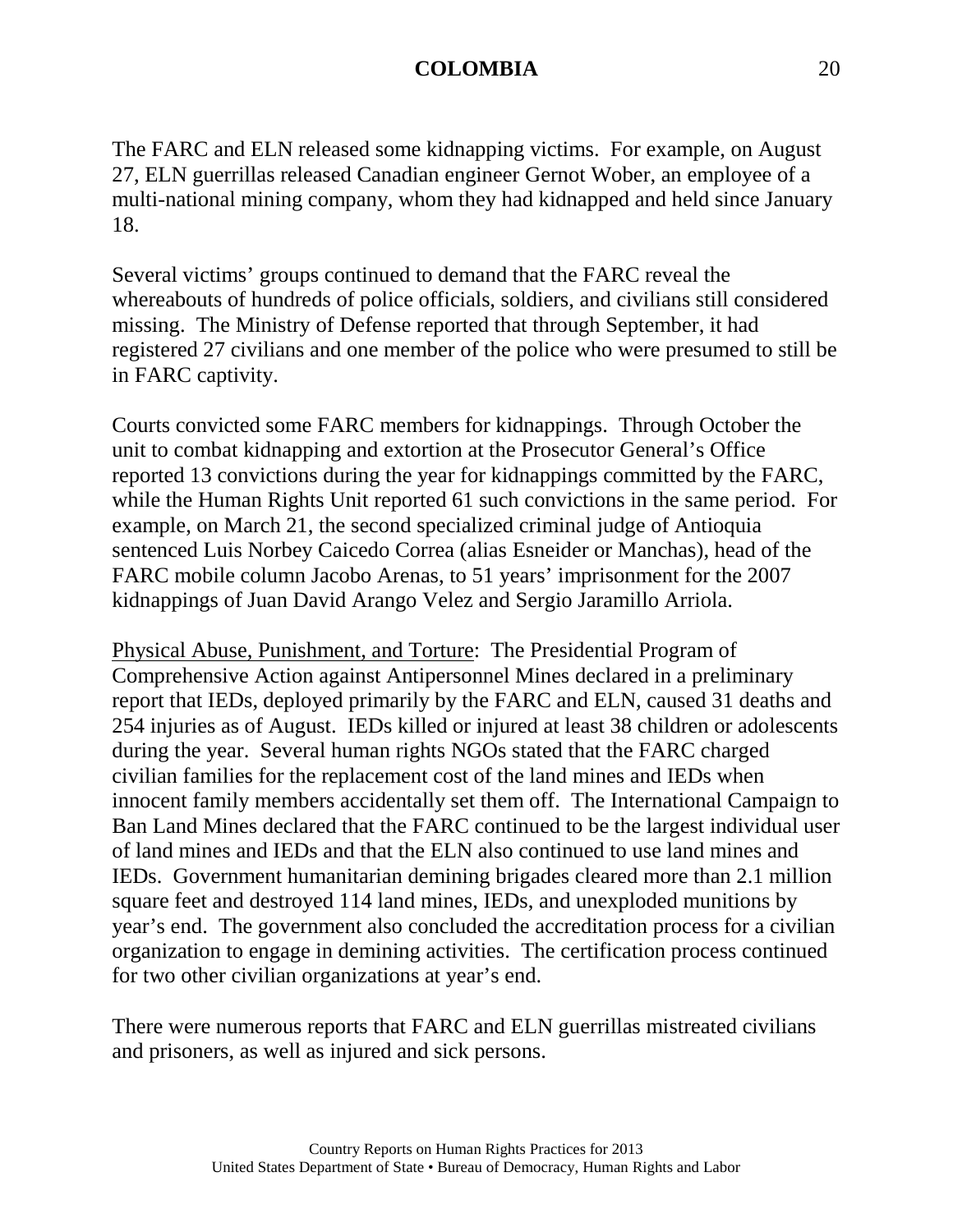Child Soldiers: The recruitment and use of children by illegal armed groups was widespread. The FARC and ELN groups routinely engaged in forced recruitment of persons under 18 years of age and voluntary recruitment of persons under 15.

The Colombian Family Welfare Institute (ICBF) stated that it was impossible to know how many children were serving as soldiers for the FARC but reported that more than 5,000 children had demobilized from illegal armed groups between 1999 and September 2012. The FARC reportedly used children to fight, recruit other children to act as spies, gather intelligence, serve as sex slaves, and provide logistical support.

During the year the ICBF initiated a new educational outreach program that included a component on prevention of forced recruitment by illegal armed groups. The program, with a budget of more than COP 32 billion (\$16.5 million), established teen and preteen clubs and other avenues for educational outreach in 32 departments and 811 municipalities.

During the year the government expanded the scope of the Interagency Committee for the Prevention of the Recruitment and Use of Children by Illegal Armed Groups to include sexual violence against children perpetrated by nonstate armed groups.

The penalty for leaders of armed groups who use child soldiers is life imprisonment.

International organizations continued to identify recruitment of indigenous youth by illegal armed groups as a serious concern. The FARC continued to issue warnings to indigenous communities outlining a policy to conduct child recruitment and warning recipients not to challenge it.

Also see the Department of State's *Trafficking in Persons Report* at [www.state.gov/j/tip.](http://www.state.gov/j/tip)

Other Conflict-related Abuses: Guerrilla groups and organized criminal groups prevented or limited the delivery of food and medicines to towns and regions in contested drug-trafficking corridors, straining local economies and increasing forced displacement.

Guerrillas routinely used civilians to shield combatant forces and forcibly displaced peasants to clear key drug and weapons transit routes in strategic zones.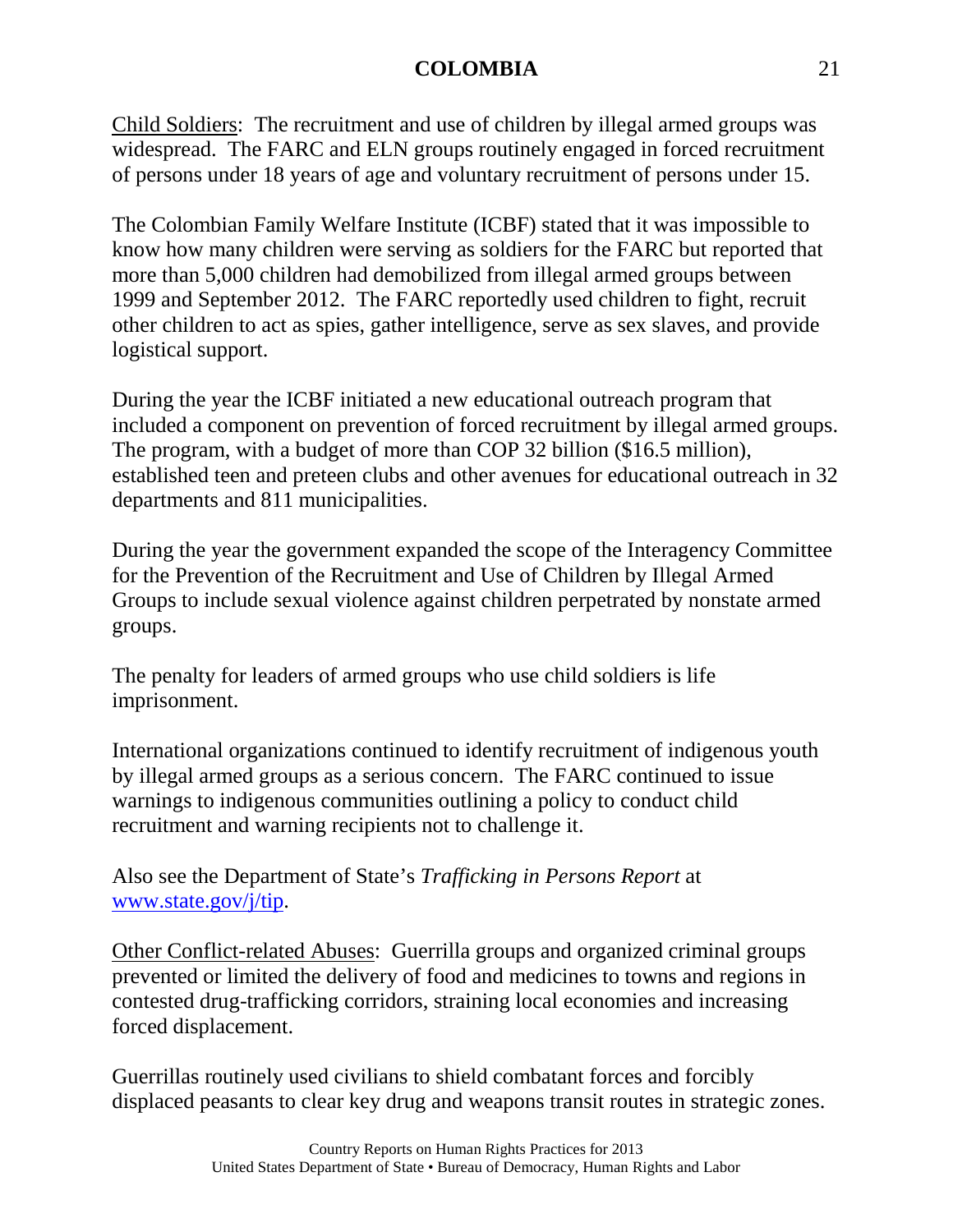Guerrillas also imposed de facto blockades of communities in regions where they had significant influence. For example, international organizations reported many incidents in which illegal armed groups forcibly recruited indigenous persons or forced them to collaborate, restricted their freedom of movement, and blockaded their communities. During the year the UN Permanent Forum on Indigenous Issues received reports of rape, forced recruitment, use of minors as informants, and other abuses in the context of conflict.

Organized criminal gangs and FARC and ELN guerrillas forcibly entered private homes, monitored private communications, and engaged in forced displacement and conscription. Organized criminal groups also continued to displace civilians residing along key drug and weapon transit corridors (see section 2.d.).

International organizations reported that systemic sexual violence against women and girls by some armed actors persisted (see section 6, Women). Human rights NGOs Sisma Mujer, Amnesty International (AI), and others reported that sexual violence remained one of the main tools used by armed actors to force displacement. There were numerous credible reports of compulsory abortions. The standing orders of the FARC, which had large numbers of female combatants, prohibited pregnancies among its troops.

There were reports that the FARC, the ELN, and other armed actors engaged in the extraction of and cross-border trade in conflict minerals, which contributed to abuses by providing funding for weapons and by prompting rebels to forcibly displace residents in order to clear mining areas.

# **Section 2. Respect for Civil Liberties, Including:**

# **a. Freedom of Speech and Press**

The law provides for freedom of speech and press, and the government generally respected these rights. Violence and harassment, as well as the criminalization of libel, served to inhibit freedom of the press, and the government frequently influenced the press, in part through its large advertising budgets. The independent media were active and expressed a wide variety of views without restriction.

Violence and Harassment: According to the NGO Foundation for Press Freedom (FLIP), there were 122 incidents of violence and harassment against journalists, compared with 158 in 2012, although FLIP noted many incidents might have gone unreported in the most dangerous areas. FLIP reported 52 threats, some of them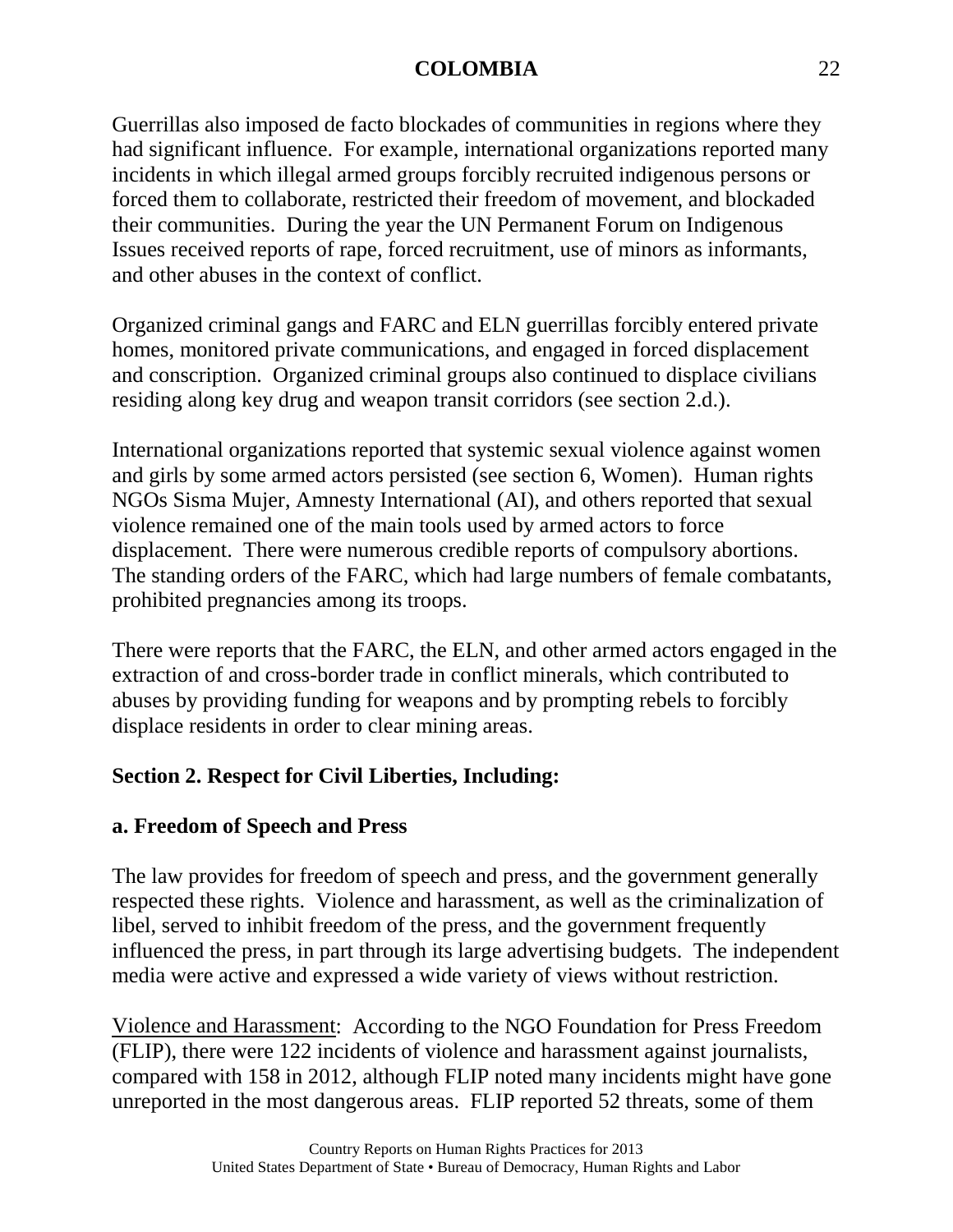aimed at more than one journalist at the same time. FLIP reported 11 journalists were detained, 34 were physically attacked, and four were victims of harassment or intimidation due to their reporting.

The Human Rights Unit of the Prosecutor General's Office was investigating 102 active cases of crimes against journalists and at year's end had achieved one conviction.

According to FLIP, during the first nine months of the year, three journalists were killed, but in only one of the three cases could FLIP verify that the journalist had been killed because of his work.

On September 11, in Puerto Berrio, Antioquia, two gunmen shot and killed journalist and lawyer Edison Alberto Molina, who hosted a program on a local radio station, *Legal Advice*. According to the Prosecutor General's Office, as of October the investigation was in the preliminary stages. FLIP asserted that Molina was killed because of his investigative reporting on corruption cases involving the local mayor's office.

On May 1, unidentified assailants attacked Ricardo Calderon, one of the country's most prominent journalists and chief investigator at *Semana* magazine, the country's leading weekly news publication, while he was traveling in his car on the road between Bogota and Ibague. The assailants allegedly shot his vehicle five times before Calderon escaped and went to a police station for help. Calderon had published several investigative pieces that had nationwide impact, including investigations into allegations of illegal wiretapping by the DAS and special treatment of prisoners at the military prison on Tolemaida Military Base. President Santos condemned the attack and ordered the director of the National Police to lead the investigation. The Human Rights Unit at the Prosecutor General's Office initiated an investigation as well, which was in preliminary stages as of October.

As of September FLIP reported that authorities brought six persons to trial in two prominent cases, the killings of journalist Rafael Enrique Prins and Jose Orlando Sierra Hernandez. On December 24, a specialized judge in Pereira released the alleged intellectual author of the Sierra killing. FLIP issued a press release alleging the judge released the suspect even after a witness in the case confirmed the suspect had paid for the killing.

The Ministry of Interior allotted nearly 5 percent of its annual budget (approximately COP 11 billion or \$7 million) to the protection of threatened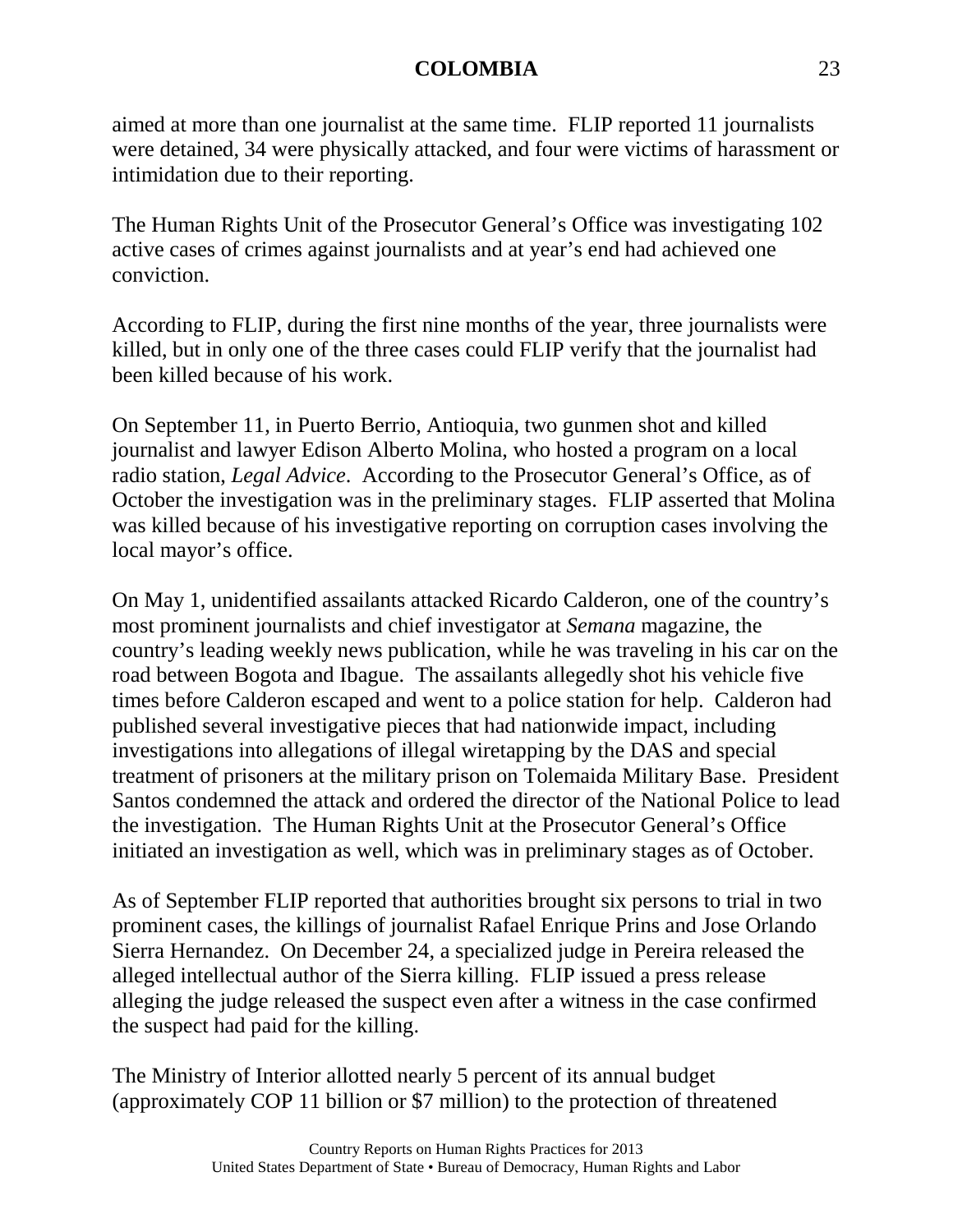journalists. Through July at least 93 journalists were added to the protection program.

Censorship or Content Restrictions: While the government did not censor journalists, according to FLIP many journalists avoided discussing or pursuing certain matters due to fear of being sued under libel laws or of being attacked. FLIP added that although nonstate violence was the main reason for self-censorship, a high degree of impunity for those who committed aggressions against journalists was also a factor.

Libel Laws/National Security: Laws against slander or libel are included in the criminal code, but there is no specific legislation for slander against public officials. The government did not specifically use prosecution under these laws to keep the media from criticizing government policies or public officials. Political candidates, business people, and others, however, sued journalists for expressing their opinions, alleging defamation or libel. FLIP noted that while there were no new cases during the year of journalists being imprisoned for slander or libel, as of September, 18 cases of journalists being sued for slander or libel remained pending.

Nongovernmental Impact: Members of illegal armed groups sought to inhibit freedom of expression by intimidating, threatening, kidnapping, and killing journalists. National and international NGOs reported that local media representatives regularly practiced self-censorship because of threats of violence from these groups.

The trials of three alleged former members of paramilitary groups--Mario Jaime Mejia (alias El Panadero), Jesus Emiro Pereira (alias Huevoepisca), and Alejandro Cardenas (alias JJ)--who were charged with the 2000 aggravated kidnapping, torture, and rape of journalist Jineth Bedoya continued at year's end. Bedoya requested in 2012 that her case be transferred to the prosecutor general's special unit for crimes against personal freedom for prioritized processing, but this had not occurred by year's end. Bedoya's case also continued in the Inter-American Commission on Human Rights.

### **Internet Freedom**

There were no government restrictions on access to the internet or credible reports that the government monitored e-mail or internet chat rooms without appropriate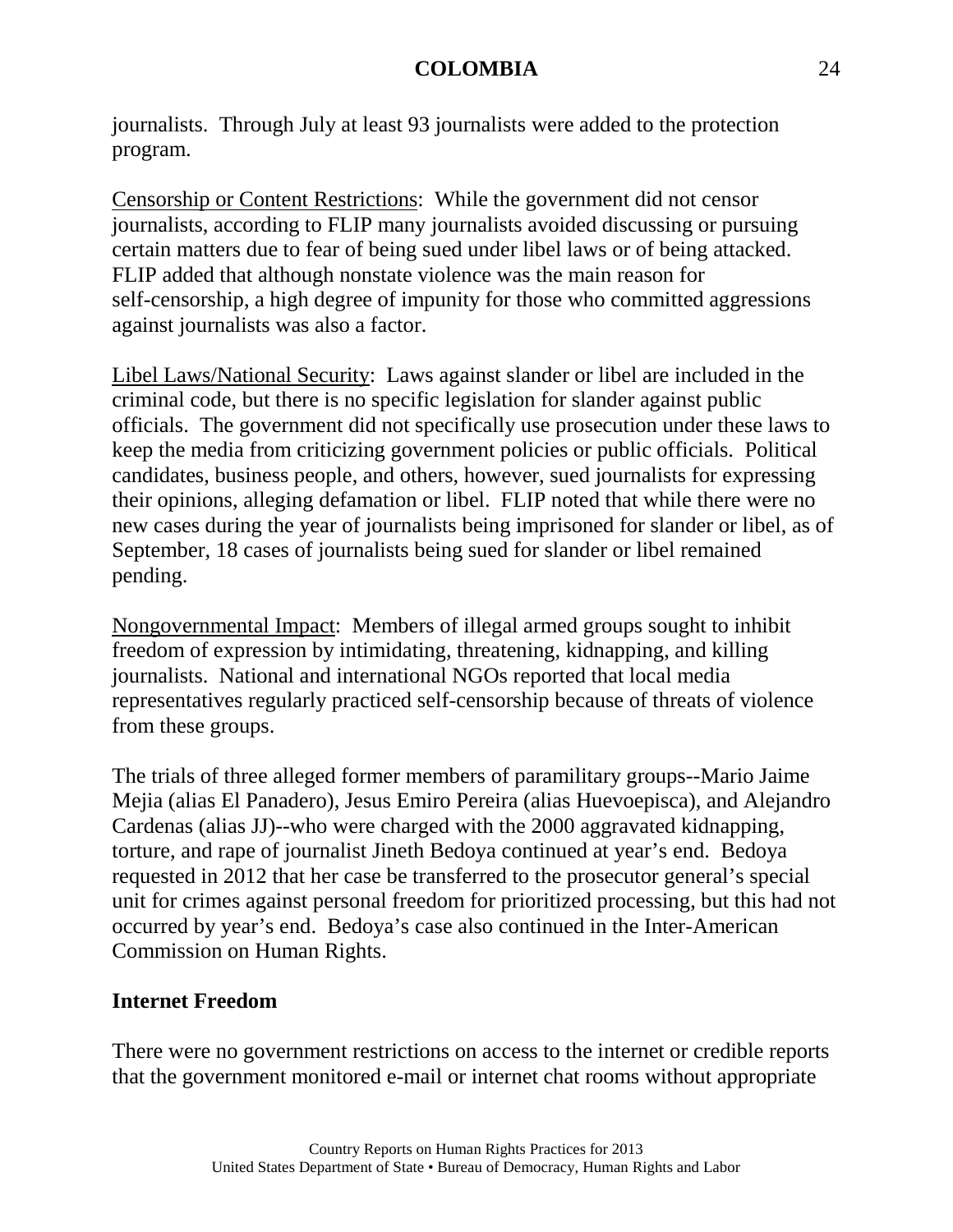legal authority. The International Telecommunication Union indicated 49 percent of the population accessed the internet in 2012.

# **Academic Freedom and Cultural Events**

There were no government restrictions on academic freedom or cultural events. There was evidence, however, that guerrillas maintained a presence on many university campuses to generate political support for their respective causes and undermine support for their enemies through both violent and nonviolent means. According to a military intelligence report published in *El Tiempo* newspaper, despite their ideological differences, the FARC and ELN formed an alliance at the University of Antioquia to recruit students.

Organized criminal gangs and FARC and ELN guerrillas killed, threatened, and displaced educators and their families for political and financial reasons, often because teachers represented the only government presence in the remote areas where the killings occurred.

According to the Colombian Federation of Educators and the Prosecutor General's Office, 11 educators were killed through October, compared with 14 through October 2012. Threats and harassment caused many educators and students to adopt lower profiles and avoid discussing controversial topics.

On March 11, unidentified armed men killed Mario Manuel Ruiz Tovar, a teacher in Las Victorias Rural Educational Center located in the area of el Cedro, in Nechi, Antioquia. According to witnesses the armed men forcibly removed Ruiz Tovar from the school. Residents later found his body on the road leading into town. As of October the Prosecutor General's Office investigation was in its preliminary stage.

# **b. Freedom of Peaceful Assembly and Association**

The law provides for freedom of assembly and association, and the government generally respected these rights. Freedom of association was limited by threats and acts of violence committed by illegal armed groups against NGOs, indigenous groups, and labor unions (see section 1.g.). There were reports that riot police used excessive force to break up demonstrations.

According to press reports, on August 26, in Fusagasuga, Cundinamarca, during the national protests related to the agrarian strike, police officers in the antiriot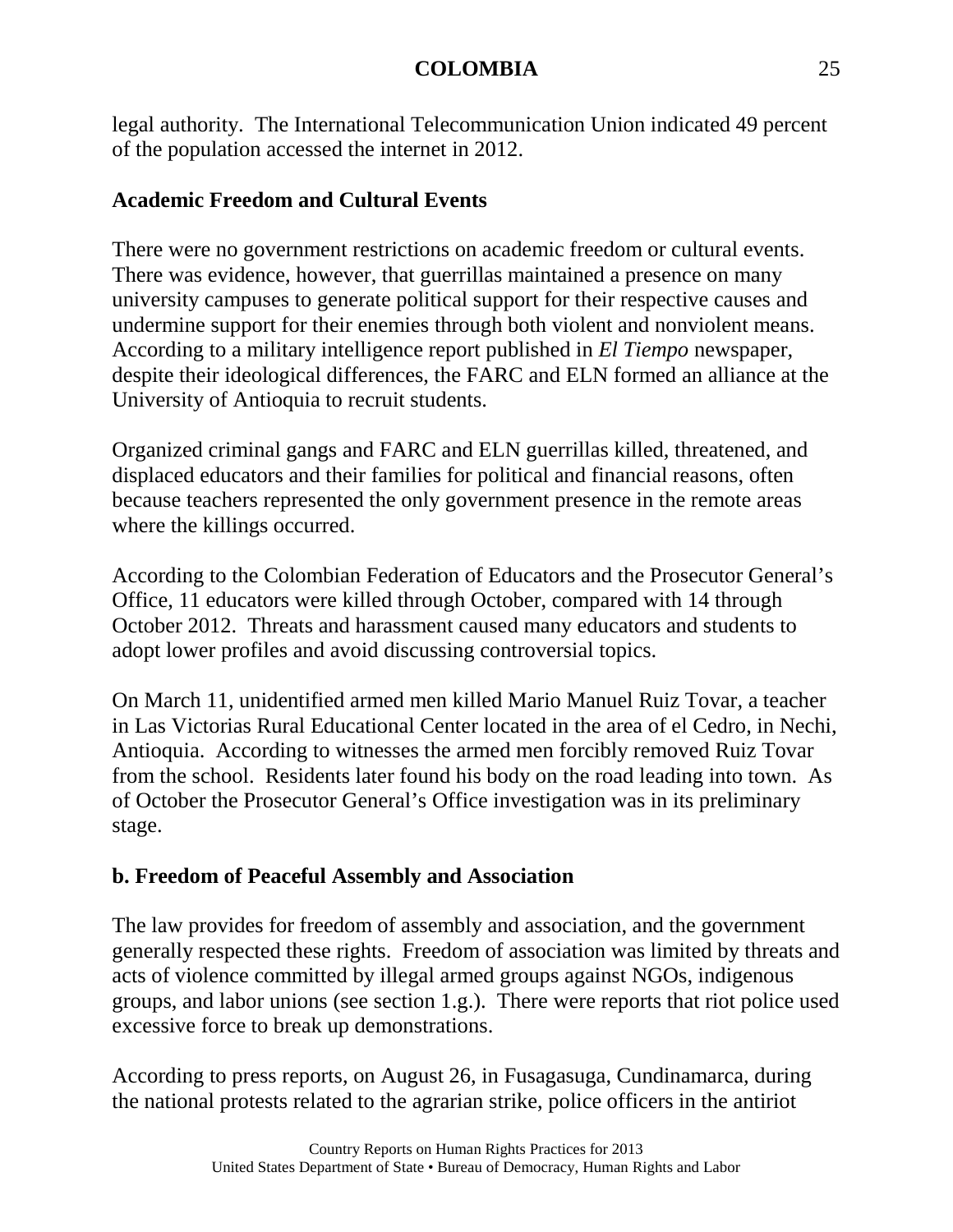squad (ESMAD) allegedly killed Juan Camilo Acosta, a 19-year-old student, by shooting him with a tear gas rifle. The Prosecutor General's Office opened an investigation, which was in its initial stages as of October.

Although the government does not prohibit membership in most political organizations, membership in organizations that espoused or carried out acts of violence, such as the FARC, ELN, and paramilitary groups, was illegal.

# **c. Freedom of Religion**

See the Department of State's *International Religious Freedom Report* at [www.state.gov/j/drl/irf/rpt.](http://www.state.gov/j/drl/irf/rpt)

# **d. Freedom of Movement, Internally Displaced Persons, Protection of Refugees, and Stateless Persons**

The law provides for freedom of internal movement, foreign travel, emigration, and repatriation. While the government generally respected these rights, there were exceptions. Military operations and occupation of certain rural areas restricted freedom of movement in conflict areas.

The government cooperated with the Office of the UN High Commissioner for Refugees (UNHCR) and other humanitarian organizations in providing protection and assistance to internally displaced persons, refugees, returning refugees, asylum seekers, stateless persons, and other persons of concern.

In-country Movement: There were no government restrictions of movement within the country. Organized criminal gangs and FARC and ELN guerrillas continued to establish illegal checkpoints on rural highways. According to Pais Libre, during the first six months of the year, illegal checkpoints increased from 48 to 58, compared with the same period in 2012. The checkpoints particularly affected the departments of Cauca, Norte de Santander, Arauca, Antioquia, Narino, and Putumayo. This figure did not include the illegal roadblocks that took place during the October agrarian strikes in which protesters blocked almost every major roadway connecting major cities. International organizations also reported that illegal armed groups confined rural communities through roadblocks, curfews, car bombs at egress routes, and IEDs in areas where narcotics cultivation and trafficking persisted.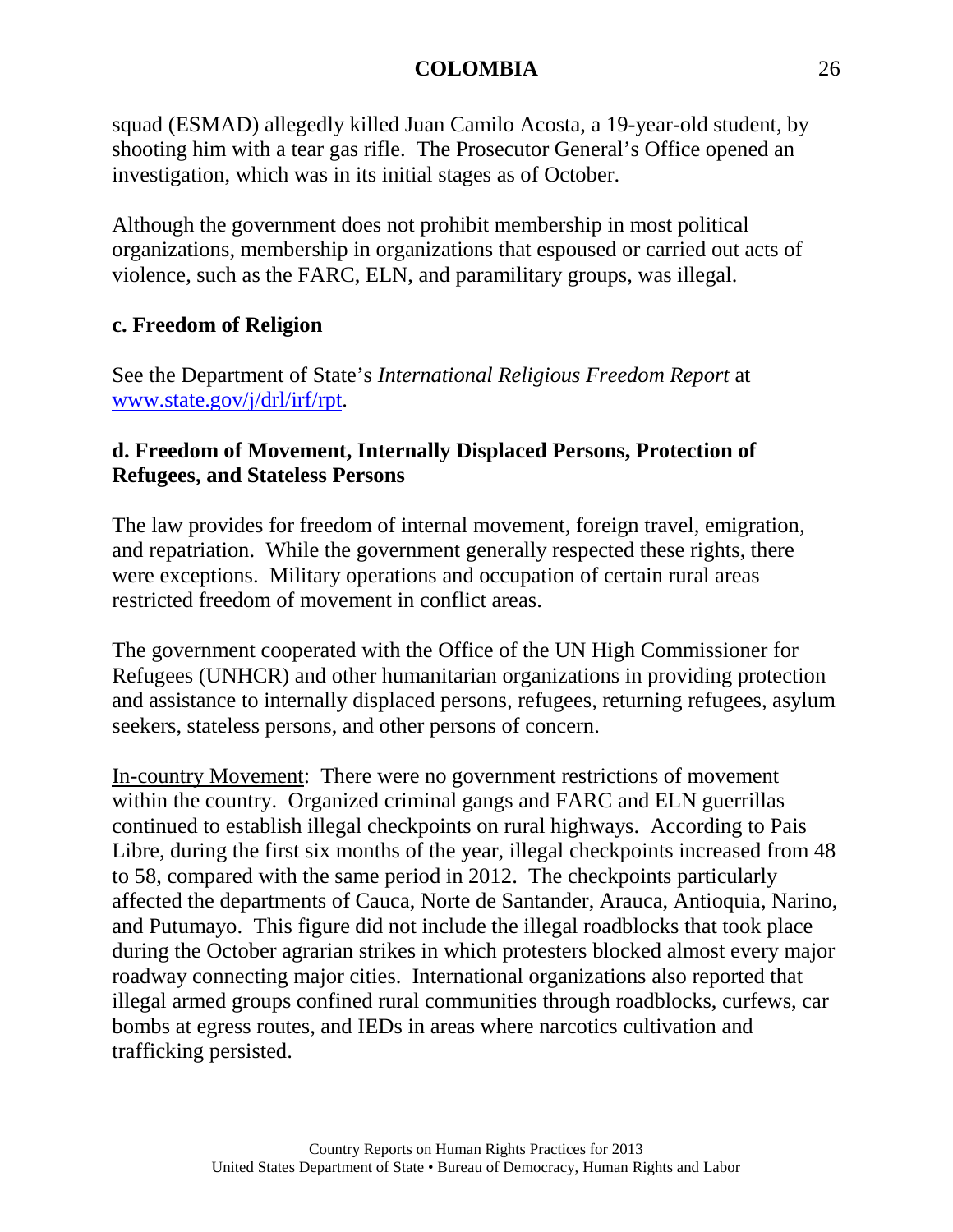Exile: The law prohibits forced exile, and the government did not employ it. Many persons went into self-imposed exile because of threats from organized criminal gangs and FARC and ELN guerrillas.

# **Internally Displaced Persons (IDPs)**

The armed conflict, especially in remote areas, was the major cause of internal displacement. The government, international organizations, and civil society identified various factors driving displacement, including threats and physical, psychological, and sexual violence by illegal armed groups against civilian populations, particularly women and girls; competition and armed confrontation between and within illegal armed groups for resources and territorial control; confrontations between security forces, guerrillas, and organized criminal gangs; and forced recruitment of children or threats of forced recruitment. Some NGOs asserted that counternarcotics efforts, illegal mining, and large-scale commercial ventures in rural areas also contributed to displacement.

The government's budget for implementation of the 2011 Victims and Land Restitution Law was COP 54.9 trillion (\$28.3 billion) over 10 years, a 50 percent increase over the original estimate.

As of October 1, the Victims' Unit, a government entity responsible for assisting and providing reparations under the Victims' Law, listed 504,158 IDPs in the Single Victims Registry. Of those, 55,151 were due to displacements that occurred during the year. Victims' Unit statistics showed that new displacements occurred primarily in areas where narcotics cultivation and trafficking persisted, especially where guerrilla groups and organized criminal gangs were present.

Through September the government had registered an accumulated total of 5,087,092 persons displaced since 1985 (including those displaced in years before the registration system was established). A 2008 court order requires the government to include displacements from all previous years in the national registry. The government's national registry included registered IDPs whose applications for recognition had been accepted under defined criteria.

During the year the Victims' Unit maintained the Single Victims Registry as mandated by the Victims' Law. Despite improvements in the government registration system, IDPs experienced delays in receiving responses to their displacement claims as a result of a large backlog of claims built up during several months. International organizations and NGOs remained concerned about the slow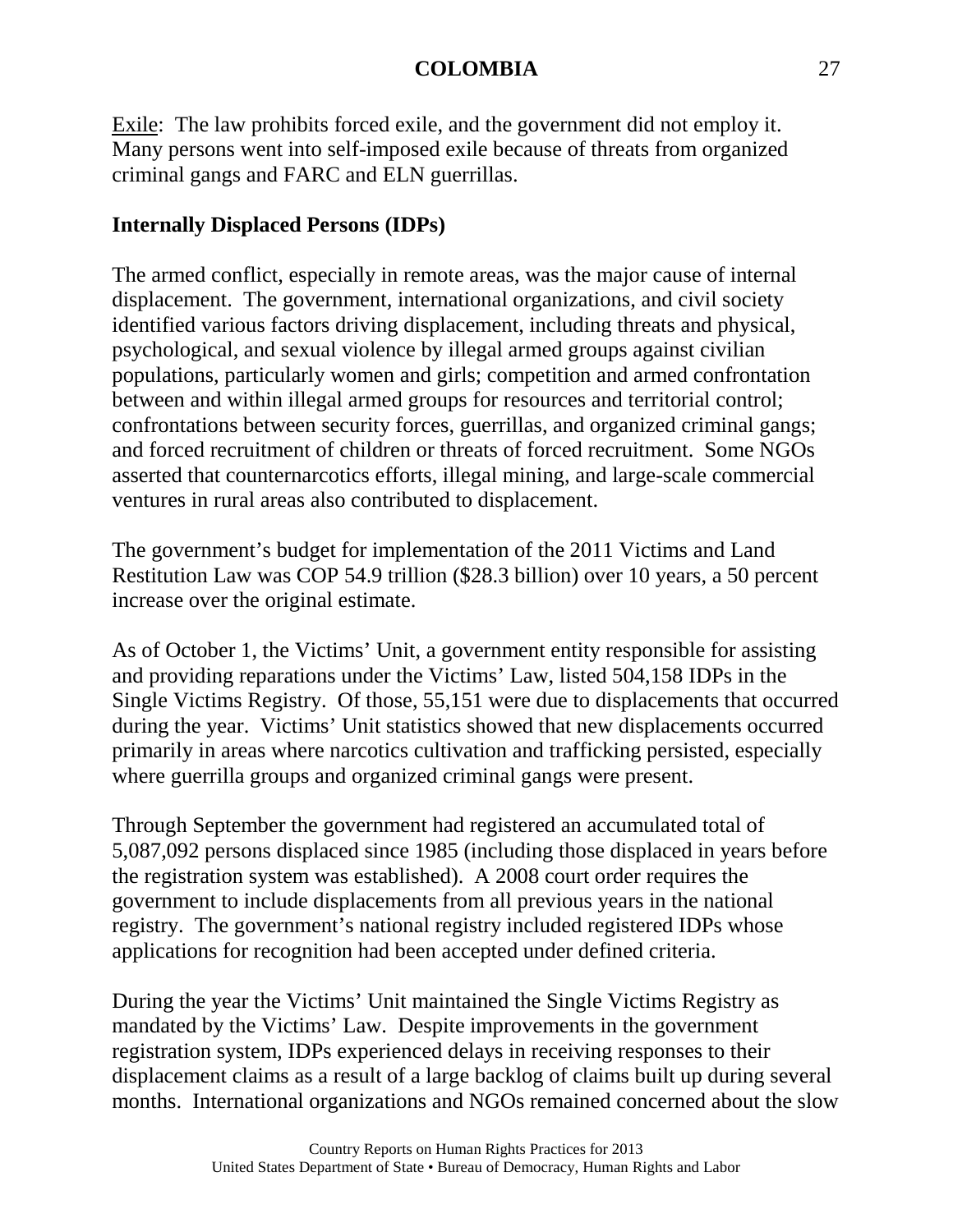institutional response to displacement. Government policy provides for an appeals process in the case of refusals.

The FARC, ELN, and organized criminal gangs continued to use force, intimidation, and disinformation to discourage IDPs from registering with the government. Guerrilla agents sometimes forced local leaders and community members to demonstrate against government efforts to eradicate illicit crops and sometimes forced communities to displace as a form of coerced protest against eradication. International organizations and civil society expressed concern over urban displacement caused by violence stemming from territorial disputes between criminal gangs, some of which had links to larger criminal and narcotics trafficking groups.

The Victims' Unit cited threats, recruitment by illegal armed groups, homicides, and physical and sexual violence as the primary causes of intraurban displacement.

Through September the government registered 4,048 IDPs (including those displaced from years prior to 2013) who identified themselves as indigenous and 59,365 who identified themselves as Afro-Colombian. Indigenous persons constituted 1 percent and Afro-Colombians 12 percent of new IDPs registered by the government. The ICRC and the UNHCR reported that in some departments displacement disproportionately affected indigenous and Afro-Colombian groups.

The National Indigenous Organization of Colombia estimated the number of displaced indigenous persons to be much higher than indicated by government reports, since many indigenous persons did not have adequate access to registration locations due to geographic remoteness, language barriers, or unfamiliarity with the national registration system.

The local NGO Association of Internally Displaced Afro-Colombians (AFRODES) stated that threats and violence against Afro-Colombian leaders and communities continued to cause high levels of forced displacement, especially in the Pacific Coast region. AFRODES and other local NGOs repeatedly expressed concern that large--scale economic projects, such as agriculture and mining, contributed to displacement in their communities.

The government, international humanitarian assistance organizations, and civil society groups observed that internal displacement and refugee flows continued. The NGO Consultancy for Human Rights and Displacement (CODHES) reported 26,162 persons displaced in mass displacement events (displacement of 50 or more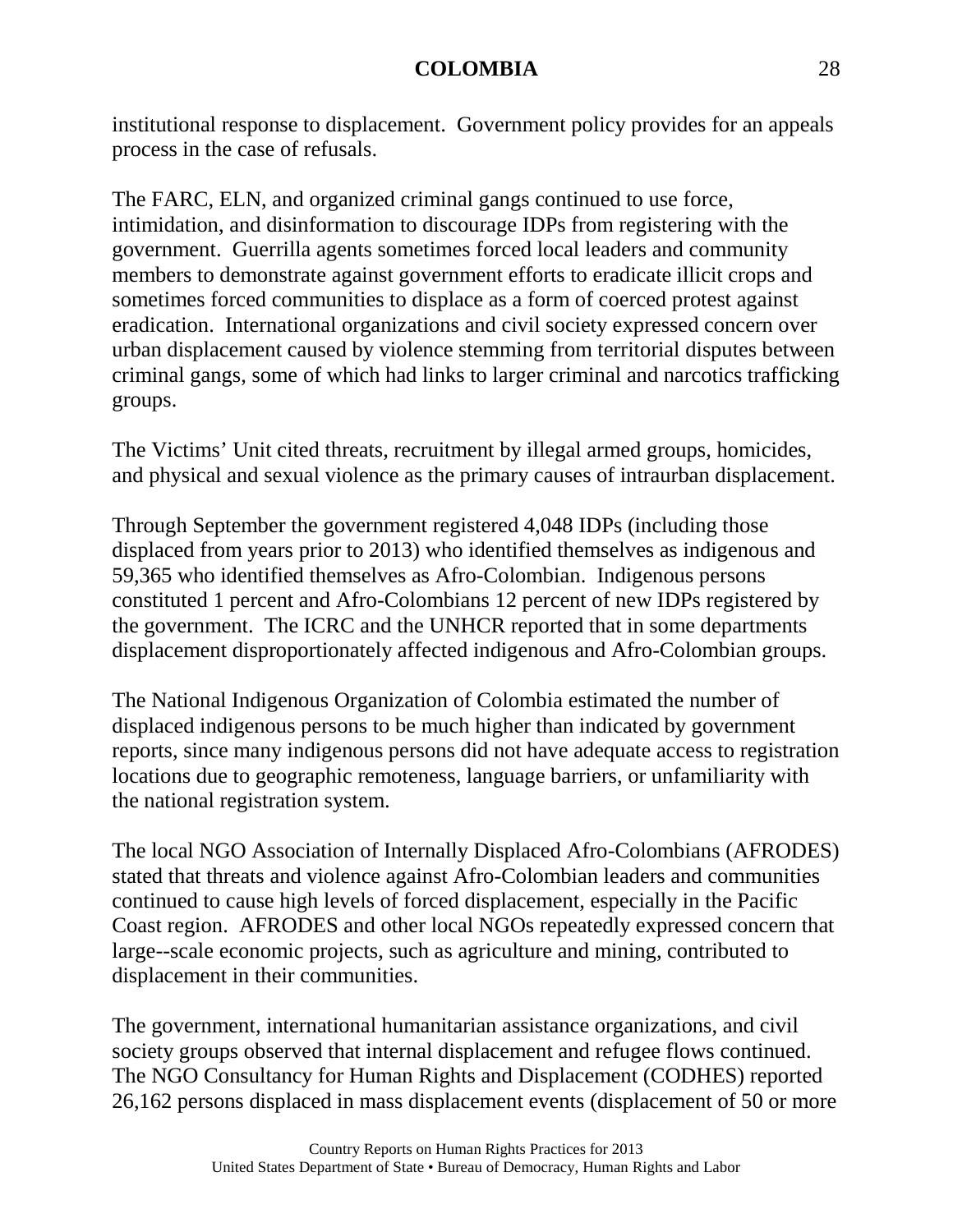persons) through September and indicated that the departments with the highest numbers of IDPs from mass displacements in the year were Cauca (6,695), Narino (4,572), Antioquia (2,722), Choco (2,423), and Valle del Cauca (1,633). CODHES also reported that five land-rights leaders were killed through September.

The regional office of the prosecutor general in Tumaco continued the investigation into the 2012 killing of Miller Angulo, an Afro-Colombian activist who was a leader of AFRODES and a leader of a community land-claim process, in Tumaco, Narino Department. At least 20 other AFRODES leaders who reported similar threats received some protective measures during the year, although some reported they were not satisfied with the types of measures authorities provided.

The Victims' Unit, ICBF, Ministry of Social Protection, and other governmental ministries and agencies provided assistance to registered IDPs. During the year the Victims' Unit budgeted approximately COP 439 billion (\$226 million) for direct IDP assistance.

International organizations and NGOs maintained that the quality of programs providing emergency assistance, housing, and income generation needed strengthening. Emergency response capacity at the local level was still weak, and IDPs continued to experience prolonged periods of vulnerability while waiting for assistance.

A specialized unit of the Prosecutor General's Office, established through an agreement with the government's former social agency, Accion Social (which was replaced by the DPS), the Prosecutor General's Office, and the CNP investigated and prosecuted cases of forced displacement and disappearances. Through October the unit received nine new cases for investigation.

Several international organizations, international NGOs, and domestic nonprofit groups, including the International Organization for Migration, World Food Program, ICRC, and Colombian Red Cross, coordinated with the government to provide emergency relief and long-term assistance to displaced populations.

The Victims' Unit and other government agencies improved their response to mass displacement events throughout the year and were assisted by international organizations such as the ICRC. International organizations and civil society reported that a continuing lack of local capacity to accept registrations in high-displacement areas often delayed by several weeks or months assistance to persons displaced individually or in smaller groups. Humanitarian organizations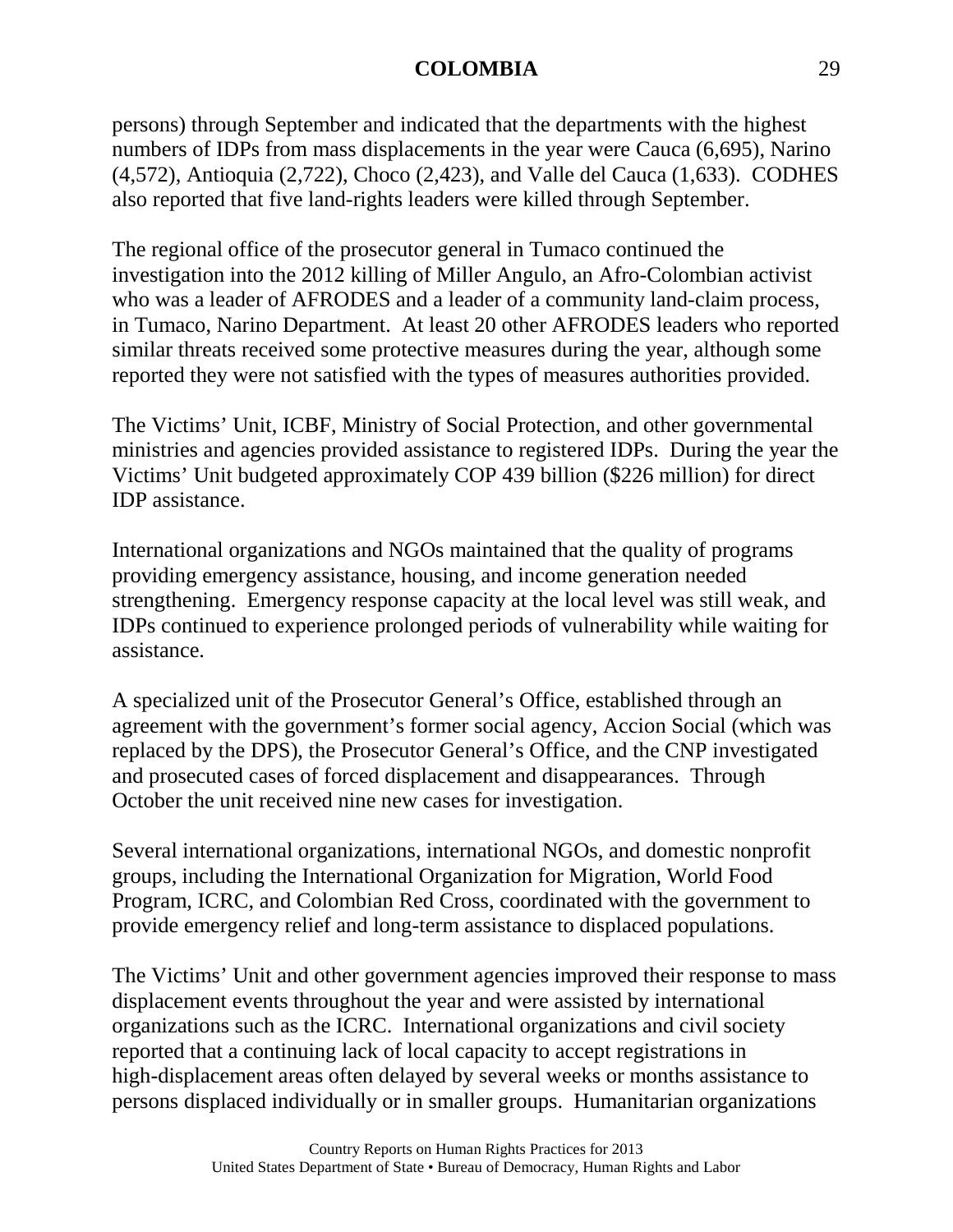attributed the delays to a variety of factors, including the lack of personnel, declaration forms, and training. Intense fighting and insecurity in conflict zones, including areas in the departments of Antioquia, Cauca, and Narino, sometimes delayed national and international aid organizations from accessing newly displaced populations.

Despite several government initiatives to enhance IDP access to services and awareness of their rights, in many parts of the country, municipalities did not have the resources or capacity to respond to new displacement and provide humanitarian assistance to IDPs. Many IDPs continued to live in poverty in unhygienic conditions and with limited access to health care, education, and employment.

Displaced persons also sought protection across international borders due to the internal armed conflict. The UNHCR stated in its 2012 *Global Trends* report that Colombia was the country of origin for 394,100 refugees and persons in a refugee-like situation, the majority in Ecuador, Venezuela, Costa Rica, and Panama. The World Food Program in Ecuador estimated between 1,000 and 1,200 Colombians fled to Ecuador every month. The governments of Colombia and Ecuador continued to meet throughout the year regarding the situation of Colombian refugees in Ecuador, and the Colombian government continued a program to assist Colombian refugees in Ecuador who returned to Colombia. Support offered during the year included income generation programs and assistance with registering for government of Colombia assistance programs.

# **Protection of Refugees**

Access to Asylum: The law provides for the granting of asylum or refugee status, and the government has established a system for providing protection to refugees. According to the government, it approved 201 of the 960 applications for refugee status received since 2006. Between January and September, the government received 70 applications for refugee status, of which it approved two and rejected 29; the others were pending. According to the government, 201 recognized refugees resided in the country. The government also reported an increase in the smuggling of migrants from outside the region, primarily from Asia and East Africa, en route to the United States and Canada. While the government regularly provided access to the asylum process for such persons who requested international protection, nearly all abandoned their applications and continued on the migration route before a refugee status determination was completed.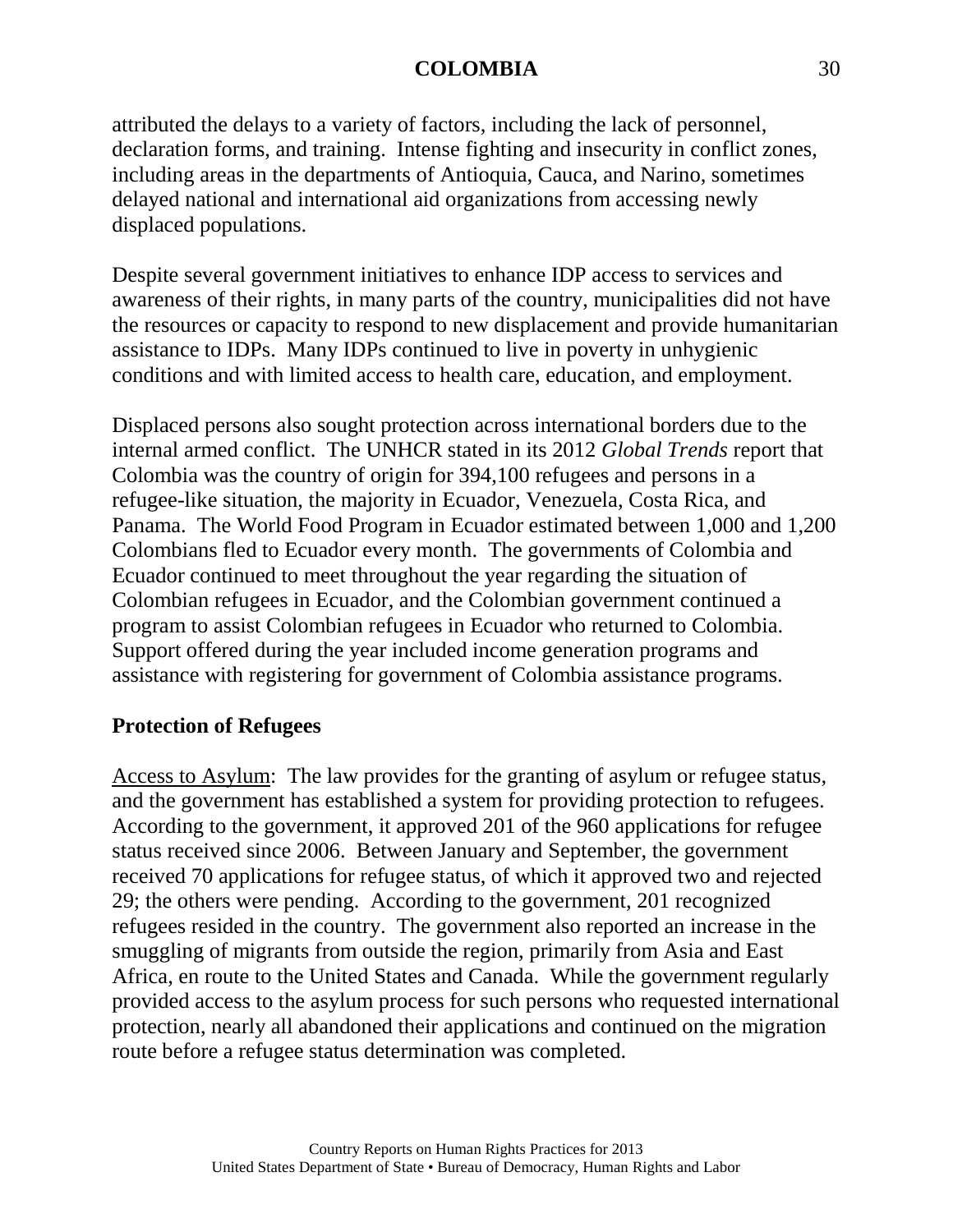# **Section 3. Respect for Political Rights: The Right of Citizens to Change Their Government**

The law provides citizens the right to change their government peacefully, and citizens exercised this right through periodic and generally free and fair elections based on nearly universal suffrage. Active-duty members of the armed forces and police may neither vote nor participate in the political process. Civilian public employees are eligible to vote, although they may participate in partisan politics only during the four months immediately preceding a national election.

## **Elections and Political Participation**

Recent Elections: In 2011 the government held elections for local positions including governors, departmental representatives, mayors, and municipal councilors. The Electoral Observation Mission (MOE), an independent election-monitoring NGO, reported that between February 2011 and election day, of the approximately 102,000 candidates for local office, 41 were killed, 23 were attacked, seven were kidnapped, and 88 were threatened, for a total of 159 incidents of "political violence," compared with 149 during the previous local elections in 2007.

According to the NGO New Rainbow Foundation, electoral fraud remained a serious concern. The NGO reported that parties paid voters to register and vote in municipalities in which they were not resident. The foundation claimed all parties' rosters included candidates with questionable financial ties. The MOE estimated 600,000 individuals registered to vote in precincts where they were not legally resident. The government introduced a new finance tool to ensure transparency of campaign funds, disqualified candidates with pending criminal investigations, and canceled the national identification cards of voters who could not demonstrate residence or employment in the municipality where they were registered to vote.

On May 13, authorities revealed details of a plan to kill two former New Rainbow Foundation employees, Ariel Avila and Leon Valencia, as well as journalists Gonzalo Guillen and Claudia Lopez, who coauthored the NGO's report. After the National Protection Unit (NPU) informed the individuals of intelligence reports concerning a plot to kill them, Avila and Leon left the country temporarily. Guillen fled the country October 17. On October 12, the government arrested the former governor of La Guajira, Francisco Gomez, and charged him with links to former paramilitary groups and involvement in various killings.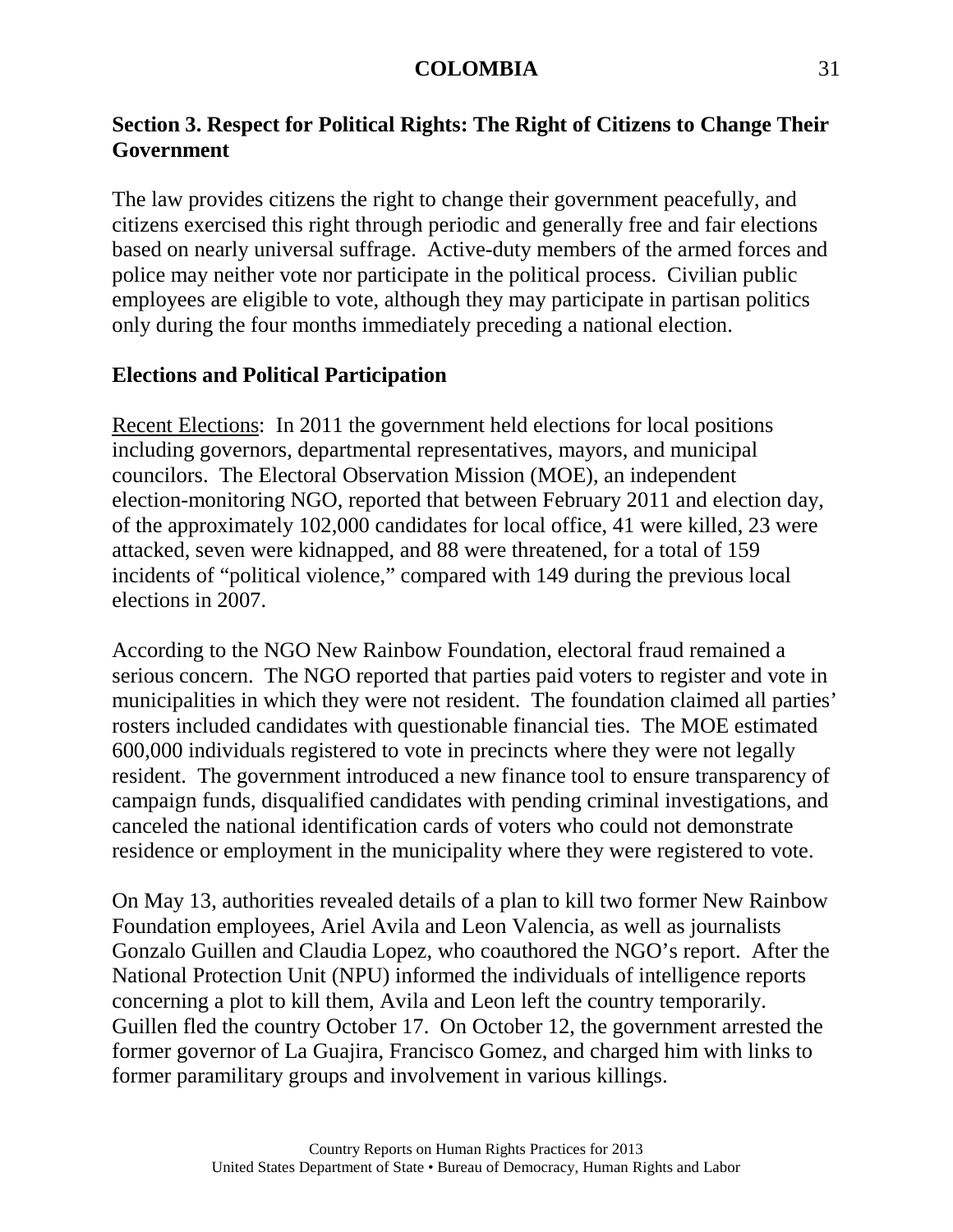The Prosecutor General's Office continued to investigate the postelection killing of Eladio Yascual Imbaquin, the MOE regional coordinator in Putumayo.

In 2010 Juan Manuel Santos won a four-year term as president in elections that the OAS electoral observation mission considered generally free and fair. The OAS mission noted that the 2010 elections involved the lowest levels of violence in 30 years.

Political Parties: Organized criminal gangs and the FARC threatened and killed government officials (see section 1.g.). According to the National Federation of Municipal Councils, six municipal council members were killed through June, compared with five from January through September in 2012.

Some local officials resigned because of threats from the FARC. As of October the NPU, under the Ministry of Interior, had provided protection to 237 mayors, seven governors, and 3,058 other persons, including members of departmental congresses, council members, judges, municipal human rights officers known as "personeros," and other officials related to national human rights policies. Decree 1225 of 2012 stipulated that the CNP's protection program and the NPU would assume shared responsibility for protecting municipal and district mayors.

Participation of Women and Minorities: The law requires that women fill at least 30 percent of appointed government posts and that the government report to congress each year the percentage of women in high-level government positions. There were 18 women in the 102-member Senate and 22 women in the 165-member House of Representatives. There were 12 women in the 29-member cabinet and five on the 23-member Supreme Court of Justice.

In the 2011 municipal elections, with the enactment of the Law of Quotas, which mandated that candidate lists have at least 30 percent women, 108 female mayors were elected, corresponding to 10 percent of the country's mayors; 1,875 councilwomen were elected, corresponding to 17 percent of municipal council members.

Two indigenous senators and two indigenous members of the House of Representatives occupied seats reserved for indigenous persons. There were no indigenous persons in the cabinet or on any of the high courts, although there was an indigenous person assigned to the post of presidential advisor on indigenous affairs.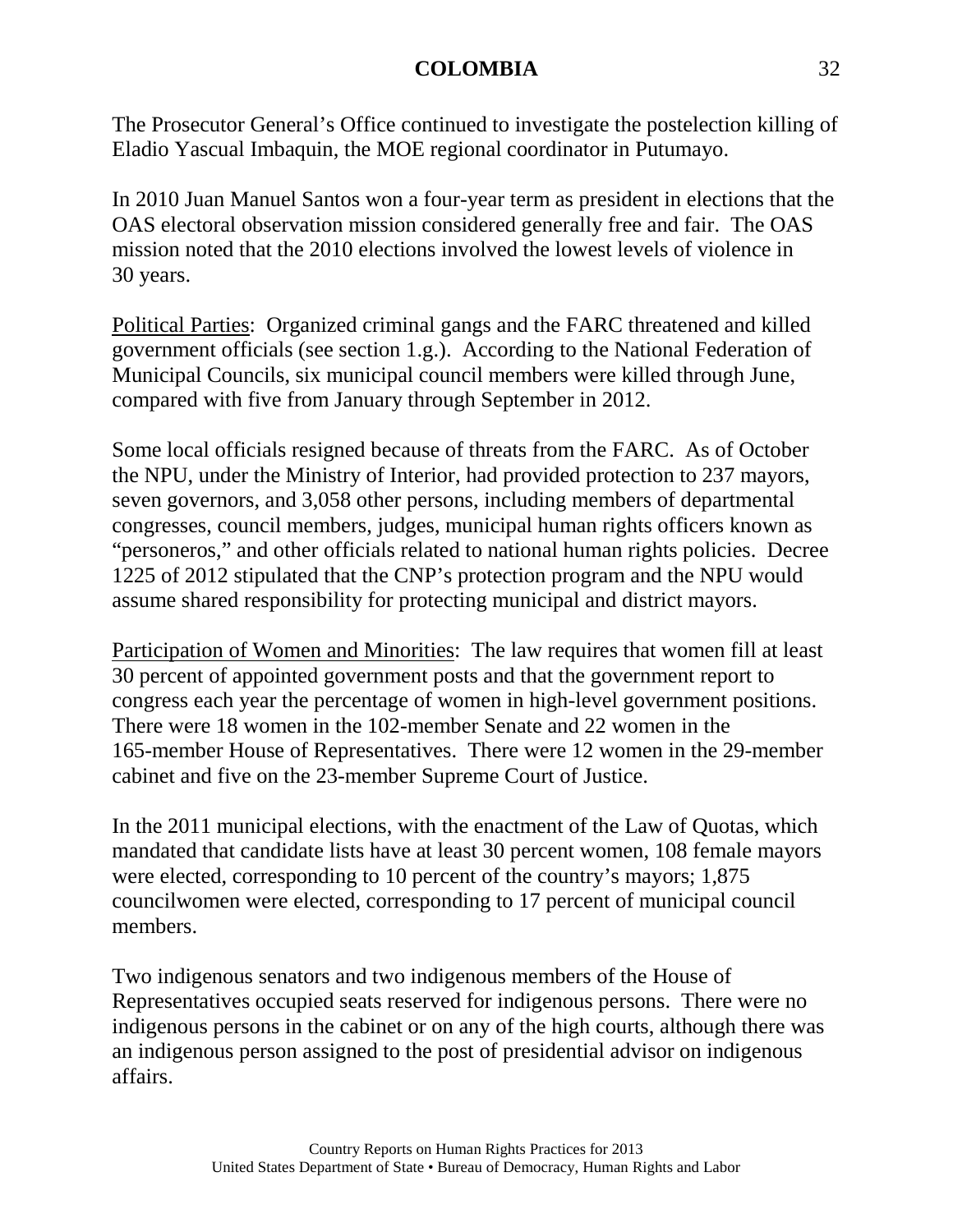Afro-Colombians served in congress. There were seven self-identified Afro-Colombian members of the House of Representatives--five elected and two in seats reserved for Afro-Colombians. Although there were no seats reserved for Afro-Colombians in the Senate, there were two Afro-Colombian senators. There was one Afro-Colombian cabinet minister and one Afro-Colombian named as the high presidential advisor for women's equality.

# **Section 4. Corruption and Lack of Transparency in Government**

The law provides criminal penalties for official corruption, and the government generally implemented these laws effectively, although officials sometimes engaged in corrupt practices without punishment. The World Bank's worldwide governance indicators reflected that government corruption was a serious problem. Drug-trafficking revenues exacerbated corruption.

Corruption: *Semana* magazine reported a city council member in Buenaventura, Stalin Ortiz, was killed in March, possibly because of his efforts to uncover corruption at the Luis Ablanque de la Plata Hospital and affiliated health-care network, including improper hiring of the mayor's brothers and alleged money laundering by criminal organizations to move drugs and weapons.

At year's end Samuel Moreno Rojas, a former mayor of Bogota charged in June 2011 with failing to fulfill his public duty and contracting irregularities, remained in detention as his trial continued. On September 23, the 34th criminal judge of the Bogota circuit denied Moreno's renewed request for dismissal of the case.

On January 20, the Inspector General's Office issued a disciplinary ruling against former senator Ivan Moreno Rojas, who was accused of contracting irregularities, barring him from public office for a period of 20 years.

A special investigative unit of the Supreme Court of Justice, which examined members of congress and senior government officials, reported that during the year it opened investigations involving two former senators and members of congress, resulting in no acquittals, five convictions, no cases closed for lack of evidence, and no cases closed for having exceeded the statute of limitations. As of September the unit had not opened any new investigations involving current or former governors, but it achieved the conviction of one former governor for a case opened in a prior year. The Prosecutor General's Office investigated inspectors, comptrollers, and other high officials. As of year's end the prosecutor general was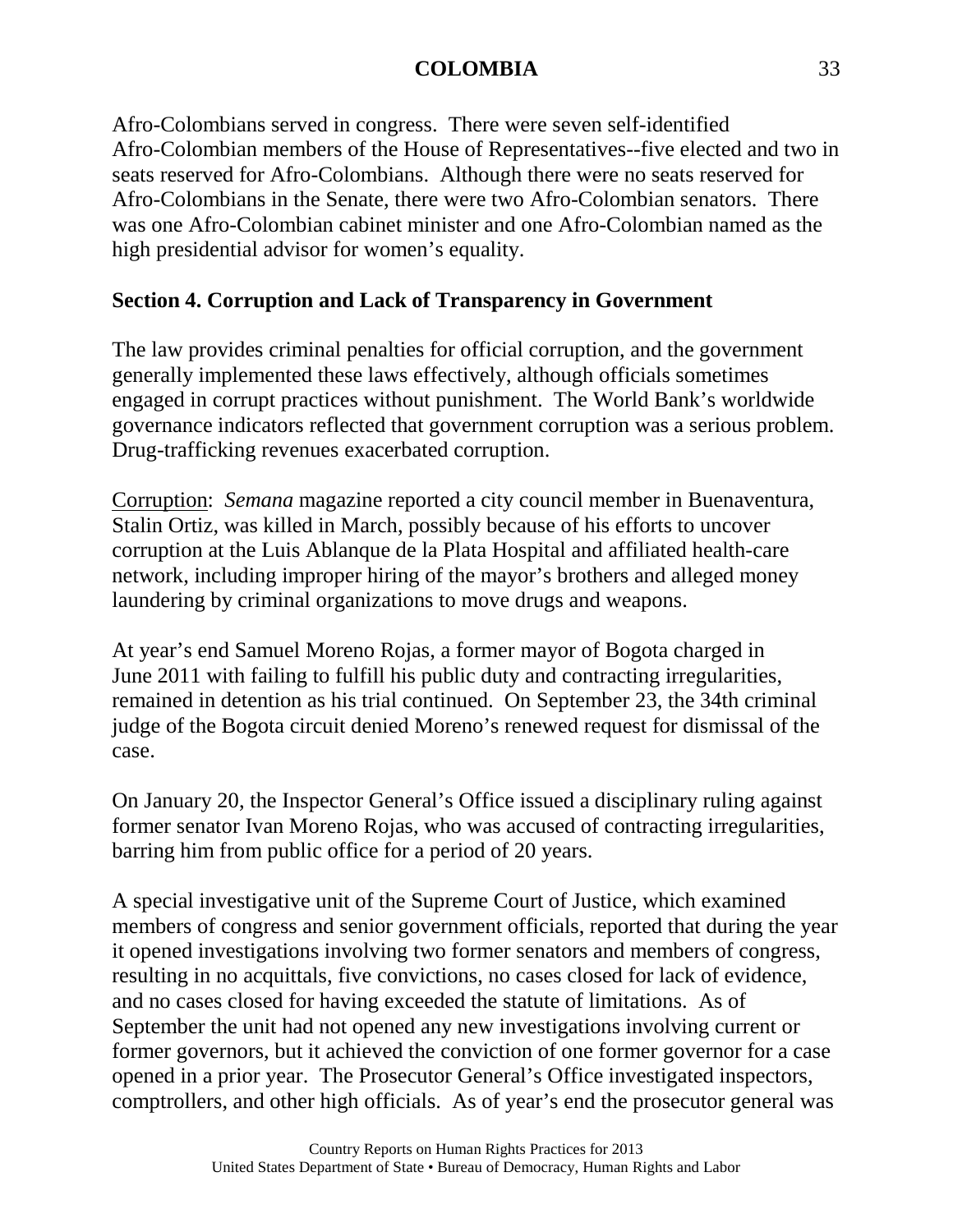working on 2,941 cases related to corruption, most of which were under investigation or in preliminary stages of prosecution, but 36 had gone to trial by year's end.

The primary government body to design and enforce policies against corruption is the Presidential Program for Modernization, Efficiency, Transparency, and Combating Corruption, led by the anticorruption czar. The primary government institution that investigates and prosecutes corruption is the Prosecutor General's Office, but congress plays an investigative role in cases where high government officials are involved.

Whistleblower Protection: The law provides protection to public and private employees who make internal disclosures or lawful public disclosures of evidence of illegality. No information was available whether authorities effectively implemented the law to protect whistleblowers from retaliation.

Financial Disclosure: By law public officials must file annual financial disclosure forms with the tax authority. This information is not public. The law states that persons who intend to hold public office or work as contractors for the state for more than three months shall submit a statement of assets and income as well as information on their private economic activity. Public officials must submit an annual update of this information before the last day of February, but they are not required to file periodically when changes occur in their holdings during the year or when they enter or leave office. The law does not address assets and income of spouses and dependent children. The Administrative Department of Public Service is in charge of preparing the required forms, and the human resources chief in each entity is responsible for verifying the information submitted. Congress maintained a website on which members of congress could voluntarily post their financial information.

Public Access to Information: The law provides for public access to government information, and the government generally provided this access. While there are no prohibitive fees to access government information, there were reports that some low-level officials insisted on bribes to expedite access to information. The law outlines procedures for accessing information and identifies a narrow list of exceptions, including cases related to national security, international affairs, criminal proceedings, and the privacy of public officials and private individuals. The law requires public entities to provide information proactively and in a reasonably short timeframe, and it allows them to use diverse communication strategies and channels. The law includes sanctions for noncompliance and appeal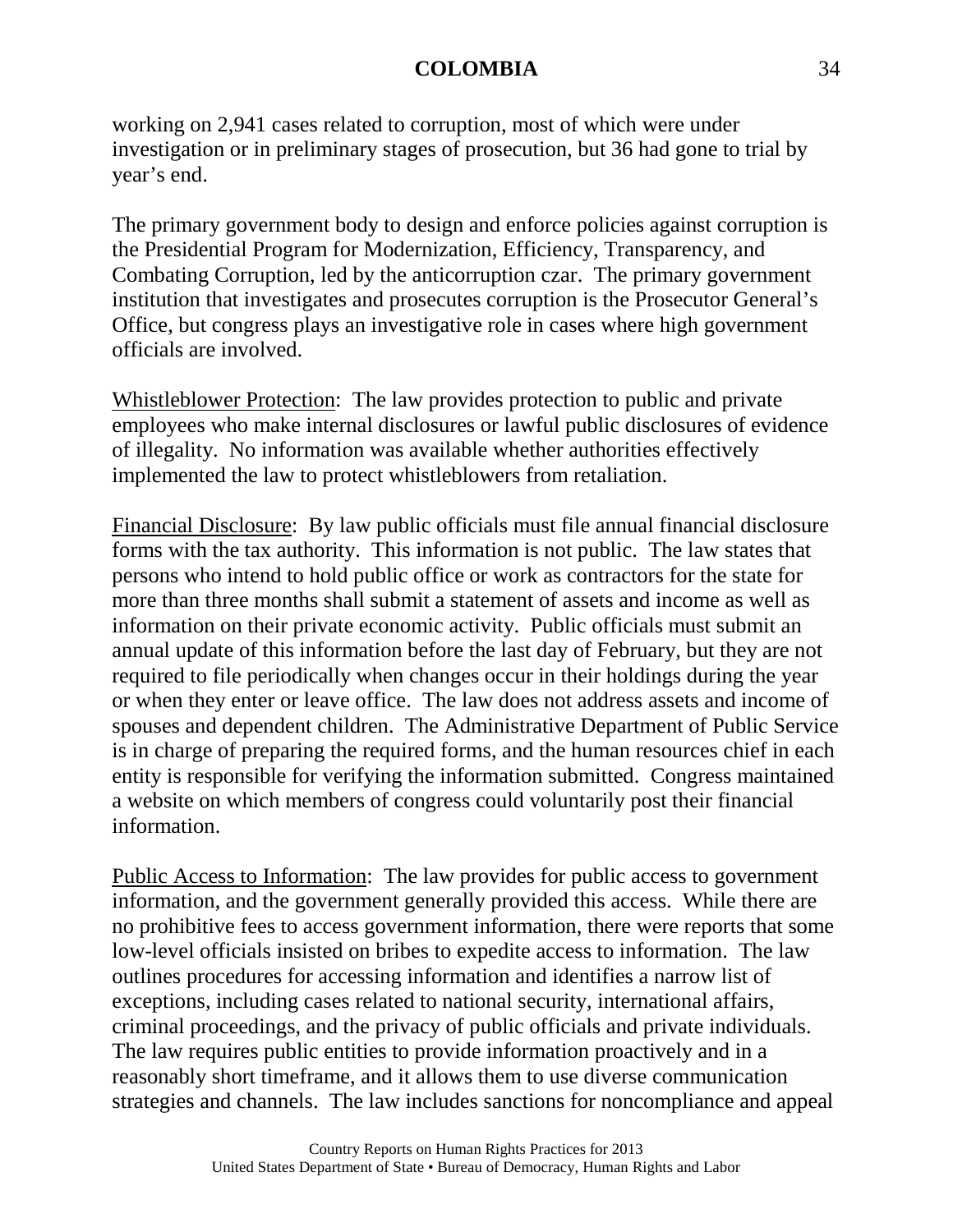mechanisms for disclosure denials. The Public Ministry, made up of the Inspector General's Office, the Human Rights Ombudsman's Office, and municipal offices for the defense of human rights (personarias), is in charge of ensuring effective compliance with this law.

# **Section 5. Governmental Attitude Regarding International and Nongovernmental Investigation of Alleged Violations of Human Rights**

A wide variety of domestic and international human rights groups generally operated without government restriction, investigating and publishing their findings on human rights cases. Although the government and local human rights groups often differed in their evaluations and analyses of the human rights situation, government officials often were cooperative and responsive to groups' views.

NGOs reported receiving criticism from high-level officials, including members of previous administrations, suggesting that some NGOs were linked to guerrilla groups. While some NGOs were credibly reported to be linked to such groups, imprecise or generalized statements put other NGOs at risk of retaliation by organized criminal gangs. While most NGOs noted a more positive, conciliatory tone from the government in the past two years, some also stated that the government arbitrarily arrested and detained some human rights activists, particularly in high-conflict areas. NGOs claimed the Prosecutor General's Office pursued numerous unfounded judicial cases against legitimate human rights defenders with the purpose of discrediting their work. The government charged that some human rights activists engaged in activities that supported terrorism.

President Santos, Vice President Garzon, and other senior government officials continued to make public statements in support of human rights defenders. As of August the NPU's COP 360 billion (\$185 million) protection program had provided protection to a total of 7,795 individuals. Among the NPU's protected persons were 590 human rights activists.

According to the NGO Somos Defensores (We Are Defenders), 37 human rights activists were killed and 86 threatened during the first half of the year. Somos Defensores reported that the departments most affected by the attacks were Antioquia, Santander, Bogota, Cauca, Valle del Cauca, and Choco. CODHES and Somos Defensores reported that threats and attacks against female leaders of the IDP population and activists seeking land restitution continued to rise during the year.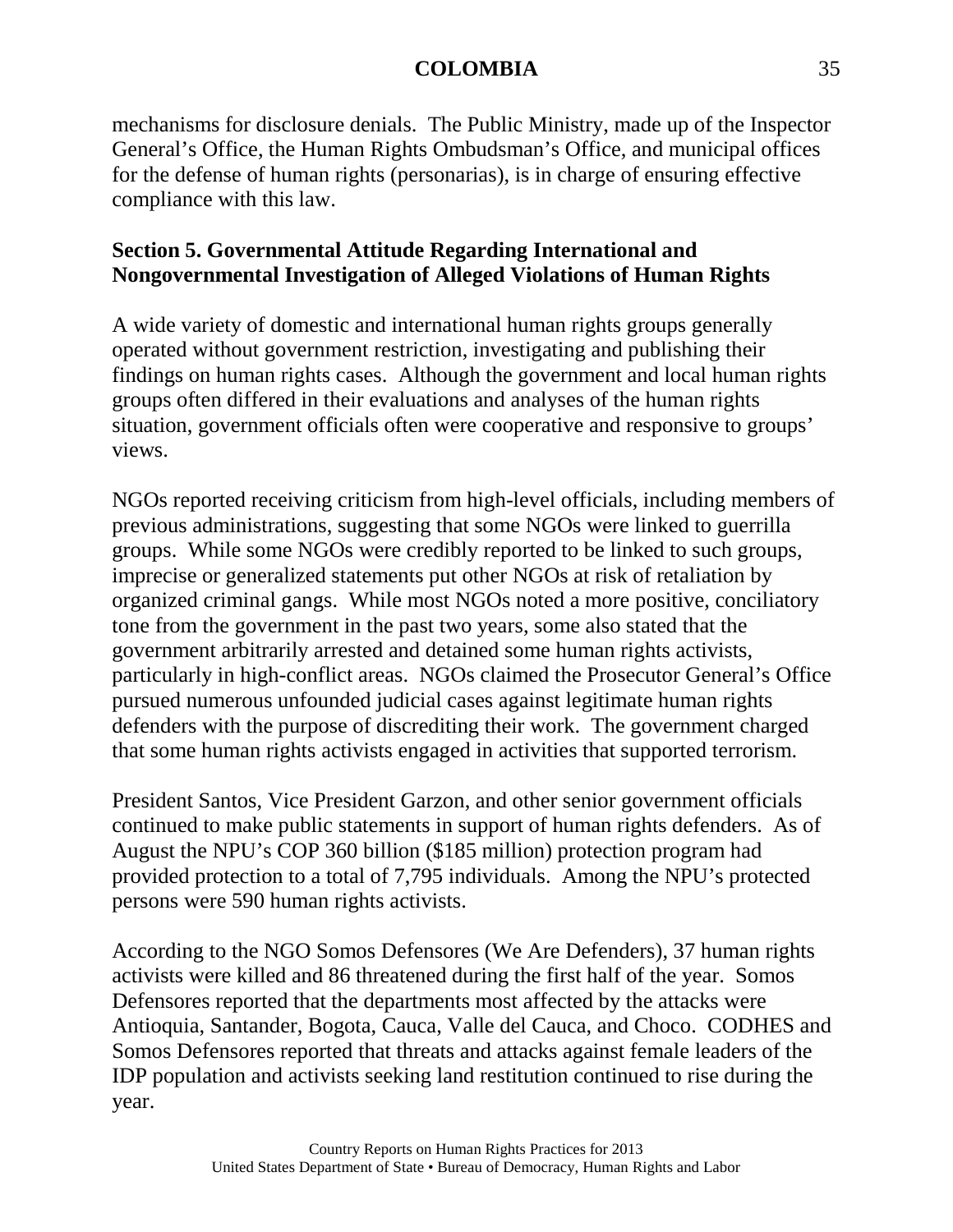Several NGOs reported receiving threats in the form of e-mails, mail, telephone calls, obituaries, and objects related to death, such as coffins and funeral bouquets. According to the OHCHR, reports of threats continued to increase during the year. The government condemned the threats and called on the Prosecutor General's Office to investigate them, although some activists claimed the government did not take the threats seriously. The Prosecutor General's Office investigated 127 cases of threats against human rights defenders during the year. None of the investigations had resulted in a conviction as of year's end.

The government continued to meet with representatives of the OHCHR, local NGOs, and the diplomatic corps to discuss steps it had taken to comply with OHCHR's February 2012 recommendations to improve human rights practices. The recommendations pertained to many areas, including land restitution, attacks on human rights defenders, and preventing extrajudicial killings. While acknowledging progress on several recommendations, the OHCHR and local NGOs reported the government had not fully implemented all of them by year's end.

Government Human Rights Bodies: The ombudsman is independent, submits an annual report to the House of Representatives, and has responsibility for providing for the promotion and exercise of human rights. According to human rights groups, the Ombudsman's Office was underfunded, which limited its ability to monitor violations effectively. Members of the ombudsman's regional offices reported threats from illegal armed groups through pamphlets, e-mails, and violent actions.

The National System for Human Rights and International Humanitarian Law, which is coordinated by a commission of 11 senior government officials and led by the vice president, designs, implements, and evaluates the government's human rights and international humanitarian law policies. The Presidential Program for Human Rights, which operates under the authority of the vice president, coordinates national human rights policy and actions taken by government entities to promote or protect human rights. The program publishes regional, national, and thematic reports on human rights topics. During the year the program continued to host public forums with civil society groups, local and national government groups, and the international community and completed forums in all 32 departments and the federal district of Bogota. Representatives of the local, regional, and national levels of government participated, as did civil society groups and international observers. The program compiled findings and recommendations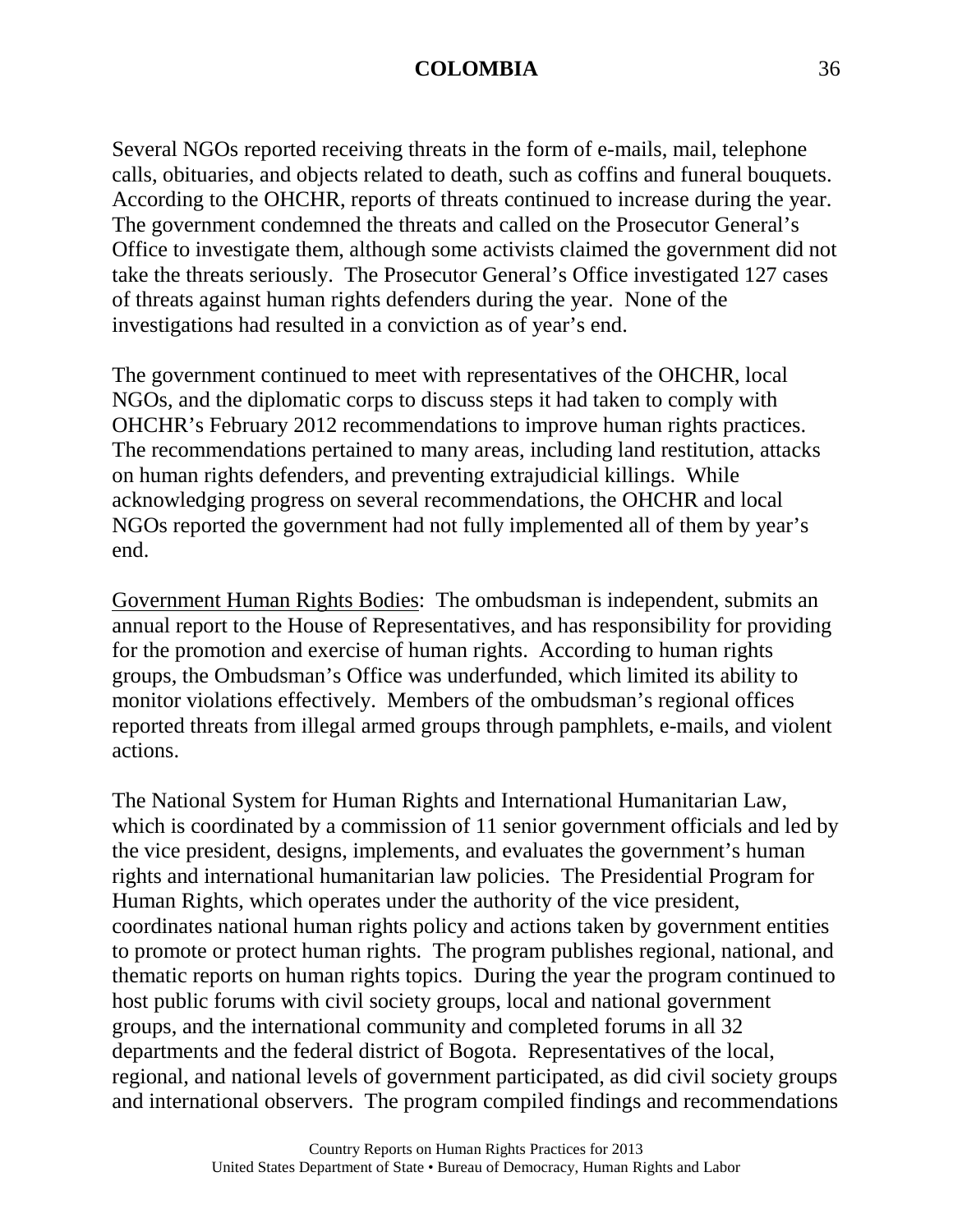from all 33 forums to constitute a revised national policy on human rights and international humanitarian law, which President Santos signed December 5.

Both the Senate and House of Representatives had human rights committees, which serve solely as forums for discussion of human rights problems.

# **Section 6. Discrimination, Societal Abuses, and Trafficking in Persons**

Although the 2011 antidiscrimination law specifically prohibits discrimination based on race, gender, disability, language, sexual orientation, gender identity, or social status, many of these prohibitions were not enforced. For example, the manual of administrative procedures for blood banks issued by the Ministry of Health states that to protect the recipient of a transfusion from HIV/AIDS, it excludes those who have had "male homosexual relations in the past 15 years." In June 2012 the Constitutional Court asked the Ministry of Health to remove the selection criteria based on sexual orientation donors, but the regulation reportedly had not been changed at year's end.

On April 10, the Constitutional Court struck down a lawsuit disputing the constitutionality of the 2011 law.

# **Women**

Rape and Domestic Violence: Although prohibited by law, rape, including spousal rape, remained a serious problem. The law provides for sentences ranging from eight to 30 years' imprisonment for violent sexual assault. For acts of spousal sexual violence, the law mandates prison sentences of six months to two years and denies probation or bail to offenders who disobey restraining orders. There was no comprehensive or consolidated database on the incidence of sexual violence, but NGO groups claimed that rape continued to be underreported.

The Prosecutor General's Office reported that between January and October, there were 3,257 new cases of rape, 6,549 cases of sexual assault, and 897 sexual crimes committed against "persons unable to resist," such as children and persons with disabilities. The Prosecutor General's Office indicated that many cases went unreported. Members of illegal groups, former paramilitary members, and guerrillas raped and sexually abused women and children.

Prosecution rates for rape have historically been low. Through October the Prosecutor General's Office opened 25,155 new investigations for sexual crimes.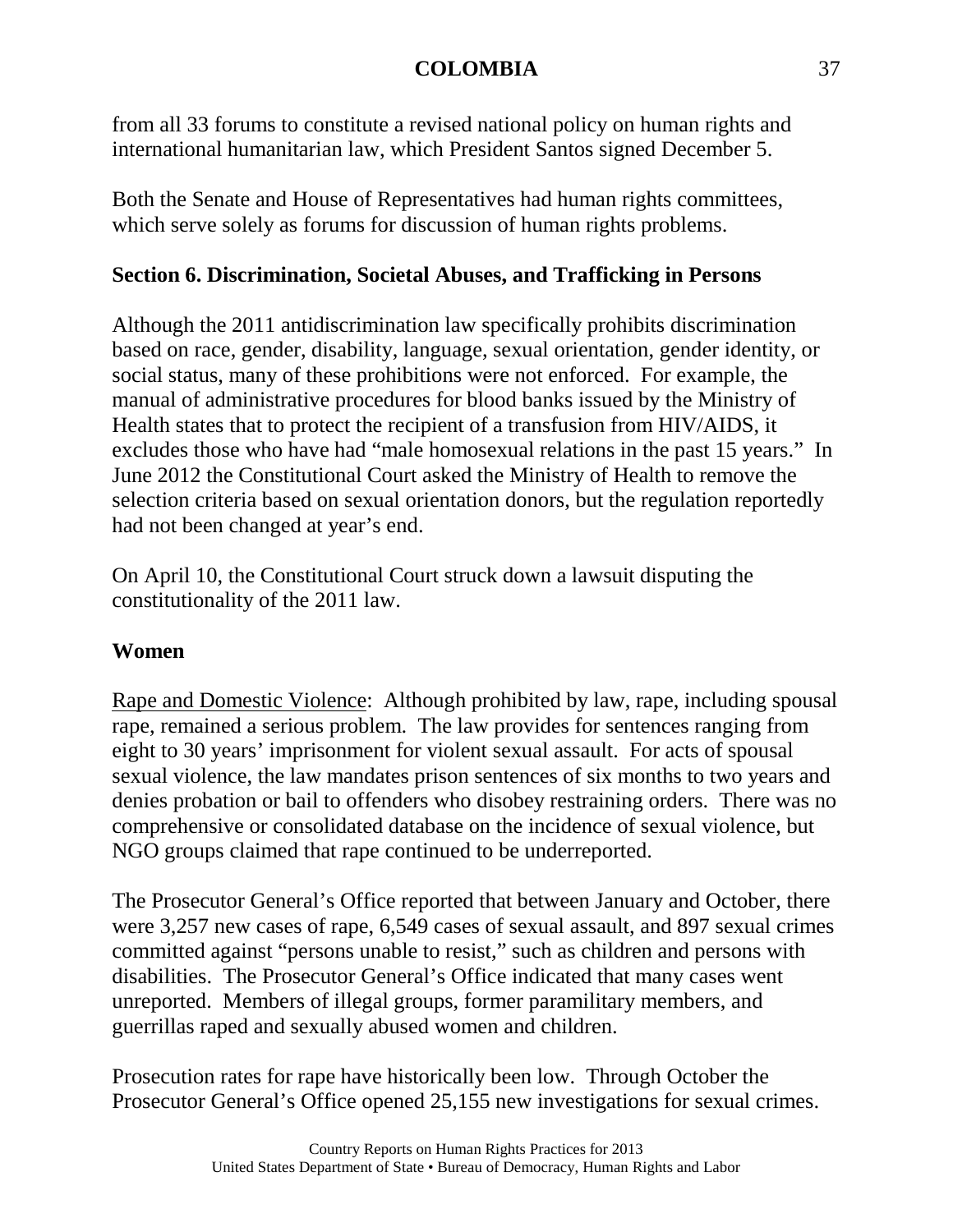As of November 15, 2,030 investigations were in the accusations or formal charging stage, 21,566 were in the pretrial investigation stage, 63 resulted in convictions during the year, 33 were closed without decisions, and 1,463 were kept open but archived for lack of evidence. In addition the Inspector General's Office reported 136 open disciplinary investigations into members of the security forces for sex crimes, four of which were opened during the year.

A 2012 law allows authorities to prosecute domestic violence offenders when the victim does not testify if there is another witness. Judicial authorities may remove an abuser from a household and require therapy. The law provides for both fines and prison time if an abuser causes grave harm or the abuse is recurrent; however, authorities did not impose fines. Another 2012 law augments both jail time and fines if the crime causes "transitory physical disfigurement," such as the increasingly common acid attacks, in which an attacker throws acid onto the victim's face. The Prosecutor General's Office reported 60 open investigations related to acid attacks, not all of which occurred during the year.

For example, on June 20, a court sentenced Alexis Eduardo Ramirez Romana to 16 years and six months in prison for throwing acid on the face of Daysi Natalia Valencia Gonzalez in Bogota in 2011.

The Prosecutor General's Office reported opening 34,009 new investigations for cases of domestic violence through October. The victims in 30,987 of the cases were women, and the victims in 2,683 cases were minors. The law requires the government to provide victims of domestic violence immediate protection from further physical or psychological abuse. The ICBF provided safe houses and counseling for some women and children who were victims of domestic violence, but its services could not meet the demand. In addition to fulfilling traditional family counseling functions, ICBF family ombudsmen handled domestic violence cases.

Female Genital Mutilation/Cutting (FGM/C): Several indigenous groups reportedly practiced FGM. No accurate statistics existed regarding this practice (see section 6, Children).

Sexual Harassment: The law provides measures to deter and punish harassment in the workplace, such as sexual harassment, verbal abuse or derision, aggression, and discrimination. Nonetheless, NGOs reported that sexual harassment remained a pervasive and underreported problem. No information was available as to whether the government implemented the law effectively.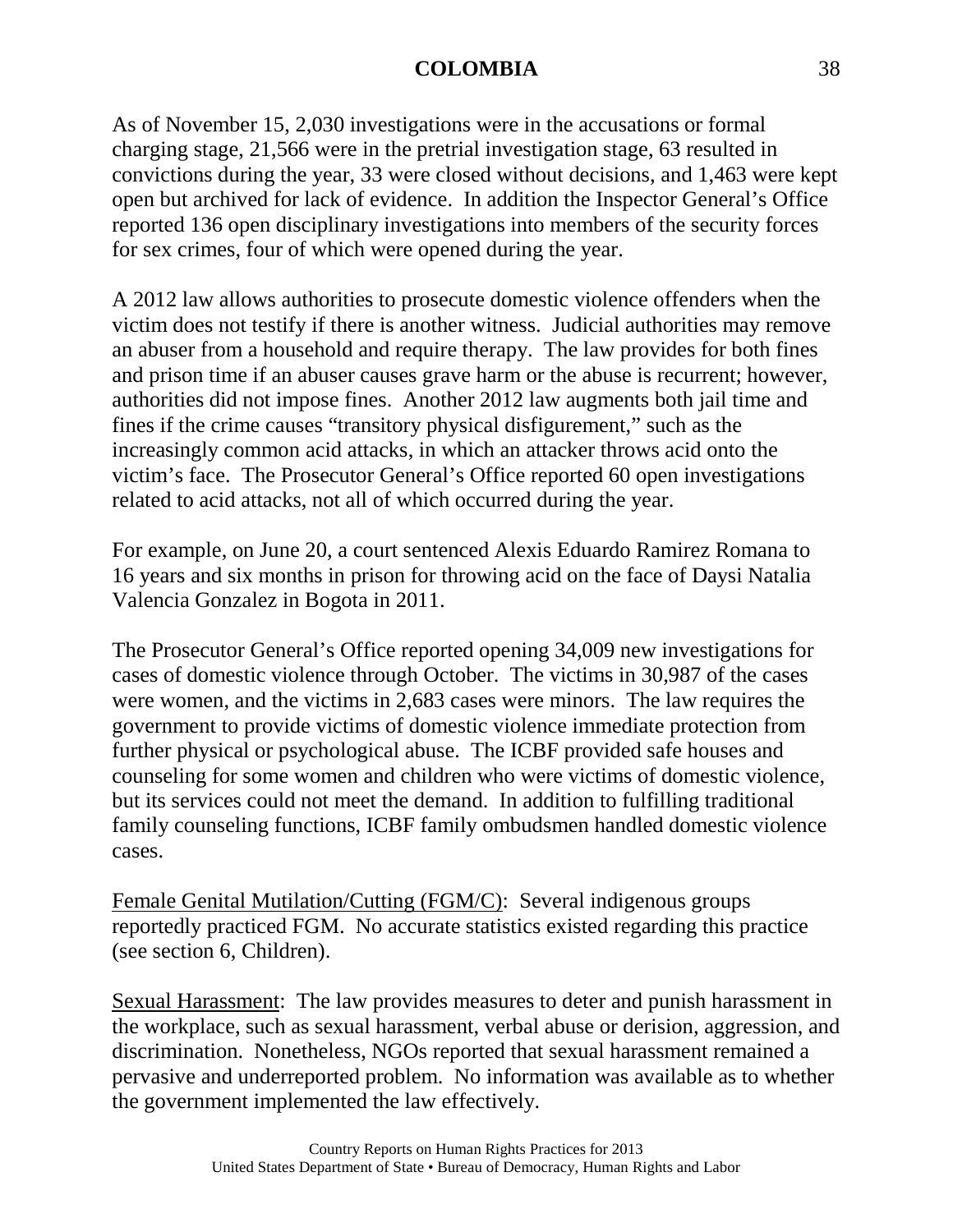Reproductive Rights: Couples and individuals have the right to decide the number, spacing, and timing of children and the information and means to do so free from discrimination. Women and men had access to contraception, skilled attendance during childbirth, prenatal care, and obstetric care. During the year a group of 60 women participated in a mass filing of a gender-based violence complaint in Santa Marta. Ten of the women reported being victims of forced sterilization by armed criminal bands that operated in the area.

Illegal armed groups continued to force women to have abortions. Female combatants who demobilized from the FARC reported that women in the FARC were repeatedly forced to have abortions, with most experiencing between one and seven abortions. The Prosecutor General's Office reported opening 21 new investigations in cases of forced abortion through October.

Discrimination: Although women enjoy the same legal rights as men, serious discrimination against women persisted. Women faced hiring discrimination, were affected disproportionately by unemployment, and received salaries that generally were not commensurate with their education and experience. According to government statistics, 54 percent of working-age women participated in the labor force. According to Sisma Mujer and the Ministry of Labor, women on average received 79 percent of the average wages of their male counterparts. The country's National Administrative Department of Statistics reported women earned an average of 23.3 percent less than their male counterparts.

The Office of the Presidential High Advisor for the Equality of Women has primary responsibility for combating discrimination against women, although advocacy groups reported that the office remained seriously underfunded. On September 11, the high advisor announced the government's launch of a national public policy for gender equity. The policy includes directives for incorporating women in the construction of a peace agreement; affording women access to economic autonomy, decision-making positions, health and reproductive rights, and a life free of violence; and incorporating a gender focus into education.

The Ministry of Defense continued implementing its protocol for managing cases of sexual violence and harassment involving members of the military. The Prosecutor General's Office reported that through October it had 116 active investigations in cases of alleged sexual violence by members of the security forces.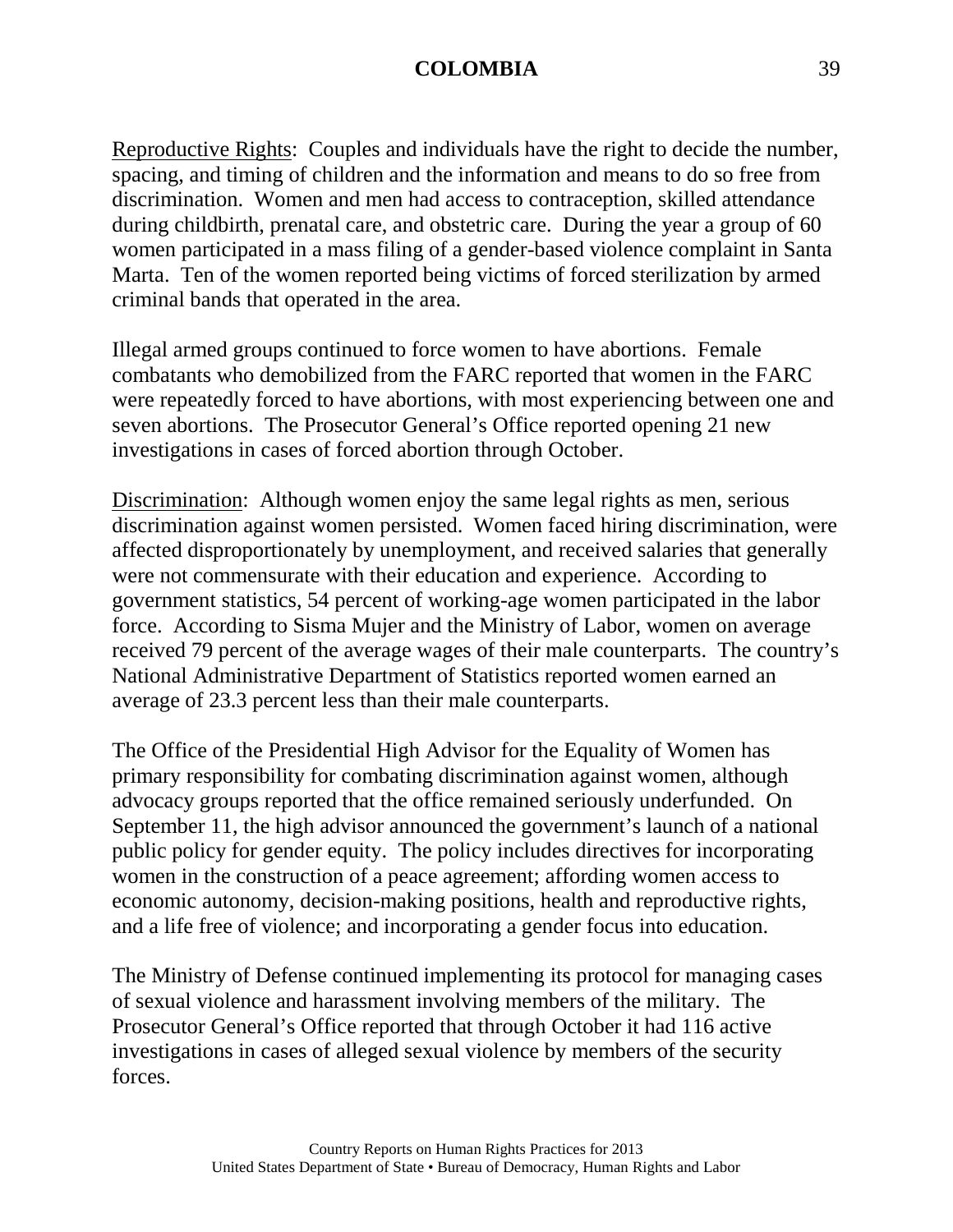# **Children**

Birth Registration: Citizenship is derived by birth within the country's territory. Most births were registered immediately following birth. If a birth is not registered within one month, parents can be fined and denied public services.

Child Abuse: Child abuse was a serious problem. The ICBF reported 31,945 cases of child abuse through July, including psychological and physical abuse, negligence, and abuse of a fetus in the womb. The ICBF reported 11,767 cases of sexual abuse against children through September 5. The Prosecutor General's Office reported that 49 percent of the investigations it opened during the year for sex crimes involved sexual abuse of children, most of whom were under the age of 14 (the minimum age of consent). On June 16-18, the Ministry of Trade, Industry, and Tourism sponsored an international conference on the commercial and sexual exploitation of children and adolescents in the city of Villavicencio, with participation by local and national government and private businesses. In addition, during the first half of the year, the ICBF conducted workshops that provided training and technical assistance on how to attend to child victims to 271 professionals who made up the interdisciplinary regional teams of local ombudsman's offices in the departments of Cauca, Amazonas, Bolivar, Guajira, Boyaca, Arauca, and Quindio.

Forced and Early Marriage: Marriage is legal at age 18. Boys over 14 and girls over 12 may marry with the consent of their parents. According to a 2012 UN Children's Fund report, 23 percent of women ages 20-24 were married or in a civil union before age 18.

Harmful Traditional Practices: Several indigenous groups reportedly practiced FGM/C. No accurate statistics existed regarding the practice, which falls into types I and IV, according to the World Health Organization's classification system. Government efforts to prevent FGM/C included achieving in 2011 a continuing commitment from the sizable Embera-Chami indigenous group to renounce the practice. The tribe's commitment continued during the year. The UN Population Fund continued supporting a consulting project on FGM/C with indigenous peoples during the year. The project's goal is to eradicate harmful practices to the life and health of indigenous girls and women nationwide, with an emphasis on the departments of Risaralda and Choco. Also during the year, the government encouraged dialogue with representatives of indigenous communities, including in Valle de Cauca, to persuade them to abandon the practice of FGM/C.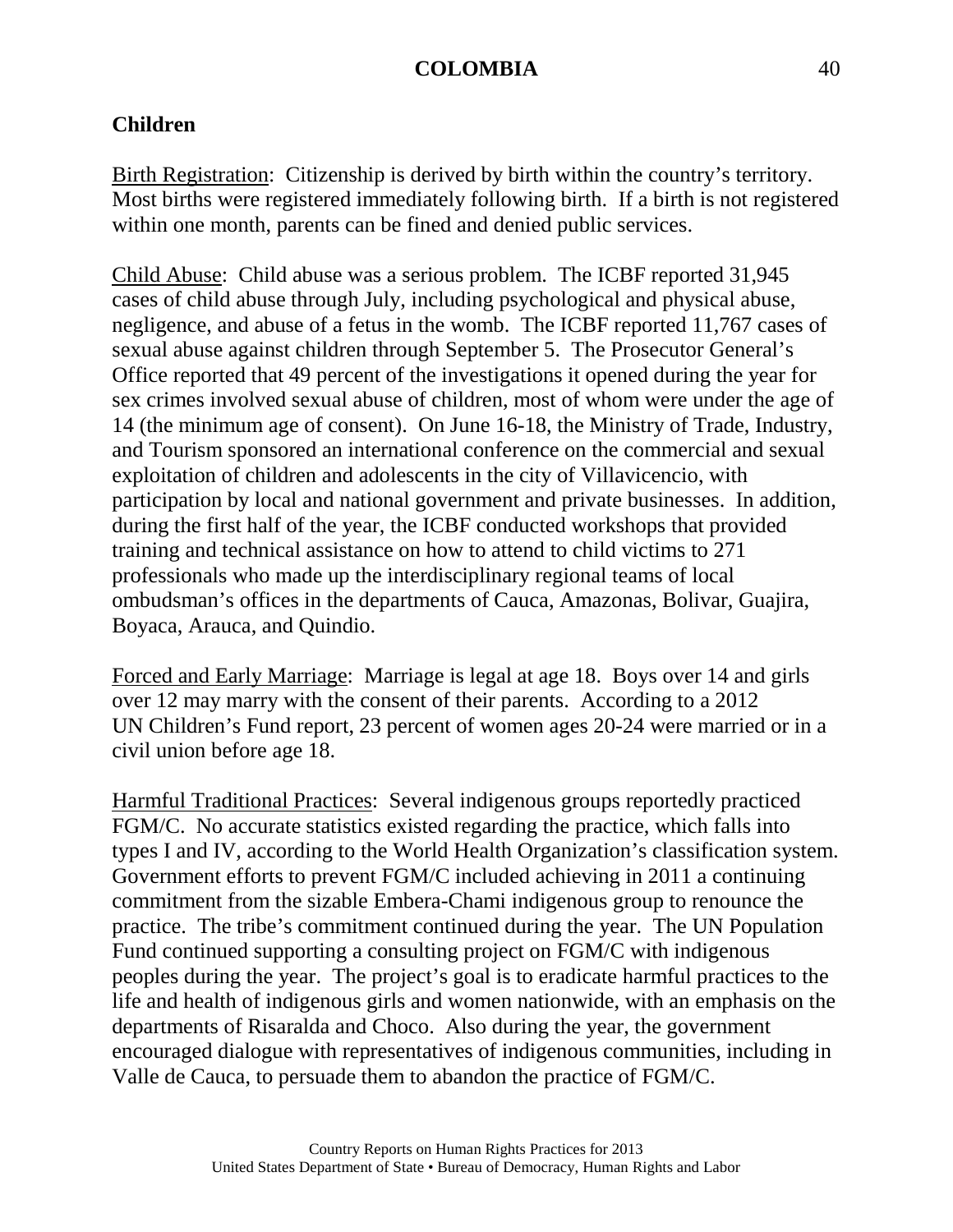Sexual Exploitation of Children: Sexual exploitation of children remained a problem. The law defines sexual exploitation of a minor as "directly or through a third party, requesting or demanding performance of carnal or sexual acts with a person under 18 years of age, through payment or promise of payment in cash, kind, or compensation of any nature." Sexual exploitation of a minor carries a penalty of 14 to 25 years in prison, with aggravated penalties for perpetrators who are family members of the victim and for cases of sexual tourism, forced marriage, or sexual exploitation by illegal armed groups. Encouraging or forcing a minor into prostitution carries a penalty ranging from two to eight years in prison and a fine. The law prohibits pornography using children under age 18 and stipulates a penalty of 10 to 20 years in prison and a fine. The minimum age for consensual sex is 14. The penalty for sexual activity with a child under 14 ranges from two to 10 years in prison.

There were no comprehensive statistics on numbers of individuals convicted under these statutes during the year. According to the ICBF, through September 5, there were 491 reports of minors engaging in independent or forced prostitution and 170 of child pornography. Through September 11, the ICBF assisted 12,911 children victimized by sexual violence, including sexual exploitation, with psychosocial, medical, and legal support. The law authorizes the government to confiscate profits from hotels and other establishments where minors are sexually exploited, and the Prosecutor General's Office received seven cases under this law during the year.

Under the leadership of the Ministry of Commerce, Industry, and Tourism and the Ministry of Labor, the ICBF and the CNP continued to execute a national strategy for the prevention of sexual exploitation of children and adolescents in the context of travel and tourism. The awareness campaign supported workshops and forums. The ICBF, in partnership with civil society organizations, also launched an internet hotline to combat child commercial sexual exploitation and pornography. Through October the NGO Fundacion Renacer, along with local authorities, had certified more than 100 hotels and other tourism establishments nationwide that committed to combating sexual exploitation of children and adolescents. The hotels were located mainly in the larger Bogota and Cartagena metropolitan areas and in the coffee-producing region, which is another major tourist destination.

Child Soldiers: Guerrillas continued the practice of forcibly recruiting and using children as soldiers, including indigenous children (see section 1.g.). According to the UN, illegal armed groups killed or threatened children with death on suspicion of being informants for the military.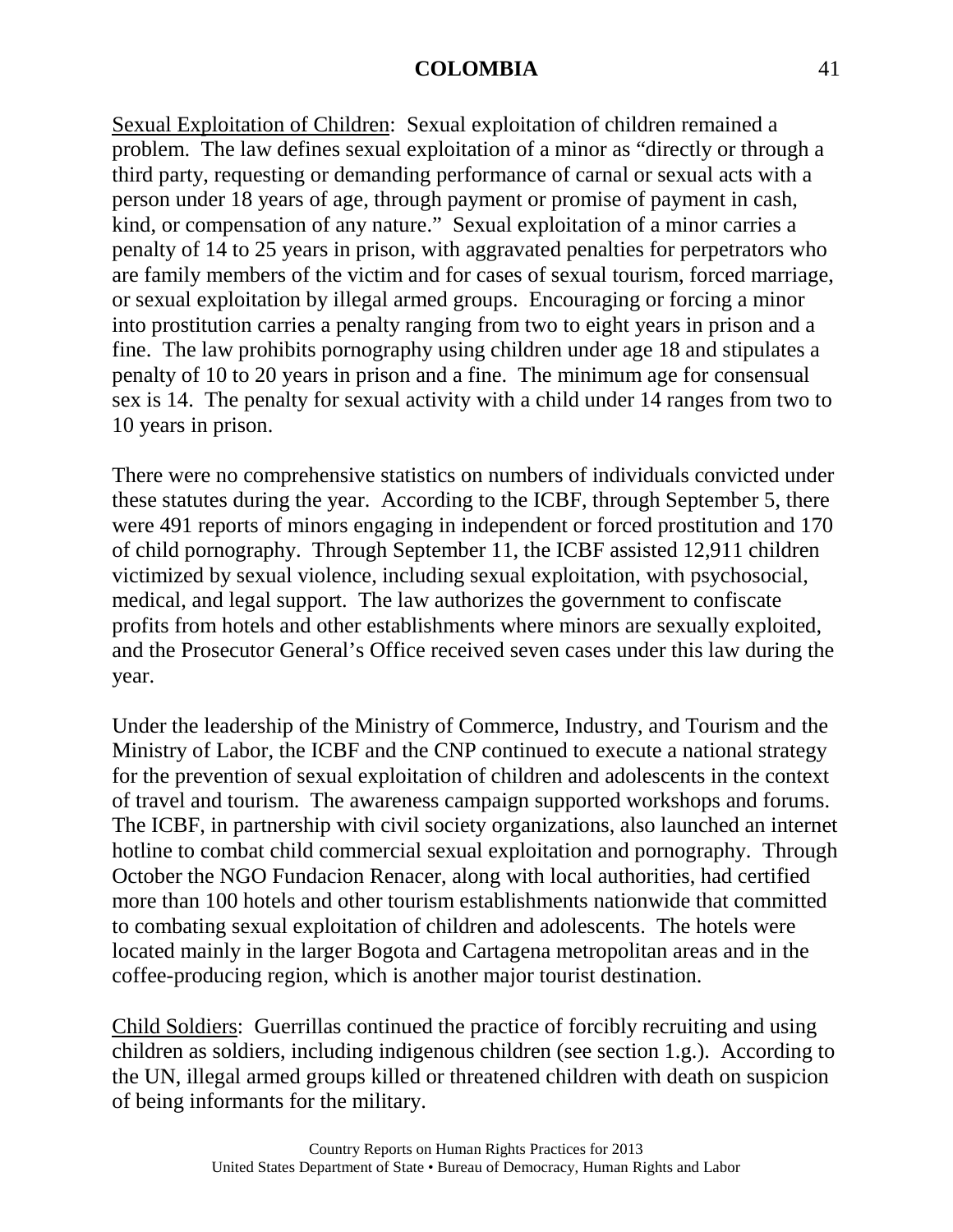Displaced Children: CODHES estimated that 38 percent of persons registered as displaced since 1985 were minors (see also section 2.d., IDPs).

International Child Abduction: The country is a party to the 1980 Hague Convention on the Civil Aspects of International Child Abduction. For information see the Department of State's report on compliance at [http://travel.state.gov/abduction/resources/congressreport/congressreport\\_4308.htm](http://travel.state.gov/abduction/resources/congressreport/congressreport_4308.html) [l](http://travel.state.gov/abduction/resources/congressreport/congressreport_4308.html) as well as country-specific information at [http://travel.state.gov/abduction/country/country\\_3781.html.](http://travel.state.gov/abduction/country/country_3781.html)

# **Anti-Semitism**

The Jewish community had an estimated 5,000 members. There were no known reports of anti-Semitic acts.

## **Trafficking in Persons**

See the Department of State's *Trafficking in Persons Report* at [www.state.gov/j/tip.](http://www.state.gov/j/tip)

### **Persons with Disabilities**

The law prohibits discrimination against persons with physical and mental disabilities in employment, education, access to public buildings, air travel and other transportation, access to health care, or the provision of other state services. Somos Defensores and other NGOs claimed these laws were seldom enforced. There is no law mandating access to information and telecommunications for persons with disabilities. The Presidential Program for Human Rights is responsible for protecting the rights of persons with disabilities.

The constitution establishes education as a fundamental right. Although children with disabilities attend school at all levels, advocates noted that the vast majority of teachers and schools were neither trained nor equipped to successfully educate children with disabilities. Advocacy groups also stated that children with disabilities entered the education system later and dropped out at higher rates than children without disabilities. Advocates also noted that children with disabilities were more vulnerable to sexual and other forms of abuse and that citizens with disabilities were hampered in their ability to vote and participate in civic affairs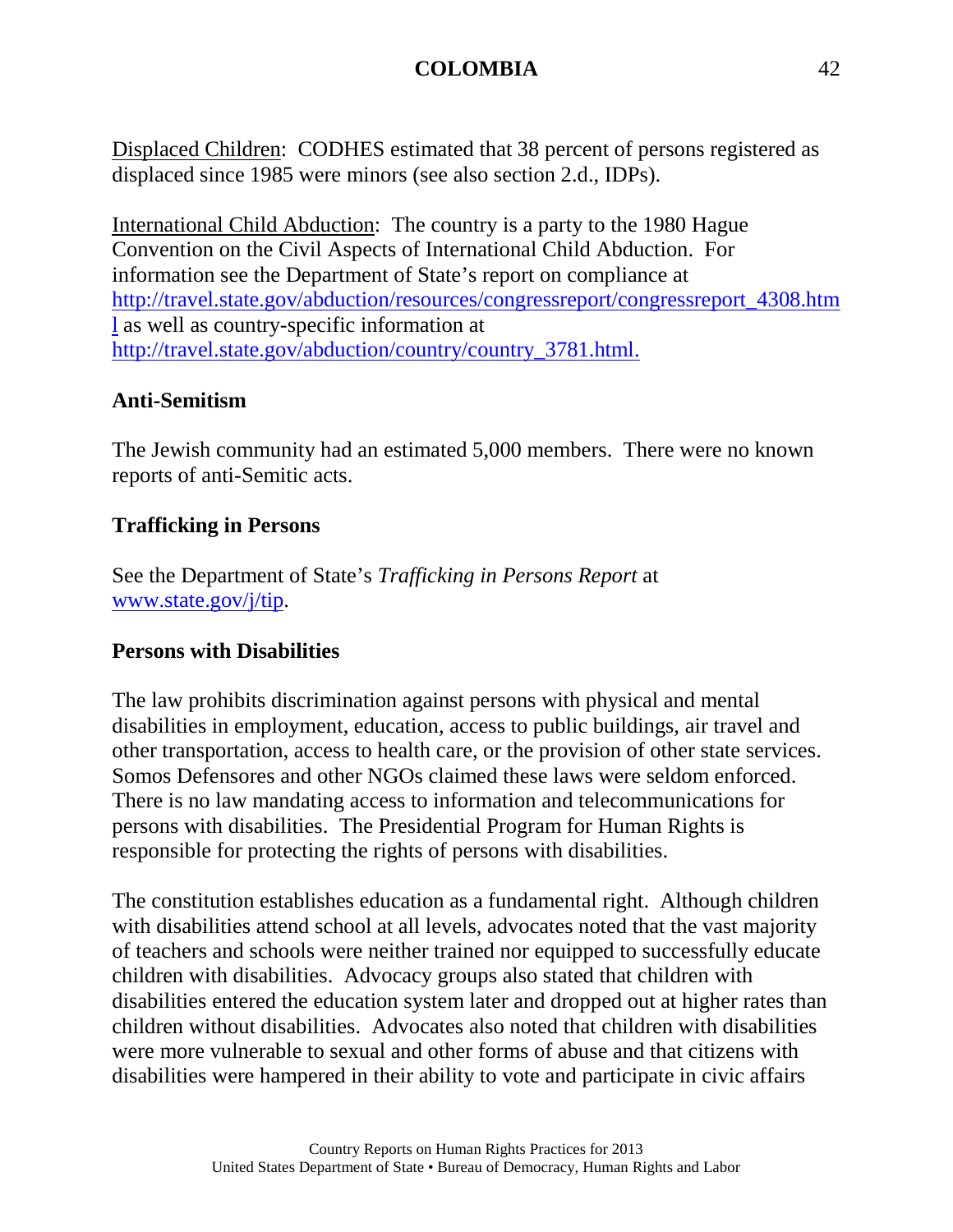due to lack of adequate transportation or adequate access to voting facilities in numerous locations throughout the country.

In November the State Council ordered all public offices to make facilities accessible to persons with disabilities and asked public officials to include requirements for accessibility when granting licenses for construction and occupancy. The State Council also asked every municipality to enforce rules that would make all public offices accessible to persons with disabilities "in a short amount of time."

# **National/Racial/Ethnic Minorities**

According to the 2005 national census, approximately 4.5 million persons, or 10 percent of the country's population, described themselves of African descent. A 2011 UN report estimated Afro-Colombians made up 15 to 20 percent of the population, while human rights groups and Afro-Colombian organizations estimated the proportion to be 20 to 25 percent.

Afro-Colombians are entitled to all constitutional rights and protections, but they faced significant economic and social discrimination. According to the UN report, 46 percent of the country's population lived below the poverty line, but in Choco, the department with the highest percentage of Afro-Colombian residents, 71 percent of residents lived below the poverty line, 41 percent in extreme poverty. Choco continued to experience the lowest per capita level of social investment and ranked last in terms of infrastructure, education, and health. Maternal mortality in Choco was four times higher than the national average. Choco also continued to experience some of the country's worst political violence, as organized criminal gangs and FARC and ELN guerrillas struggled for control of the department's drug- and weapons-smuggling corridor (see section 1.g.). The UN report further explained that in Narino, another department with a high percentage of Afro-Colombians, the illiteracy rate was six times higher than the national average.

In 2010 the government approved a policy to promote equal opportunity for black, Afro-Colombian, Palenquera, and Raizal populations. (Palenquera populations along some parts of the Caribbean coast, Raizal populations in the San Andres archipelago, and blacks and Afro-Colombians are Colombians of African descent who self-identify slightly differently based on their unique linguistic and cultural heritages.) The government's Observatory against Racism and Discrimination continued to monitor the use of specialized approaches in public policies for ethnic minorities, conduct studies on racism and discrimination, and make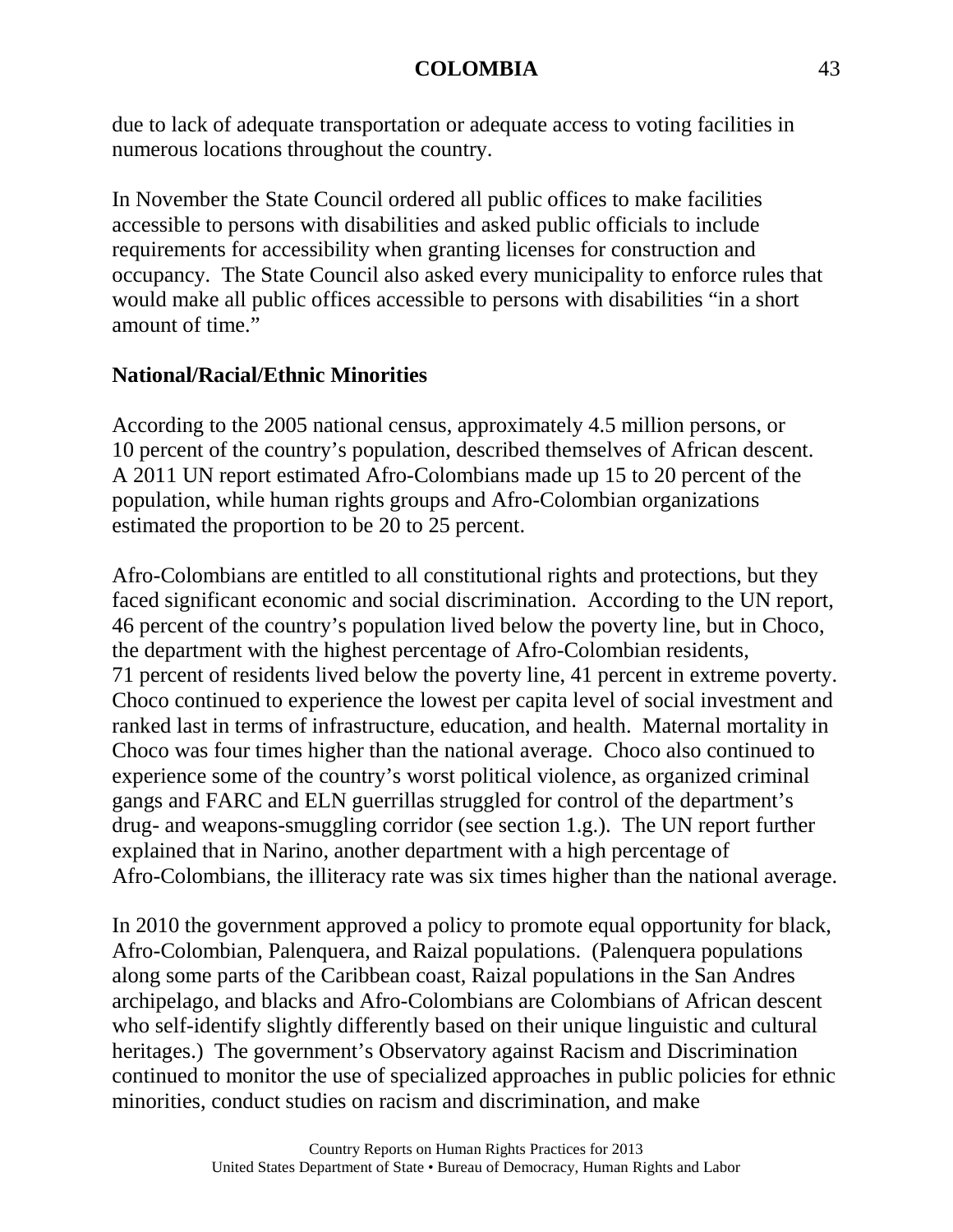recommendations to other public entities regarding the promotion of equal opportunities. The Ministry of Interior continued to provide technical advice and funding for productive and self-sustaining projects presented by Afro-Colombian communities. During the year 26 of the country's community councils (of Afro-descendants, Palenqueras, and Raizales) and 48 Afro-Colombian NGOs received government training in governance, understanding of their rights, including the rights of women, and leadership renewal. The government also continued a working committee on Afro-descendant issues with other members of the Andean Community of Nations and maintained a binational ethnic affairs committee with Ecuador.

A 2011 antidiscrimination law imposes a penalty of one to three years in prison or a fine of approximately COP 5.3 million to eight million (\$2,700 to \$4,100). It also adds a chapter on discrimination to the penal code that includes not only racism but discrimination based on ethnic origin, religion, nationality, political ideology, sex, and sexual orientation. Through October the government reported that authorities had charged 57 persons under the antidiscrimination law.

Through August the Ministry of Interior's Department for Black, Afro-Colombian, Raizal, and Palenquera Community Affairs (DACN) had trained 520 government employees throughout the country on Afro-Colombian problems, including on the prevention and eradication of racism and racial discrimination.

On June 1, the Ministry of Interior issued a resolution to support the work of the National Autonomous Congress of Afro-Colombian Community Councils and Ethnic Organizations of Blacks, Afro-Colombians, Raizales, and Palenqueras, along with their departmental assemblies. The resolution called for the communities to assemble in each department in July and August and for a meeting of the National Autonomous Congress of Afro-Colombian Community Councils from October 23 to 27. At that meeting the communities elected 112 representatives to interact with the government on prior consultation and land restitution problems, but some Afro-Colombian communities complained that those elected were not representative of their interests.

Through August the DACN registered 76 Afro-Colombian community councils; issued certifications to 1,769 individuals, qualifying them to apply for jobs, scholarships, and discounts reserved for Afro-Colombians; and issued 2,239 other ethnic certifications.

# **Indigenous People**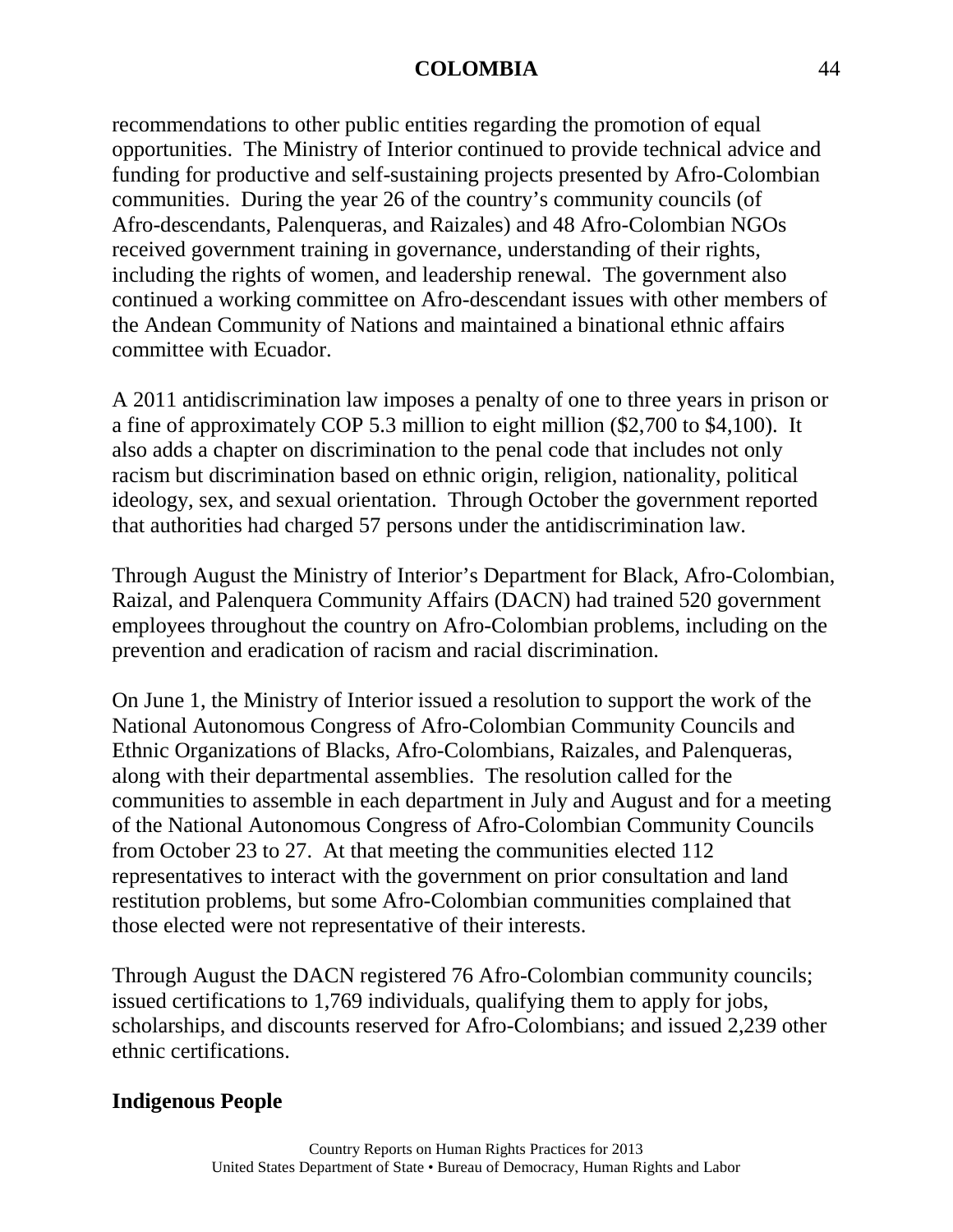The constitution and laws give special recognition to the fundamental rights of indigenous people, who make up approximately 3.4 percent of the population, and require the government to consult beforehand with indigenous groups regarding governmental actions that could affect them.

The law accords indigenous groups perpetual rights to their ancestral lands, but the demarcation of those lands was often disputed between indigenous groups, neighboring landowners, and the government. Traditional indigenous groups operated 712 reservations, accounting for approximately 27 percent of the country's territory, with officials selected according to indigenous traditions. Many indigenous communities, however, had no legal title to the lands they claimed, and illegal armed groups often violently contested indigenous land ownership.

The law provides for special criminal and civil jurisdictions within indigenous territories based on traditional community laws. Legal proceedings in these jurisdictions were subject to manipulation and often rendered punishments more lenient than those imposed by regular civilian courts.

Some indigenous groups continued to assert that they were not able to participate adequately in decisions affecting their lands. Indigenous leaders complained of the occasional presence of government security forces on indigenous reservations and asked that the government consult with indigenous authorities prior to taking military action against illegal armed groups operating in or around such areas and before building roads or other public works on or near their lands. The constitution provides for this "prior consultation" mechanism for indigenous communities, but it does not require the government to obtain the consent of those communities in all cases.

On August 29, the government announced further reforms to the "prior consultation" mechanism to reduce the time the process normally takes before a project can be approved. On November 7, the government enacted a presidential directive on prior consultation to further define the process, but some indigenous and Afro-Colombian community groups complained they had not been consulted before its enactment.

The government stated that for security reasons it could not provide advance notice of most military operations, especially when in pursuit of enemy combatants, and added that it consulted with indigenous leaders when possible before entering land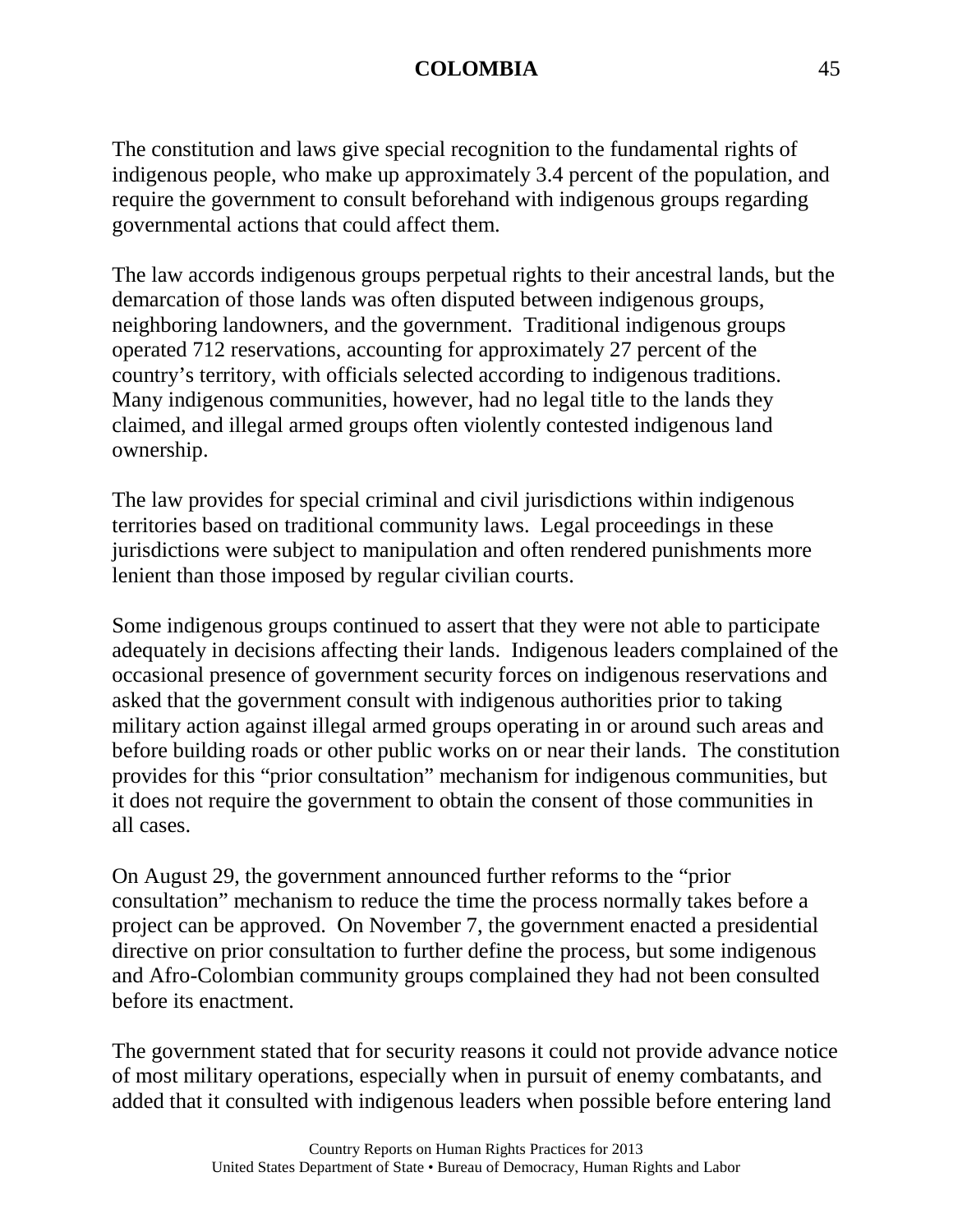held by the communities. The law permits the presence of government security forces on indigenous lands, but defense ministry directives instruct security forces to respect the integrity of indigenous communities, particularly during military and police operations.

Despite special legal protections and government assistance programs, indigenous persons continued to suffer discrimination and often lived on the margins of society. The indigenous persons were the country's poorest population and had the highest age-specific mortality rates. Indigenous women faced triple discrimination on the basis of gender, ethnicity, and reduced economic status. As of November 15, the Prosecutor General's Office reported there were 27 active investigations of military members accused of violating the rights, culture, or customs of indigenous groups.

AI expressed concern for the safety of indigenous protesters due to reported disproportionate use of violence against them by the security forces and a death threat from an organized crime group against individual leaders. On October 16, ESMAD units moved in to disperse an indigenous demonstration blocking the road to Buenaventura in the Valle del Cauca region. AI alleged that police fired tear gas canisters directly at demonstrators and also beat them repeatedly. AI reported that more than 60 persons were injured, 16 seriously and alleged riot police prevented injured demonstrators from receiving medical treatment for several hours. On October 15, the criminal group los Rastrojos sent a written threat to indigenous leaders in several regions warning that if they did not stop protests they would be targeted for "social cleansing."

Killings of members and leaders of indigenous groups remained a problem. The Prosecutor General's Office registered 27 homicides of indigenous persons from January 1 through October. According to press reports, on May 2, in Tuchin, Cordoba, four armed men shot and killed Zenu indigenous community members Adalberto Murillo Teheran and Luis Carlos Padilla Lopez. The Prosecutor General's Office opened an investigation that was in its preliminary stages as of October 4.

# **Societal Abuses, Discrimination, and Acts of Violence Based on Sexual Orientation and Gender Identity**

There was no official discrimination based on sexual orientation in employment, housing, statelessness, or access to education or health care. Nevertheless, despite government measures to increase the rights and protection of lesbian, gay,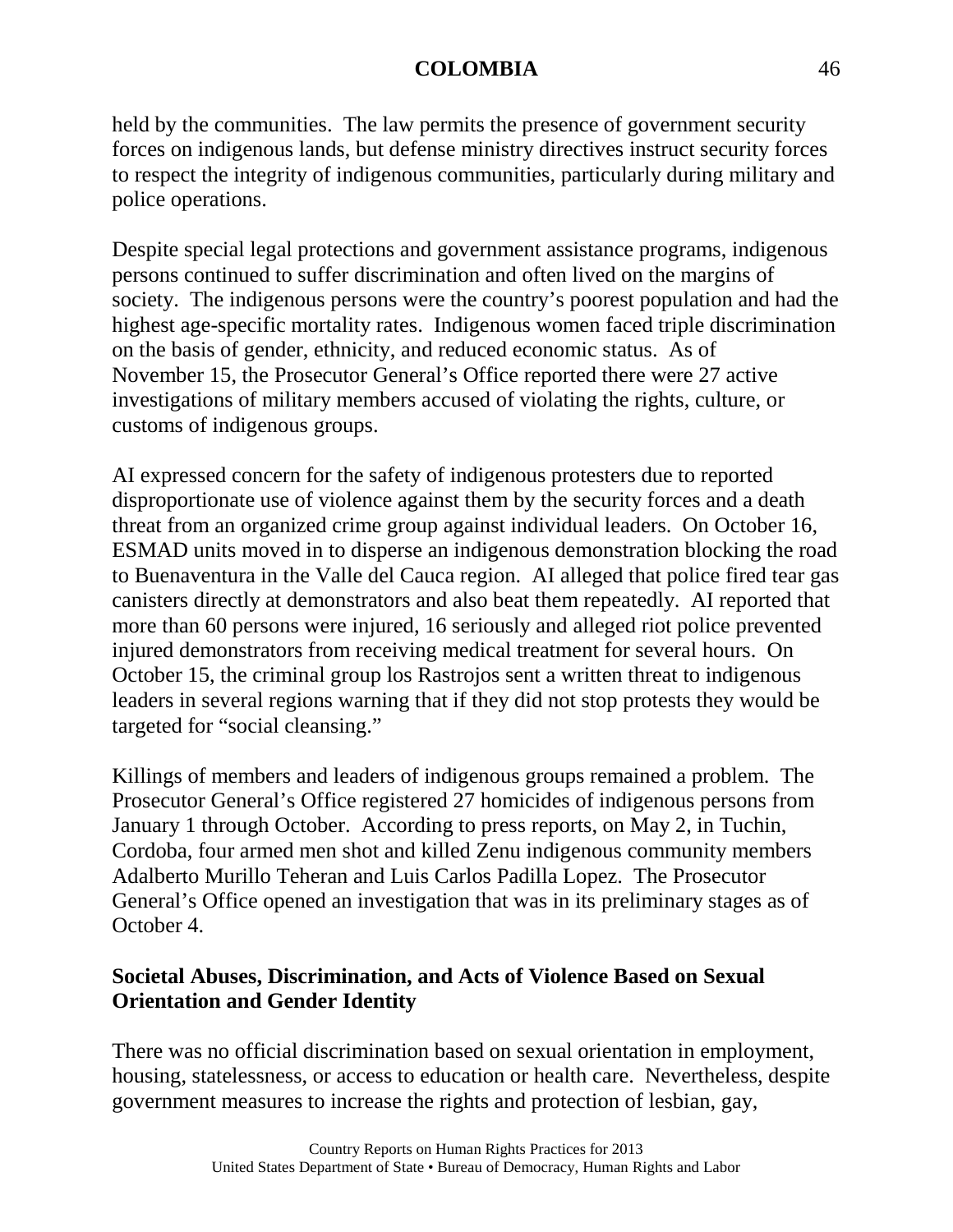bisexual, and transgender (LGBT) persons, there were reports of societal abuse and discrimination.

Colombia Diversa, an NGO focused on addressing violence and discrimination due to sexual orientation, issued a preliminary report documenting at least 18 killings through August due to prejudice regarding sexual orientation or gender identity.

Colombia Diversa also reported cases of police abuse of persons due to their sexual orientation, with the majority of complaints coming from transgender individuals. According to NGOs working on LGBT issues, these attacks occurred frequently, but victims did not pursue cases due to fear of retaliation. NGOs also reported several cases of threats against human rights defenders working on LGBT problems as well as a high level of impunity for crimes against members of the LGBT community. Such organizations partially attributed impunity levels to the failure of the Prosecutor General's Office to distinguish and follow crimes against the LGBT community effectively.

Members of the transgender community cited barriers to public services when health-care providers or police officers refused to accept government-issued identification with transgender individuals' names and photographs.

NGOs claimed that discrimination in prisons against persons due to their sexual orientation or gender identity remained a problem. In addition there were instances where authorities denied medical services to transgender individuals.

The Ministry of Interior, Ombudsman's Office, and Inspector General's Office met with academics and research groups to identify the problems and proposals for a national public policy framework on LGBT rights and held hearings at a national level on the subject. The sessions responded to a 2011 Constitutional Court ruling that the agencies collaborate to create such a framework. During the year the Ministry of Interior's LGBT unit, in coordination with several other ministries, established a national framework on LGBT problems, an effort that continued at year's end.

The Ministry of Interior's Office of Indigenous and Minority Affairs working group for urgent LGBT cases, with participation by the Prosecutor General's Office and Ministry of Defense, held interinstitutional meetings to inform civil society about vulnerabilities in human rights, articulate action plans on how to address vulnerabilities, follow the progression of cases through various state entities, and define protocols on how to best attend to victims.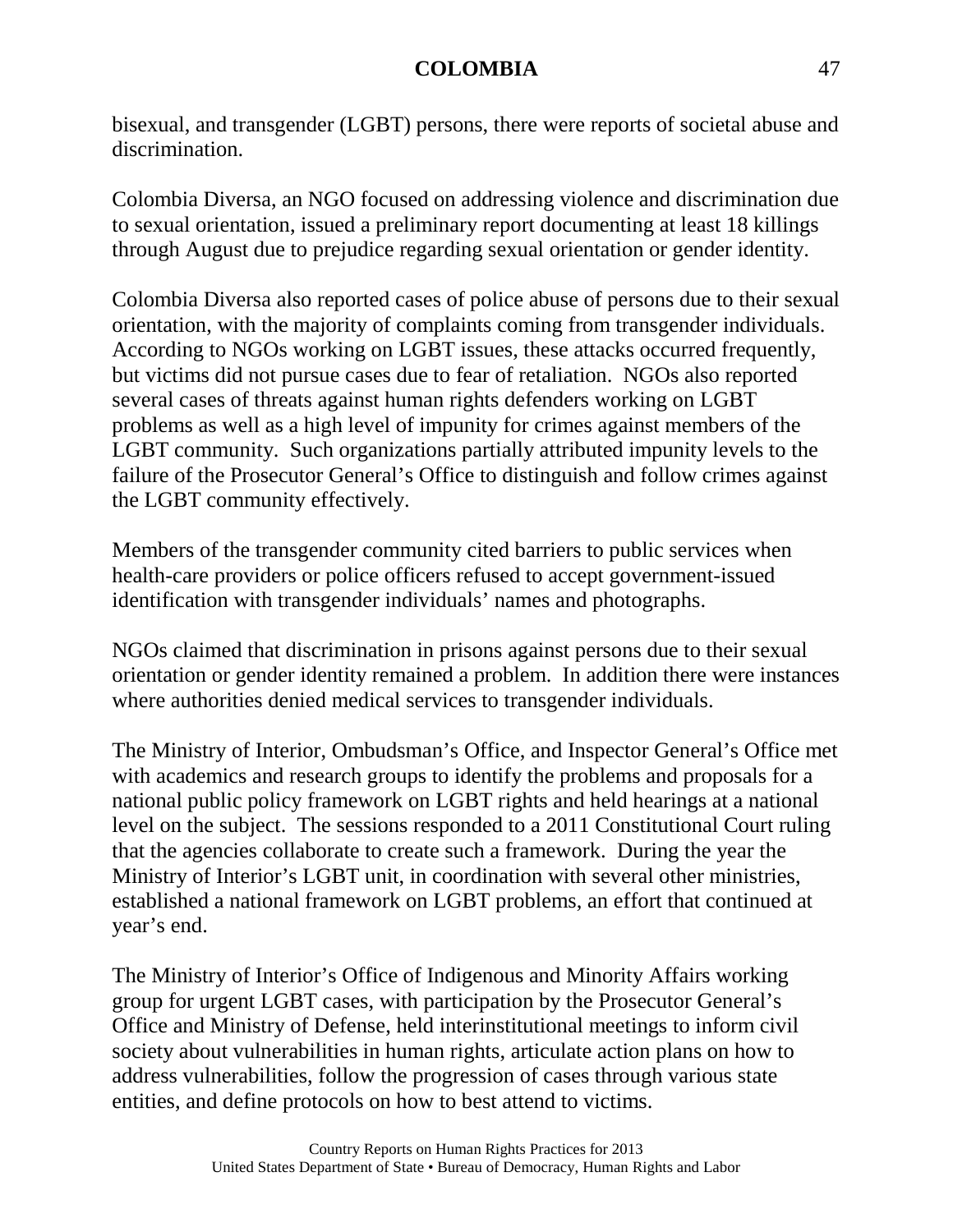The ministry continued its public information campaigns on LGBT rights through national and regional television and radio networks during the year.

## **Other Societal Violence or Discrimination**

There were no confirmed reports of societal violence or discrimination against persons with HIV/AIDS or other groups not covered above, including religious groups. The Prosecutor General's Office reported that through October it had opened one case on charges of discrimination on the basis of HIV infection.

### **Section 7. Worker Rights**

### **a. Freedom of Association and the Right to Collective Bargaining**

The law provides for workers to form and join unions, conduct legal strikes, and bargain collectively, and it prohibits antiunion discrimination. The law places some restrictions on forming and joining a union, particularly for workers in indirect contracting situations (although legal ambiguities also allow some indirectly contracted workers to form unions). The law prohibits members of the armed forces and police from forming or joining unions. The labor code provides for automatic recognition of unions that obtain 25 signatures from potential members and that comply with a registration process.

The law does not permit members of some public-sector unions, armed forces, police, and persons performing "essential public services" to strike. The government published a summary of doctrine, case law, and jurisprudence that narrowed the definition of essential services for use by labor inspectors and the judiciary in 2011, although some members of the labor community criticized the document as continuing to lean toward an overly broad definition. Before conducting a strike, unions must follow prescribed legal procedures, including entering into a conversation period with the employer, presenting a list of demands, and gaining majority approval in the union for a strike. The law limits strikes to periods of contract negotiations or collective bargaining and allows employers to fire trade unionists who participate in strikes or work stoppages determined to be illegal by the courts.

The law gives public-sector employees the right to bargain collectively, including on their salaries, but stipulates that local and departmental-level public sector workers are restrained to the salary limits set in agreements at the national level.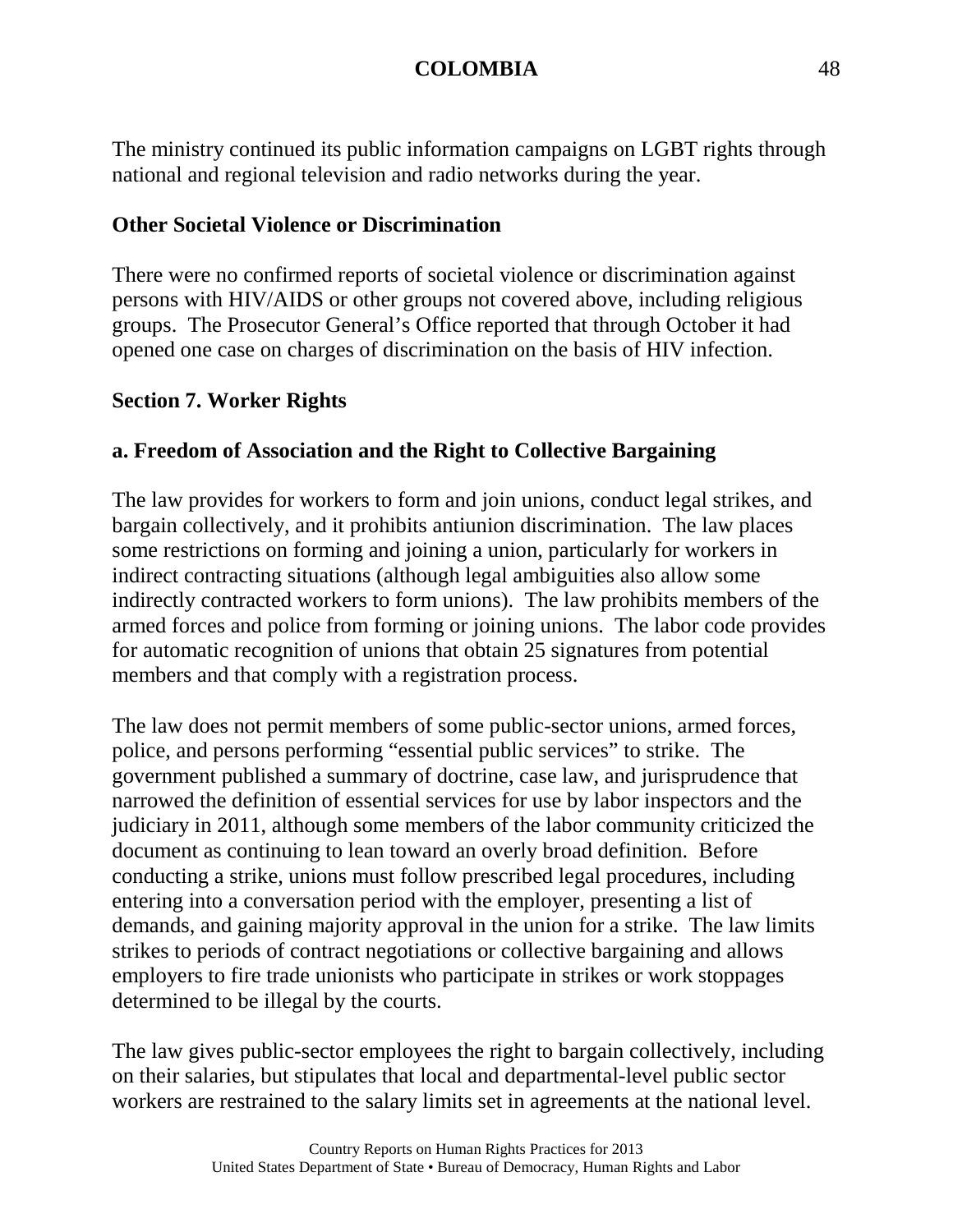The law also places additional collective bargaining restrictions on some working conditions, such as organizational structure and certain administrative procedures.

The law permits associated workers' cooperatives (CTAs), collective pacts, as well as union contracts. Under collective pacts employers may negotiate accords on pay and labor conditions with groups of workers in workplaces where no union is present or where a union represents less than one-third of employees. Under union contracts, the union, at times formed for the purpose, hires out members as an outsourcing agent. Law and regulations prohibit the use of CTAs and collective pacts to undermine the right to organize and bargain collectively, including by extending better conditions to nonunion workers in such pacts. CTAs must register with the government and provide compensation at least equivalent to the minimum wage and the same health and retirement benefits normally offered to directly hired employees.

The maximum penalty for violations of laws prohibiting the misuse of CTAs is 5,000 times the minimum monthly wage, or COP 2.9 billion (\$1.5 million). The law also stipulates that repeat offenders misusing CTAs or other labor relationships shall receive the maximum penalty and could be subject to losing their legal status to operate altogether. Employers who engage in antiunion practices may be penalized with up to five years' imprisonment. Prohibited practices include impeding workers' right to legally strike, meet, or otherwise associate, and extending better conditions to members of collective pacts than union members.

The government generally enforced applicable laws, but a lack of inspectors trained in the most recent laws at the local level, as well as an overburdened judicial system, inhibited speedy and consistent application. As part of its commitments under the 2011 Colombian Action Plan related to Labor Rights (Labor Action Plan), the government continued to take steps to increase the effective enforcement of freedom of association and collective bargaining, including labor inspections by the Ministry of Labor in five sectors: palm oil, sugar, ports, mines, and cut flowers.

The Ministry of Labor continued to build its technical capacity in several areas, such as inspection procedures to enforce the new regulations on CTAs. The procedures included training on an inspection guide complemented by regional seminars.

The government has the authority to fine labor rights violators. In January the government passed Law 1610, which increases the fines for labor violations from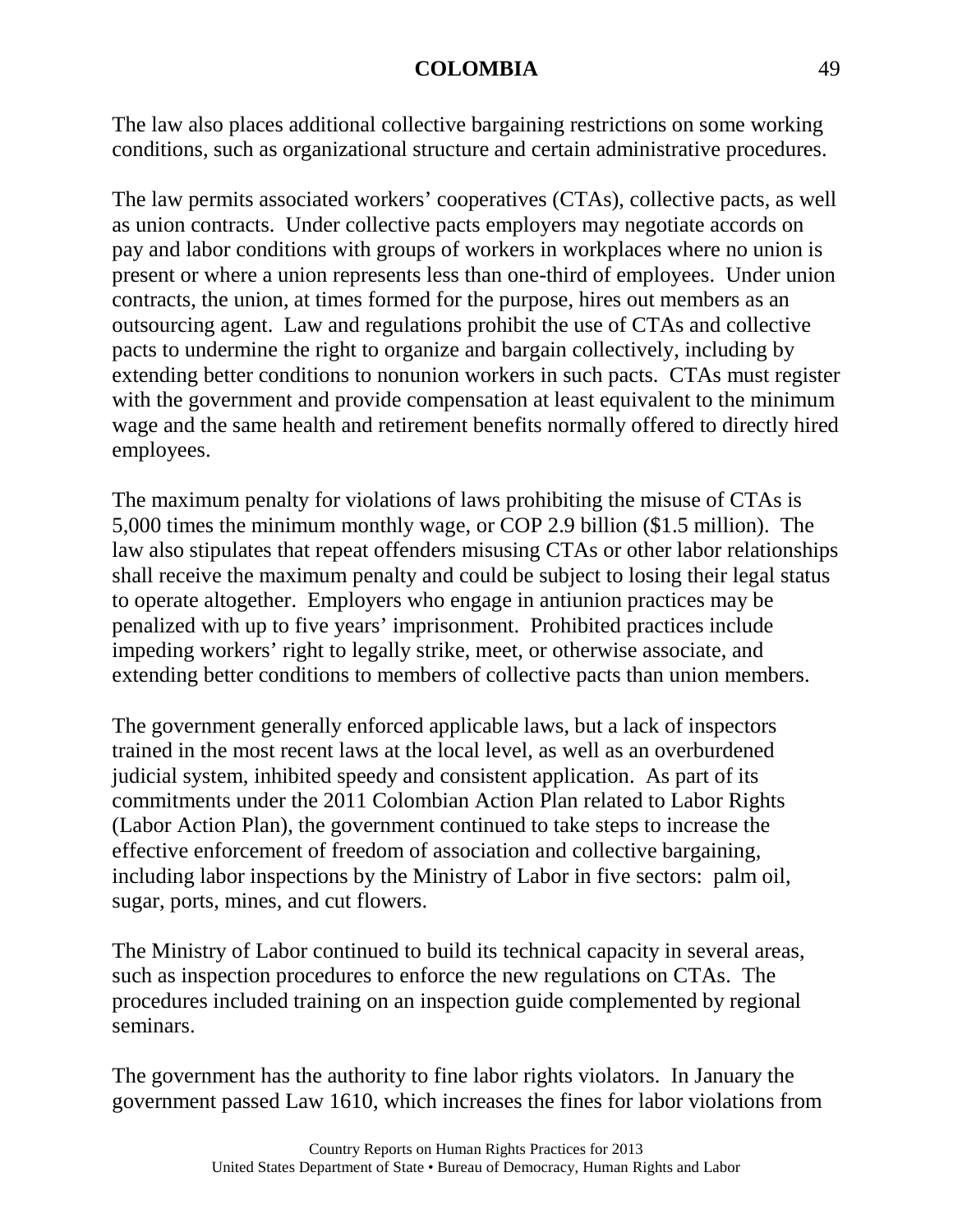up to 100 times the minimum monthly wage to up to 500 times the minimum monthly wage. The Ministry of Labor reported it conducted 4,111 investigations for all types of labor violations and imposed 3,097 penalties and fines during the year, totaling more than COP 250 billion (\$128.8 million). Total fines on CTAs and pre-CTAs during the year amounted to COP 155 billion (\$79.9 million), but none of the fines had been collected by year's end. The government's National Learning Institute, the agency tasked with collecting the fines, reportedly did not have an adequate administrative process in place to allow for the collection of fines. The Ministry of Labor's Special Investigations Unit continued to exercise its power to investigate and sanction in any jurisdiction. The Ministry of Labor's Department of Investigation, Monitoring, Control, and Territorial Management decides on a case-by-case basis whether to assign the Special Investigations Unit or the regional inspectors to investigate certain sites.

The government worked closely with the International Labor Organization (ILO) to develop a comprehensive plan for the ILO to provide additional technical assistance to the Ministry of Labor. The Ministry of Labor, in collaboration with the ILO, conducted a five-day training course in the cities of Bogota, Cali, Barranquilla, and Arauca on judicial investigations of antiunionist violence. The ministry continued to employ a telephone- and internet-based complaint mechanism to report alleged labor violations. Labor groups expressed concern that the two systems did not provide an option to track progress on cases.

Judicial police, the CTI, and prosecutors investigating criminal cases of threats and killings are required to determine during the initial phase of an investigation whether a victim was an active or retired union member or was actively engaged in union formation and organization. The Human Rights Unit of the Prosecutor General's Office undertook training with three homicide units on managing crime scenes of labor cases to avoid losing valuable evidence. It could take several months to transfer cases from regional field offices of the Prosecutor General's Office to the Human Rights Unit and its labor subunit.

The government continued to include in its protection program for labor activists persons who were engaged in efforts to form a union, as well as former unionists under threat because of their past activities. As of November 15, the NPU provided protection to 8,088 at-risk individuals, of whom 639 were trade union leaders or members (others protected included journalists, human rights advocates, and land restitution claimants). Nearly 20 percent of the NPU's budget was dedicated to unionist protection, and approximately one-half of the unionists who were enrolled were provided with "hard" protection schemes that included a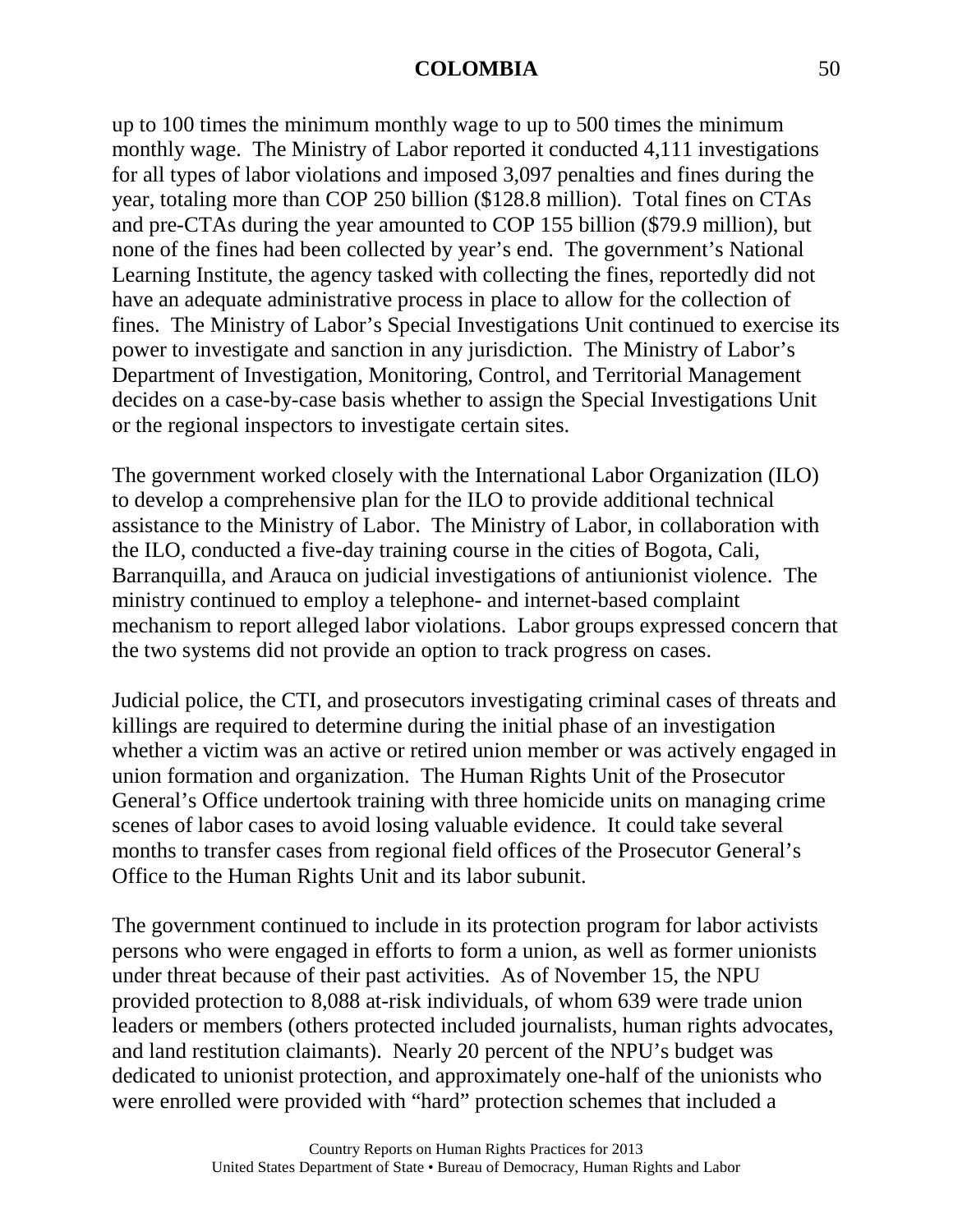bodyguard. During the year the NPU conducted an audit of all its enrollment lists and removed old names that had dropped off the rosters but had not been formally removed from their total count in prior years. The Ministry of Education managed a separate protection (transfer) program for educators, the majority of whom were union members.

Between January 1 and October 31, the NPU received 565 risk assessments of union leaders or members. After the NPU conducted risk assessments, it classified 203 of those cases as having an "extraordinary threat" or "extreme threat" and provided them protection measures. The processing time before individuals received benefits under the protection program averaged 55 days, with most cases passing through the risk analysis stage in the first 30 days.

The protection and relocation of teachers falls under the Ministry of National Education and the Departmental Education Secretaries, but the NPU retains some responsibilities for the risk analysis and protection of family members. Through September the NPU evaluated 799 threat cases against teachers, of which 70 were found to be of extraordinary or extreme risk.

By the end of 2012, the labor subunit of the Prosecutor General's Office had obtained 550 convictions of at least 599 individuals for violent acts against trade unionists since the unit was founded in 2006. The office assigned the labor subunit 69 new cases during the year, bringing its total number of active cases to 991 through August. The majority of those cases remained under investigation or were in the preliminary stages of the prosecutorial process. The unit had a staff of 25 full-time prosecutors.

Violence, threats, harassment, and other practices against trade unionists continued to affect the exercise of the right to freedom of association and collective bargaining. Unions were generally independent of the government and political parties.

Violence and discrimination against union members discouraged some workers from joining and engaging in union activities. The Prosecutor General's Office reported that 13 trade unionists (not including unionized educators) were killed through October. Teachers continued to make up the largest percentage of union members and constituted the largest percentage of victims of violence by illegal armed groups. According to the Colombian Federation of Educators and the Prosecutor General's Office, between January and October, 11 educators were killed.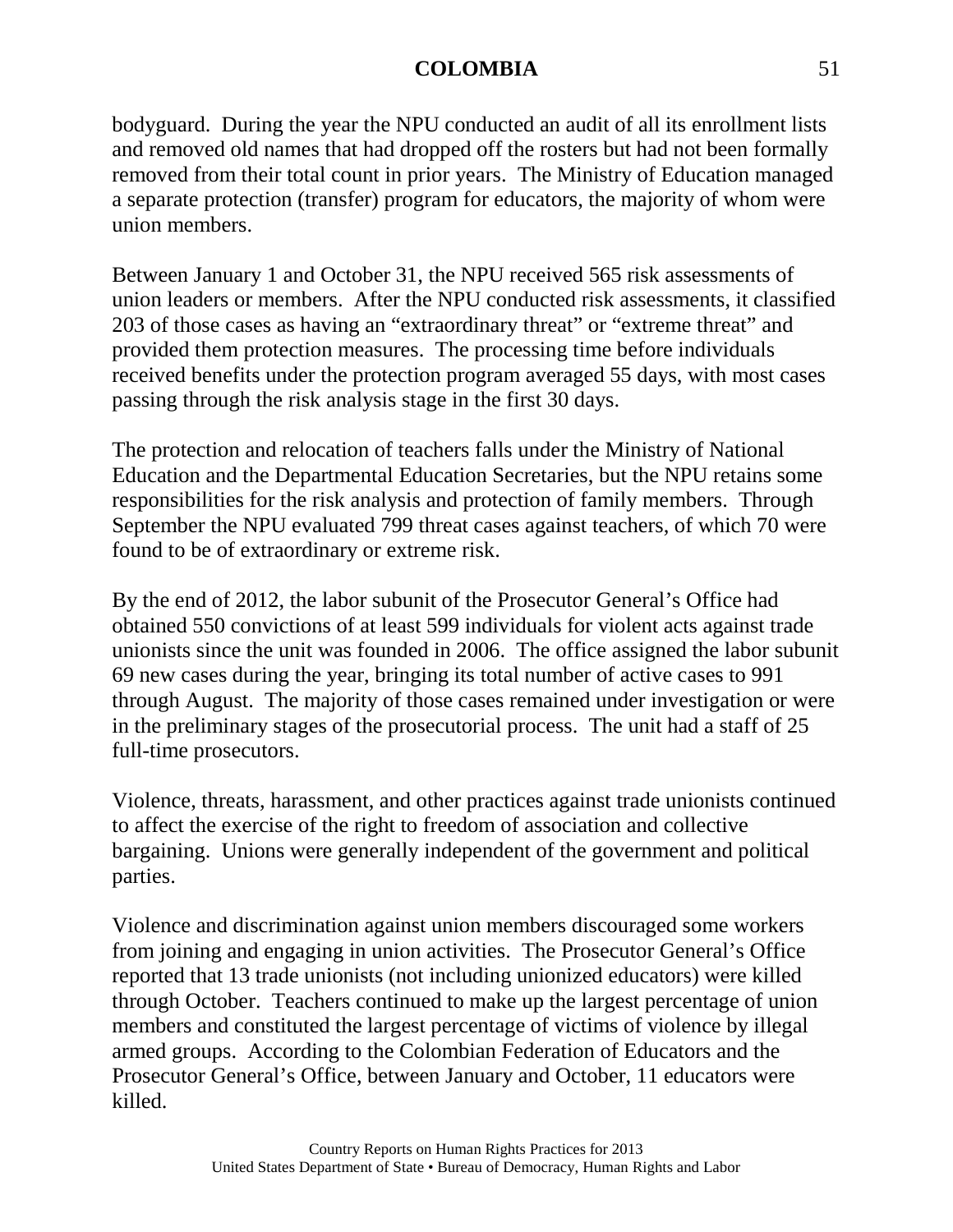The National Union School (ENS), a labor rights NGO and think tank, reported that 26 trade unionists were killed through December. The ENS and other labor groups reiterated that focusing on killings alone masked the true nature and scope of the violence against labor activists. Labor groups noted that in some regions nonlethal violations continued to increase. The ENS reported 201 violations for the year. In addition to the reported homicides, there were 143 death threats, 11 nonlethal attacks, 11 arbitrary detentions, 18 cases of harassment, and two cases of illegal raids. The regional offices of the Prosecutor General's Office reported a combined total of 162 cases opened from January 1 through October for alleged threats against unionists. They reported that in 14 of those cases a suspect had been identified.

On January 28, in Corinto, Cauca, unknown assailants shot and killed the leader of the Sintrainagro labor union, Juan Carlos Munoz, while he was waiting for transportation to go to his job cutting sugarcane. Munoz had been advocating on behalf of approximately 90 workers who had been dismissed, and he had received earlier death threats.

While there have been some emblematic convictions in cases of unionist killings from previous years, the pace of investigations and convictions remained slow and high rates of impunity continued. Labor groups stated that more needed to be done to address impunity for perpetrators of violence against trade unionists and the large number of threat cases. The Prosecutor General's Office indicated that it prioritized cases in order of severity and had a backlog of lower-priority cases.

The investigation into the 2012 killing of Miguel Angel Mallama, a founding member of the Union of Workers and Public Employees of Jamundi Township (Sintraxamundi), continued at year's end.

Unions cited multiple instances in which companies fired employees who formed or sought to form new unions. Employers continued to use temporary contracts, service agencies, CTAs, and other forms of subcontracting to limit worker rights and protections and to lower costs. Many employers used subcontracting to avoid labor law protections for employees. Fines assessed by the government did little to dissuade violators, since fines were often not collected, and many companies chose to appeal rather than pay the fines. According to ASOCANA, an association of workers in the sugar sector, the strengthened laws and penalties governing CTAs and other forms of illegal labor intermediation influenced several companies to contract CTA workers directly. ASOCANA reported that, as of November, 84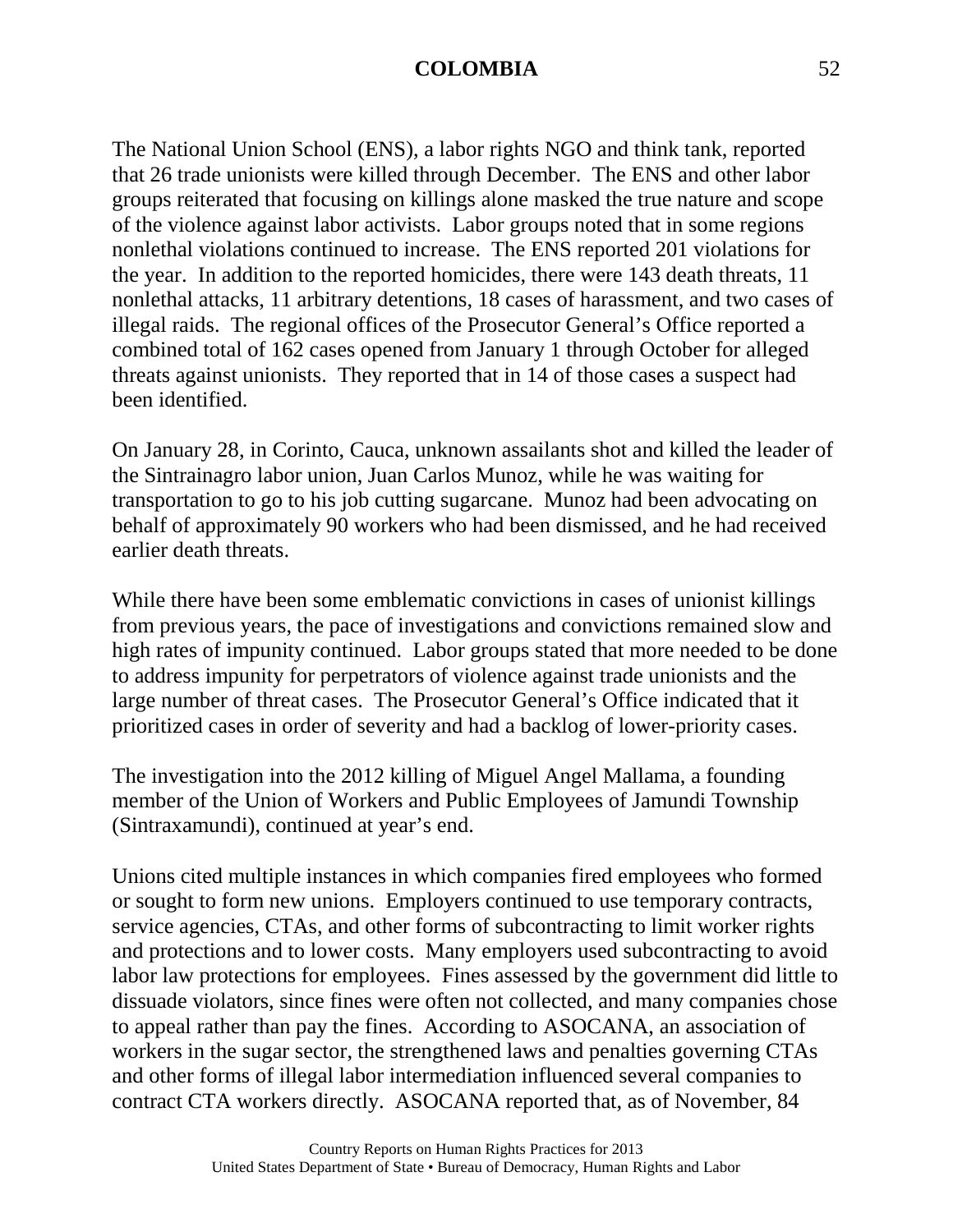CTAs in the sugar industry were disbanded and that 6,825 of the association's 9,153 sugarcane cutters (74 percent) had direct work contracts with an employer in accordance with regulations of the labor code.

During the year there were increasing reports that illegitimate cooperatives, which lack financial and operational independence from end users, were changing their legal status into simplified stock corporations (SAS) while they continued to violate certain contracting laws, including on labor intermediation, and undermine labor rights. Many unions noted that these SAS entities were simply another form of subcontracting. While in theory SAS workers can exercise their right to organize and bargain collectively with SAS management, it appeared that in some cases the SAS had little to no control over the conditions of employment (much like illegitimate cooperatives). The Ministry of Labor claimed that any corporate structure, including an SAS, can be fined for labor violations.

While some academics and unionists defended the function of union contracts, others believed that unions formed for the purpose of outsourcing overstated true union participation statistics and limited collective bargaining rights.

Of those CTAs that transformed their labor relationships into direct-hire relationships, a number converted into SASs in order to hire workers directly. Labor confederations and NGOs reported that some business owners in several sectors used SASs, union contracts, or temporary service agencies in an attempt to circumvent new legal restrictions on cooperatives. Unions continued to voice reservations about the strength of the law regarding CTAs and labor intermediation as well as the government's ability to regulate adequately due to labor inspector shortages.

The Port Worker's Union estimated that 60 percent of the workforce in ports was employed under flexible nonunion contracts during the year. The Ministry of Labor reported that in the port sector of Buenaventura, it conducted 34 inspection visits through September 4, resulting in the opening of one investigation and the sanctioning of nine companies for a variety of labor law violations. Labor mediations resulted in settlements of more than COP seven billion (\$3.6 million).

Some sugar and ethanol refineries also utilized CTAs as a means of subcontracting labor to third parties, and some sugarcane cutters, predominantly Afro-Colombian and indigenous men, were required to belong to a CTA to gain employment. A number of large sugar refineries directly contracted cane cutters that had formerly been in CTAs, often through an SAS. Labor groups raised concerns that the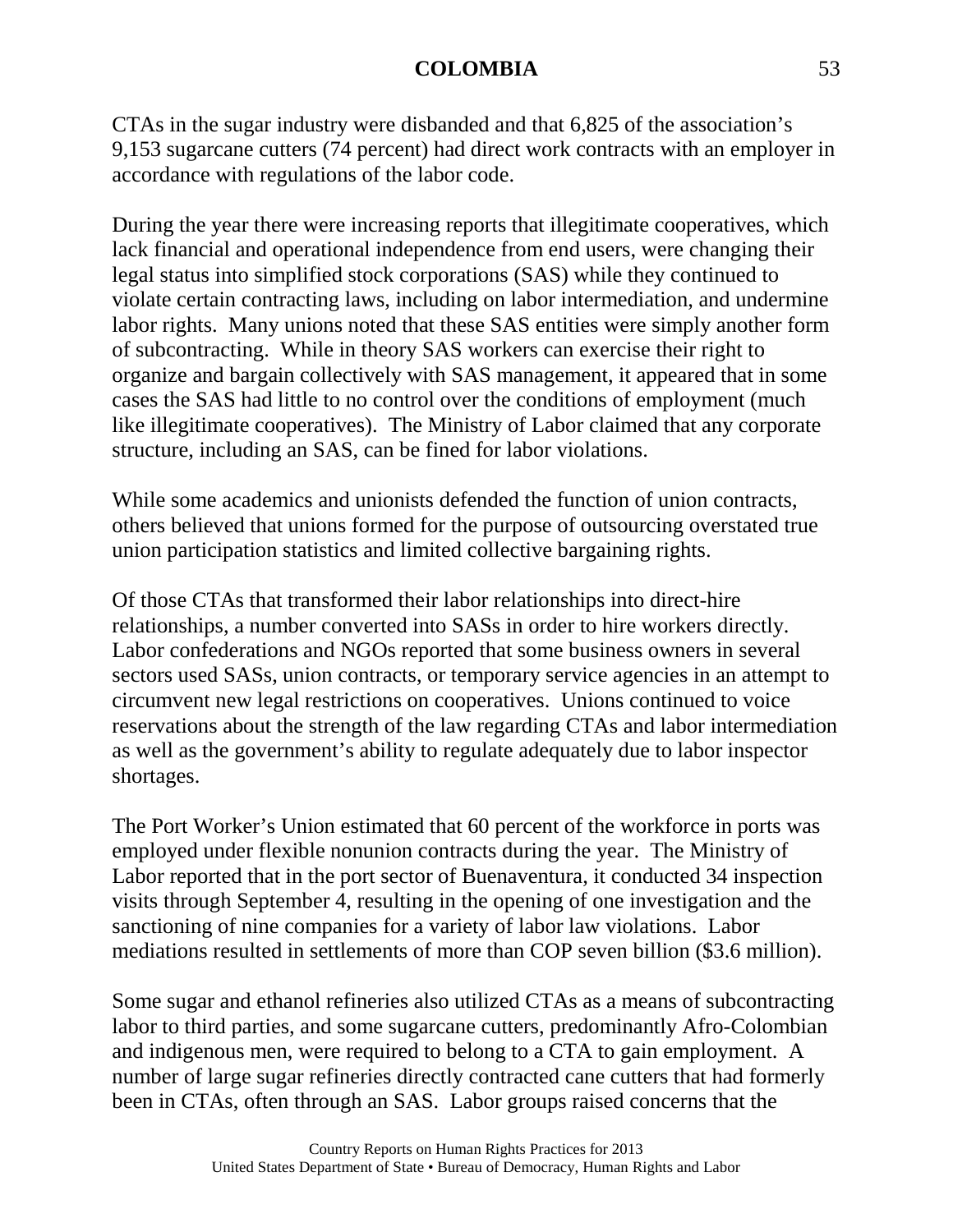companies were using SASs as another method of labor intermediation. Although the law does not clearly define whether this is legally permissible, the unions were respected throughout the sugarcane sector. Unionists argued that the use of outsourcing through a SAS structure in La Cabana, a sugar-producing company, was similar to an illegal cooperative because the SAS lacked operational independence and limited the workers to negotiating work conditions only with the SAS management and not the primary company. When a union of sugarcane cutters attempted to negotiate working conditions early in the year, they were denied the right to bargain collectively with the contracting company. The Ministry of Labor stated there was no direct employer-employee relationship between the sugarcane cutters, who are employed under a SAS model, and the company.

CTAs and other subcontracting institutions were also common in the palm oil sector. Las Brisas, a large employer in the palm sector and the first to be fined for using illegal cooperatives, stated that it did not plan to pay Ministry of Labor sanctions or formalize workers under new labor laws. In a separate case, the palm oil company Bucarelia changed its registered company activity from the production of palm oil to "commercialization" of palm oil. Some argued that this move was designed to avoid formalizing workers by attempting to limit the company's mission-critical activities, and thus the number of workers they were required to directly hire versus those they could subcontract, to only those employees that were involved in the marketing and selling of the palm oil and not the workers involved in the cultivation and production of palm oil.

# **b. Prohibition of Forced or Compulsory Labor**

The law prohibits all forms of forced or compulsory labor. The government did not effectively enforce the law in all cases, and there continued to be some reports that such practices occurred.

Organized criminal gangs and FARC and ELN guerrillas practiced forced conscription in rural and urban areas, sometimes killing deserters or threatening them and their families. There were some reports that FARC and ELN guerrillas and organized criminal gangs used forced labor, including forced child labor, in coca cultivation and illegal mining in areas outside government control (see section 1.g.). The ICBF noted it was difficult to produce exact statistics on the number of children who participated in illegal armed groups due to the groups' clandestine nature.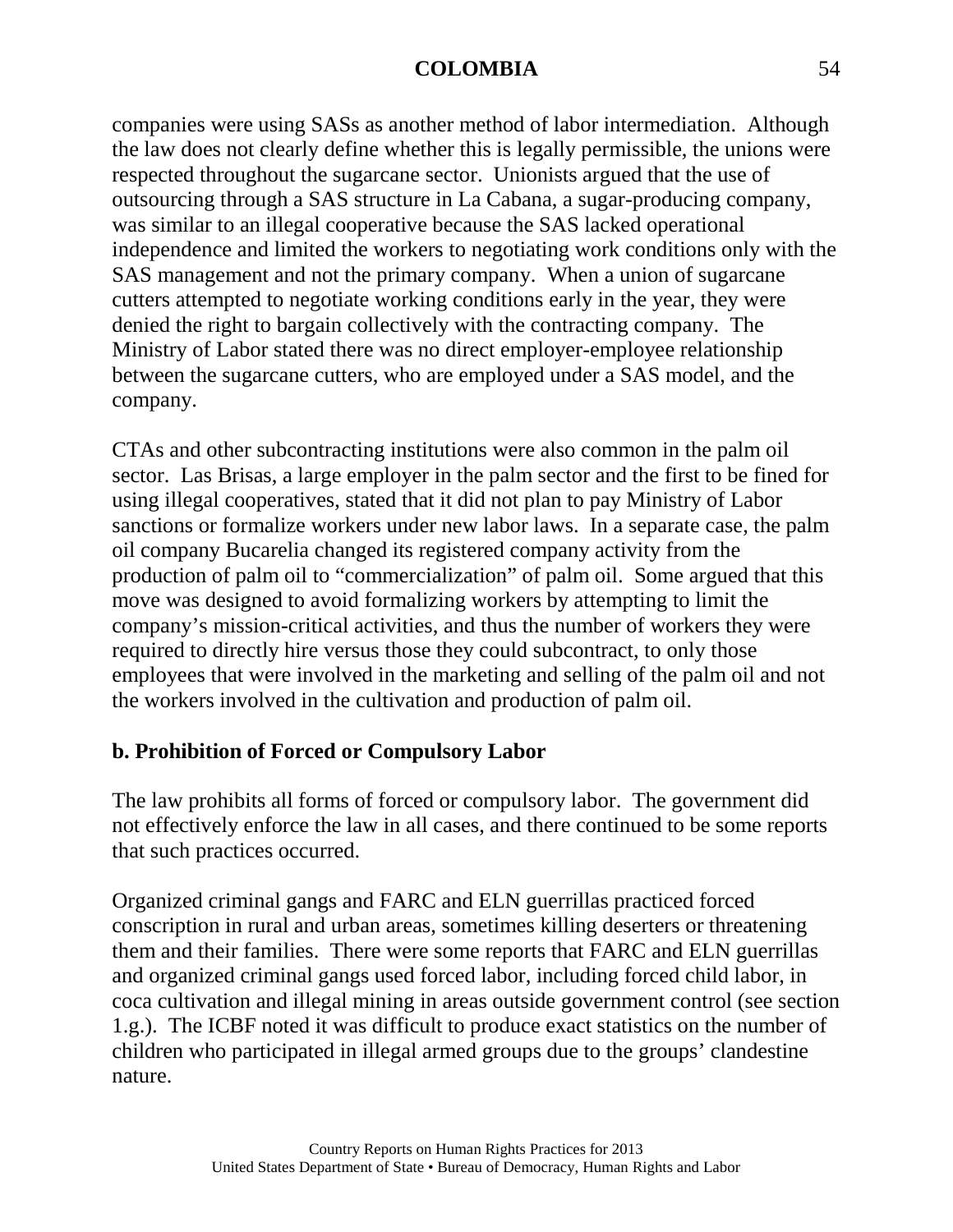Forced labor in other sectors, including organized begging and domestic service, also remained a serious problem.

Also see the Department of State's *Trafficking in Persons Report* at [www.state.gov/j/tip.](http://www.state.gov/j/tip)

# **c. Prohibition of Child Labor and Minimum Age for Employment**

The law sets the minimum age for employment at 15 and at 18 for hazardous work. Children who are 15 and 16 years of age may work no more than 30 hours per week, and children age 17 may work no more than 40 hours per week. Children under 15 may work in arts, sports, or recreational or cultural activities for a maximum of 14 hours per week. In all of these cases, working children and adolescents must have signed documentation filed by their parents and approved by a labor inspector or other local authority.

The law prohibits child workers from working at night or where there is a risk of bodily harm or exposure to excessive heat, cold, or noise. The government updated its list of hazardous activities in October through resolution 3597. Hazardous work includes an extensive list of activities within 11 occupational categories and subcategories identified as the "worst forms of child labor," including agriculture, hunting and forestry, fishing, mining and quarrying, manufacturing, construction, transport and storage, health services, and defense. The government, however, approved some agricultural apprenticeship programs for children ages 14 to 17 through the National Service Learning Agency. For 14-year-old children, the program is education only, and these children are not permitted to work.

Law 1610, passed in January, authorizes inspectors to issue fines of up to 500 times the minimum monthly wage for labor law violations, including child-labor violations. A violation deemed to endanger a child's life or threaten moral values might be punished by temporary or permanent closure of the establishment. Nationwide labor inspectors are responsible for enforcing child labor laws. The government provided guidelines to labor inspectors to help ensure children younger than 15 do not work and that adolescents ages 15 to 17 who have work permits are not engaged in dangerous work. Inspectors monitored the formal sector (which covered approximately 20 percent of the child-labor force) through periodic inspections. Resources and training remained inadequate for effective enforcement. Through October labor inspectors conducted 929 inspections of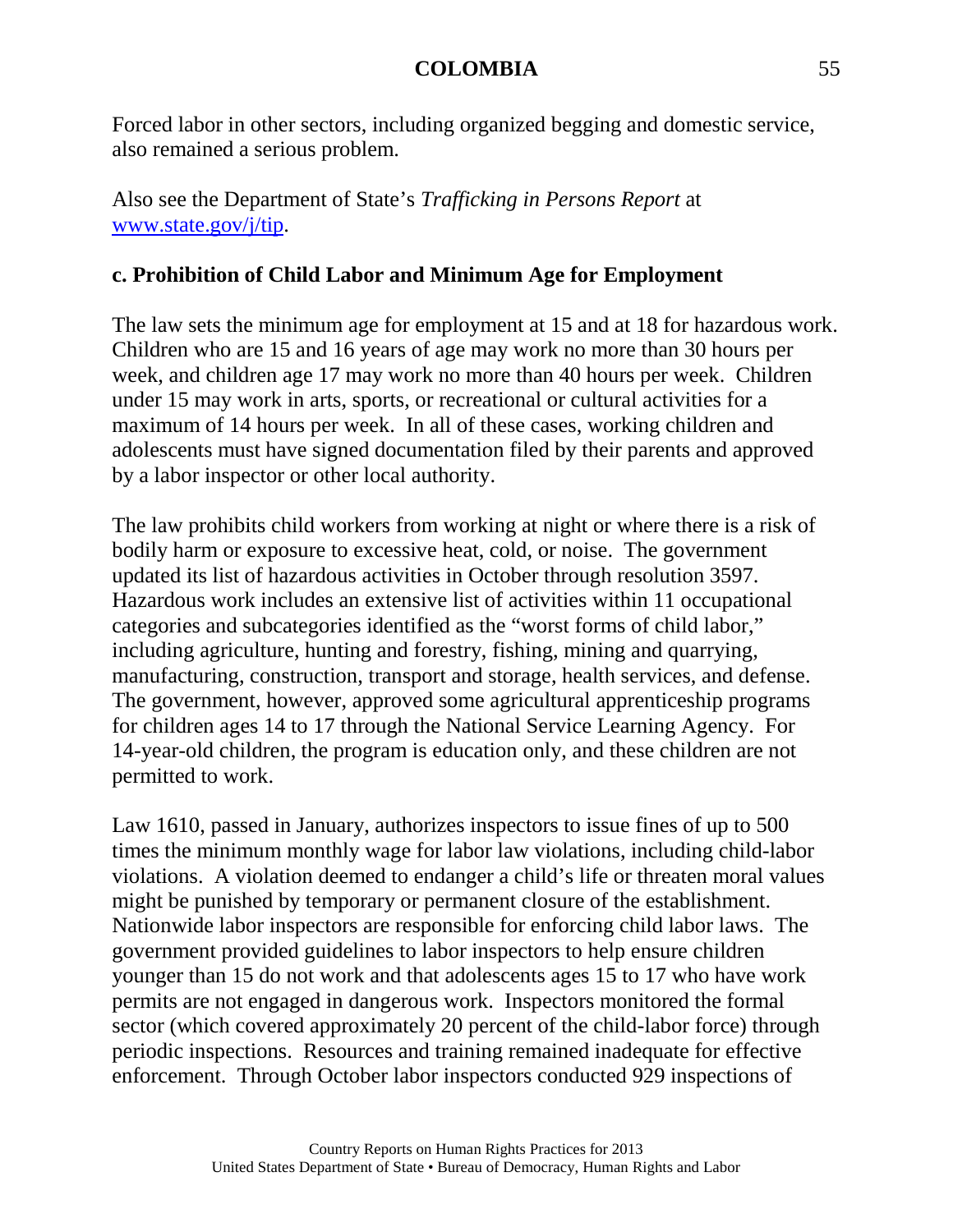worksites and checked whether adolescent workers were employed but did not report how many children were identified.

Government agencies carried out several activities to eradicate and prevent exploitative child labor. With ILO assistance the government continued to improve cooperation among national, regional, and municipal governments through its national plan to eradicate child labor and protect working youth. It also continued to employ a monitoring system to register working children. The government also sought to reduce demand for child labor through public awareness and training efforts, often working with international and civil society organizations. An online training program for labor inspectors in various departments continued to provide inspectors and other officials with details on how to approach situations involving the worst forms of child labor.

The government, through the Ministry of Labor, continued to follow the 2008 plan outlined in the National Strategy to Prevent and Eradicate the Worst Forms of Child Labor and Protect Young Workers, and it also continued its roundtable discussion group, which includes government representatives, members of the three largest labor confederations, and civil society. The group concentrated its efforts on formalizing an integrated registration system for information on child labor that would permit public and private entities to register information about child workers.

The government continued to combat illegal mining and formalize artisanal mining production, with the goal of eradicating child labor and forced labor. Regional ICBF offices were charged with leading efforts to combat child labor in mining at the local level, working with the ministry and other government agencies to coordinate responses. In interagency child labor meetings, the Ministry of Labor reported that children found working in illegal mining operations were attended to by whatever government presence was available in the area, whether police, the ICBF, teachers, or the DPS. While all agencies had directives on how to handle and report child labor cases, it was unclear whether all cases were referred to the ICBF.

The CNP carried out awareness efforts to reduce child labor, including a campaign, Open Your Eyes, which taught children and adolescents to be mindful of their surroundings when they are at recreational areas, sporting events, and other public places where they might be targeted for child labor. The CNP taught children and their parents about potential dangers and illegal activities for youth, including child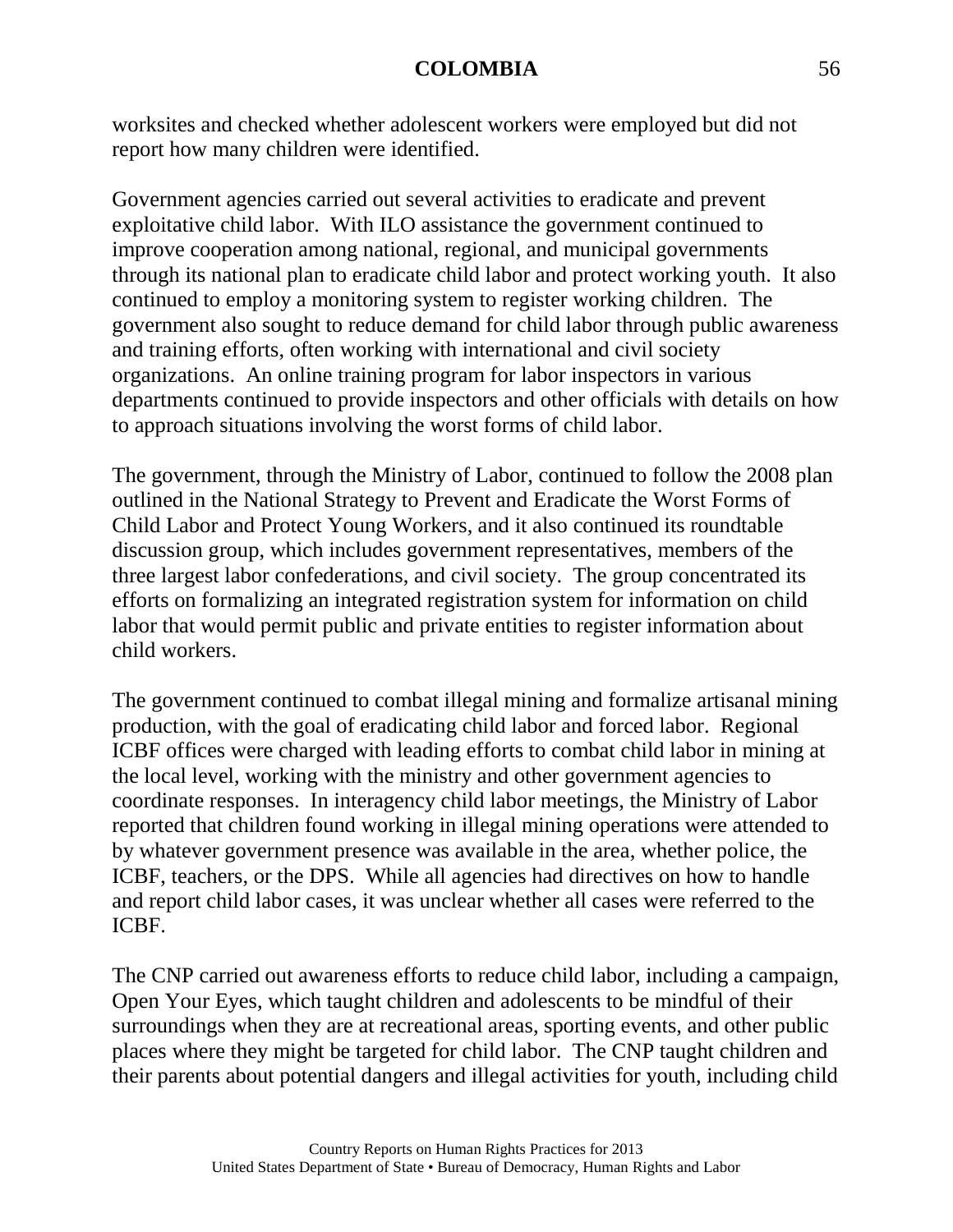labor. This outreach continued to include activities for children on a bus equipped with interactive displays.

Child labor remained a problem in the informal and illicit sectors. According to a National Administrative Department of Statistics study published during the year, of the 11.3 million children between the ages of five and 17, an estimated 1.1 million worked outside the home (approximately 13.1 percent of the country's boys and 6.8 percent of all girls). The national rate of children who worked outside the home was 9 percent, with 5.4 percent of children ages five to 14 working and 24.3 percent of children ages 15 to 17 working. Including children who work in and around their homes in domestic labor activities for more than 15 hours per week (but who did not work outside the home), the national rate of children who worked outside the home was 15.2 percent, or 15.5 percent of all boys and 14.8 percent of girls. Eight percent of children between the ages of five and 17 either worked outside the home or engaged in domestic labor activities for more than 15 hours per week; 38.6 percent of all children between the ages of 15 and 17 either worked inside or outside the home. According to the study, 47.5 percent of child laborers in urban areas engaged in commerce, hotel, and restaurant work, while 68.9 percent of child laborers in rural areas engaged in agriculture, fishing, cattle farming, hunting, and forestry work; 47.9 percent of working children ages five to 17 did not receive payment.

Significant incidences of child labor occurred in the production of clay bricks, coal, emeralds, gold, coca, and pornography. Commercial sexual exploitation of children also occurred (see section 6). Children also worked as street vendors and domestic servants and were engaged in begging and garbage scavenging. According to the Ministry of Labor and the ILO, more than 20,000 children were engaged in domestic service. There were also reports that children were involved in small family production centers in the "panela" (unrefined brown sugar) market, as well as children working as "pimpeneros" selling inexpensive Venezuelan gasoline.

Prohibitions against children working in mining and construction were largely ignored. Some educational institutions modify schedules during harvest seasons so that children may help on the family farm. Children worked in artisanal mining of coal, clay, emeralds, and gold under dangerous conditions and in many instances with the approval or insistence of their parents. The ICBF's efforts to assist children working in illegal mining focused on the departments of Boyaca, Bolivar, Cesar, Cundinamarca, and Narino.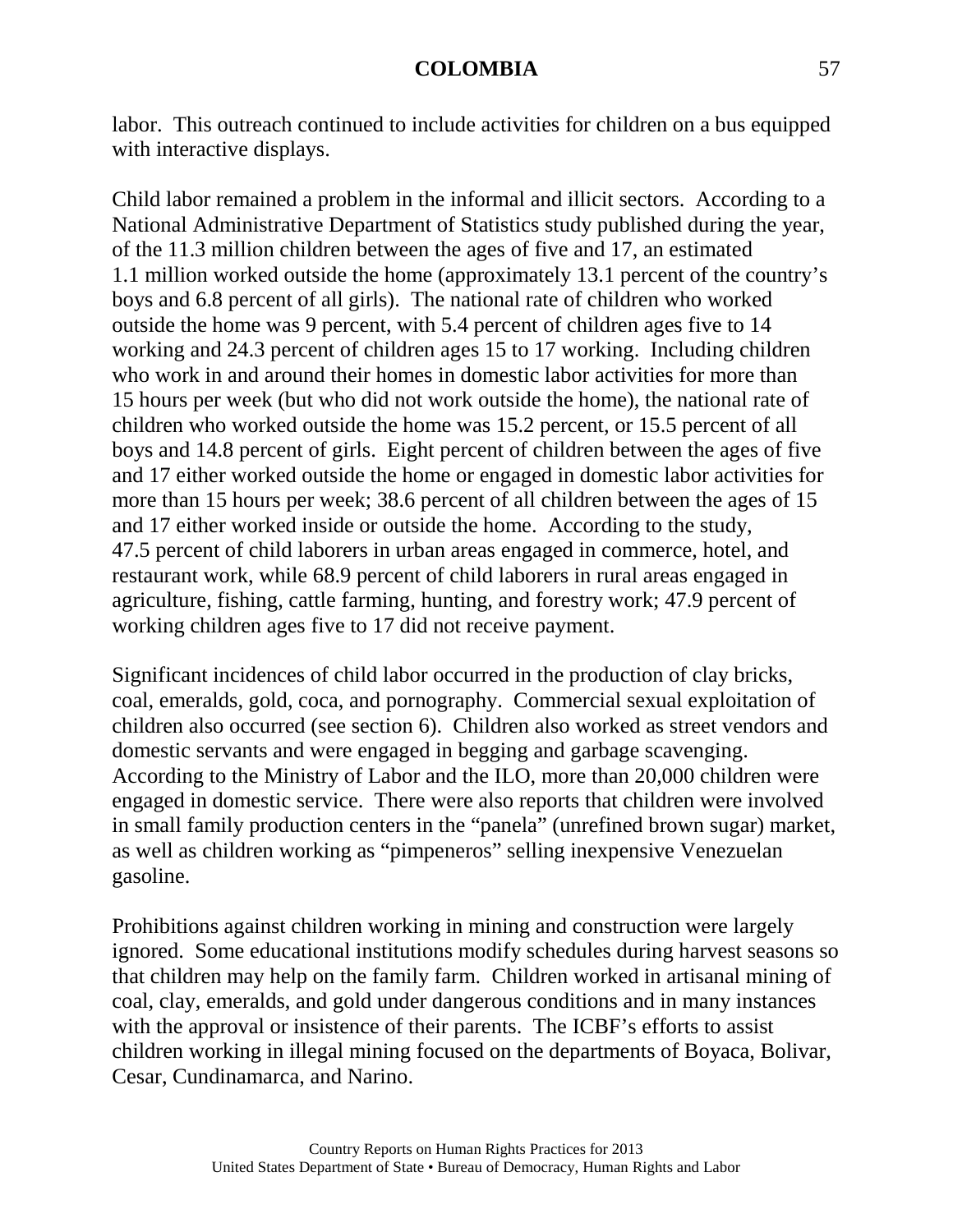There continued to be instances of forced child labor in mines, quarries, and private homes. According to government officials and international organizations, children were recruited, sometimes forcibly, to work in the illegal drug trade and other illicit activities. The FARC, the ELN, and organized criminal gangs forced several thousand children into prostitution or to serve as combatants or coca pickers (see section 1.g.).

Also see the Department of Labor's *Findings on the Worst Forms of Child Labor* at [www.dol.gov/ilab/programs/ocft/tda.htm.](http://www.dol.gov/ilab/programs/ocft/tda.htm)

# **d. Acceptable Conditions of Work**

The minimum monthly wage was COP 589,500 (\$303) for all sectors. According to the national tax authority (DIAN), as of June, 32.2 percent of the national population was living in poverty: 28 percent of the urban population and 46 percent of the rural population lived below the poverty line. The share of the national population living in extreme poverty was 10.1 percent. In urban areas 6.5 percent of the population lived in extreme poverty, while in the rest of the country 21.8 percent of inhabitants lived below the extreme poverty line.

The law provides for a regular workweek of 48 hours and a minimum rest period of eight hours within the week. The law provides for paid annual civil and religious holidays for all workers. Employees who work at least one full year are entitled to at least 15 days of paid vacation. The law stipulates that workers receive premium compensation for additional hours worked over the regular workweek of 48 hours and for work performed on Sundays. The law permits compulsory overtime only in exceptional cases where the work is considered essential for the company's functioning.

The law provides for workers' occupational safety and health in the formal sector. The standards set out in the law were generally current and appropriate for the country's main formalized industries. The law does not cover informal sector workers, including many mining and agricultural workers.

The Ministry of Labor enforced labor laws, including occupational safety and health regulations, in the formal sector through periodic inspections by labor inspectors. As of September, there were 634 inspector positions, 546 of which were filled. Unionists stated that fines were too low to achieve a formalized labor force. Most of the companies fined preferred to go through an appeals process instead of paying the fine or directly hiring workers to eliminate the fine.